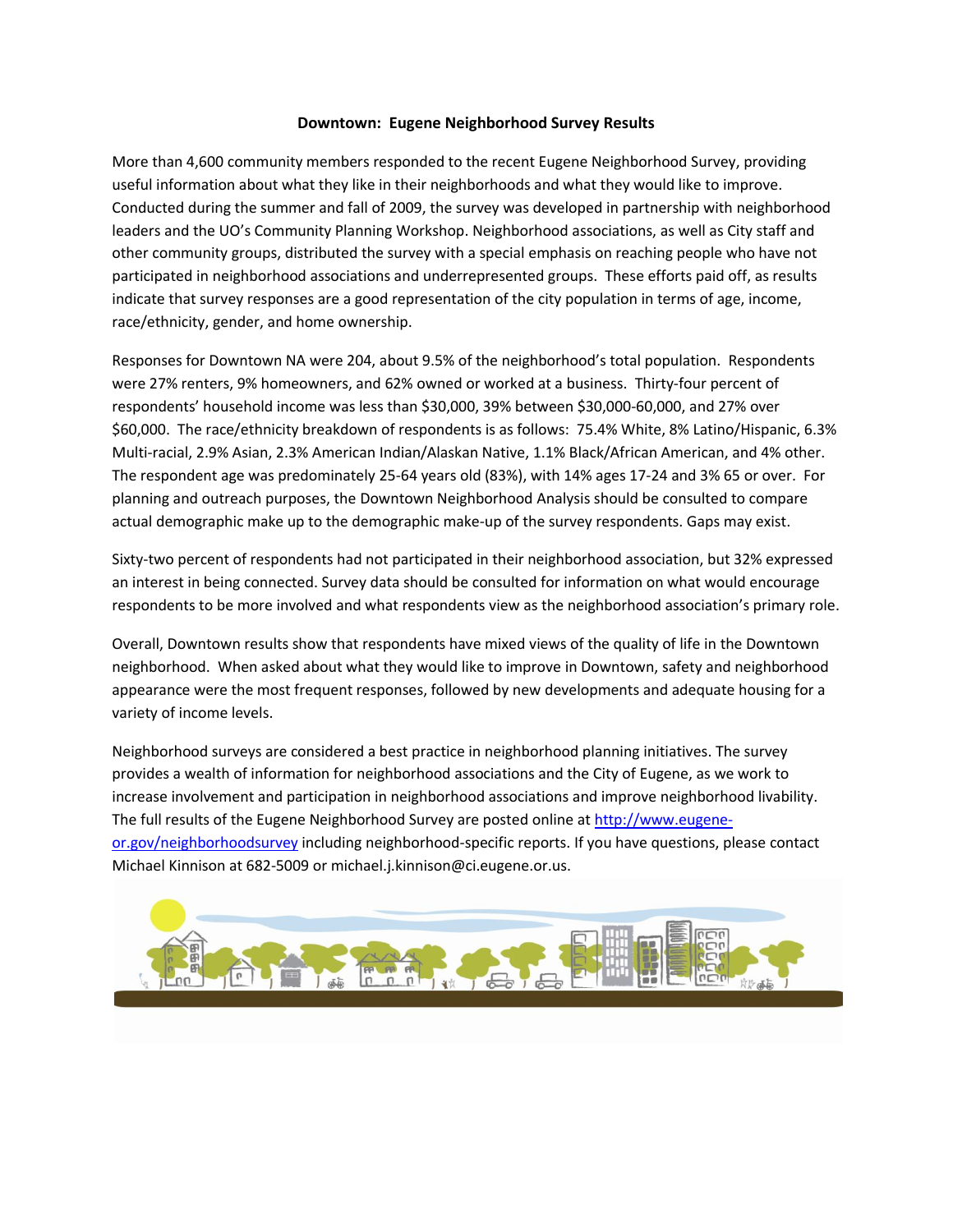| Which ONE Eugene neighborhood would you like to comment on? The neighborhood where you |   |                     |                          |
|----------------------------------------------------------------------------------------|---|---------------------|--------------------------|
|                                                                                        |   | Response<br>Percent | <b>Response</b><br>Count |
| Rent your home                                                                         |   | 27.1%               | 48                       |
| Own your home                                                                          |   | 9.0%                | 16                       |
| Own property                                                                           | E | 2.3%                | $\overline{4}$           |
| Own or work at a business                                                              |   | 61.6%               | 109                      |
| Other (please specify)                                                                 |   |                     | 27                       |
| answered question                                                                      |   | 177                 |                          |
| skipped question                                                                       |   | 27                  |                          |

| Other (please specify) |                                                                                             |                       |  |
|------------------------|---------------------------------------------------------------------------------------------|-----------------------|--|
|                        | also work 1 block from my home, so I'll be commenting on the area in which I live AND work. | Aug 26, 2009 6:41 PM  |  |
| $\overline{2}$         | own a condo                                                                                 | Sep 18, 2009 11:19 PM |  |
| 3                      | Live with Parents                                                                           | Sep 30, 2009 4:16 PM  |  |
| 4                      | own home outside city limits                                                                | Oct 2, 2009 9:34 PM   |  |
| 5                      | Rent my apartment                                                                           | Oct 9, 2009 9:11 PM   |  |
| 6                      | Go to school.                                                                               | Oct 21, 2009 6:30 PM  |  |
| $\overline{7}$         | Frequent                                                                                    | Nov 6, 2009 12:23 AM  |  |
| 8                      | I live and work in downtown Eugene                                                          | Nov 6, 2009 6:52 AM   |  |
| 9                      | other                                                                                       | Nov 18, 2009 5:47 PM  |  |
| 10                     | Go to school [in eugene, lives in junction city]                                            | Nov 20, 2009 6:45 PM  |  |
| 11                     | School                                                                                      | Nov 23, 2009 5:19 PM  |  |
| 12                     | <b>School of Network Charter</b>                                                            | Nov 23, 2009 5:35 PM  |  |
| 13                     | Van                                                                                         | Nov 23, 2009 5:55 PM  |  |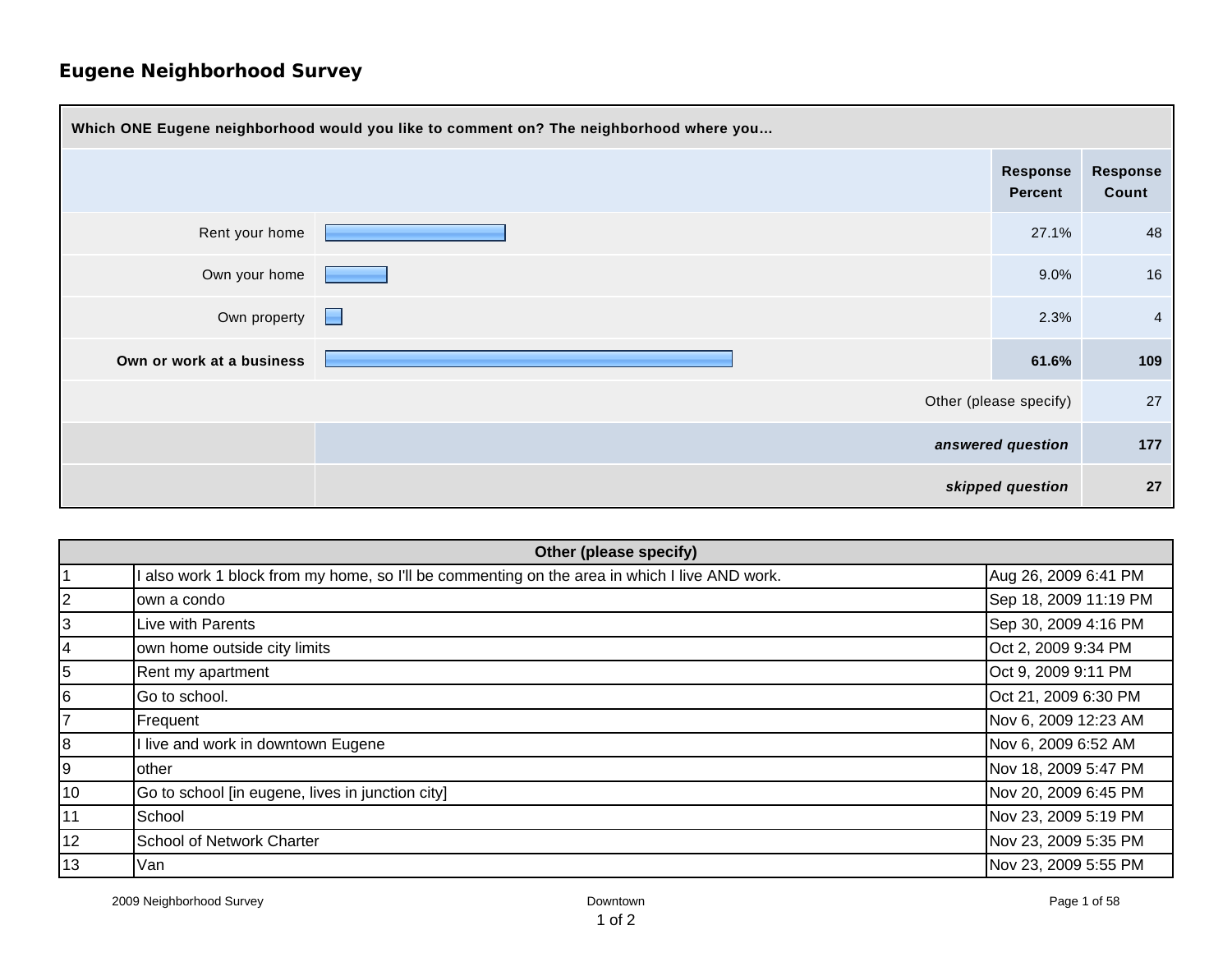| Other (please specify) |                                   |                       |  |
|------------------------|-----------------------------------|-----------------------|--|
| 14                     | Bus for Campbell S/C and Yapoo-ah | Nov 23, 2009 6:10 PM  |  |
| 15                     | Sat Mkt                           | Nov 25, 2009 7:10 PM  |  |
| 16                     | school                            | Nov 25, 2009 11:25 PM |  |
| 17                     | <b>Saturday Market</b>            | Dec 2, 2009 5:56 PM   |  |
| 18                     | work at Saturday Market           | Dec 2, 2009 6:05 PM   |  |
| 19                     | Dtown                             | Dec 8, 2009 8:49 PM   |  |
| 20                     | busk                              | Dec 8, 2009 11:27 PM  |  |
| 21                     | ΙX                                | Dec 8, 2009 11:50 PM  |  |
| 22                     |                                   | Dec 9, 2009 12:14 AM  |  |
| 23                     | unspecified                       | Dec 15, 2009 9:53 PM  |  |
| 24                     | I'm only the trurayador?          | Jan 8, 2010 3:38 PM   |  |
| 25                     | I study downtown                  | Jan 8, 2010 3:42 PM   |  |
| 26                     | I'm employed                      | Jan 8, 2010 3:56 PM   |  |
| 27                     | no.                               | Jan 8, 2010 4:12 PM   |  |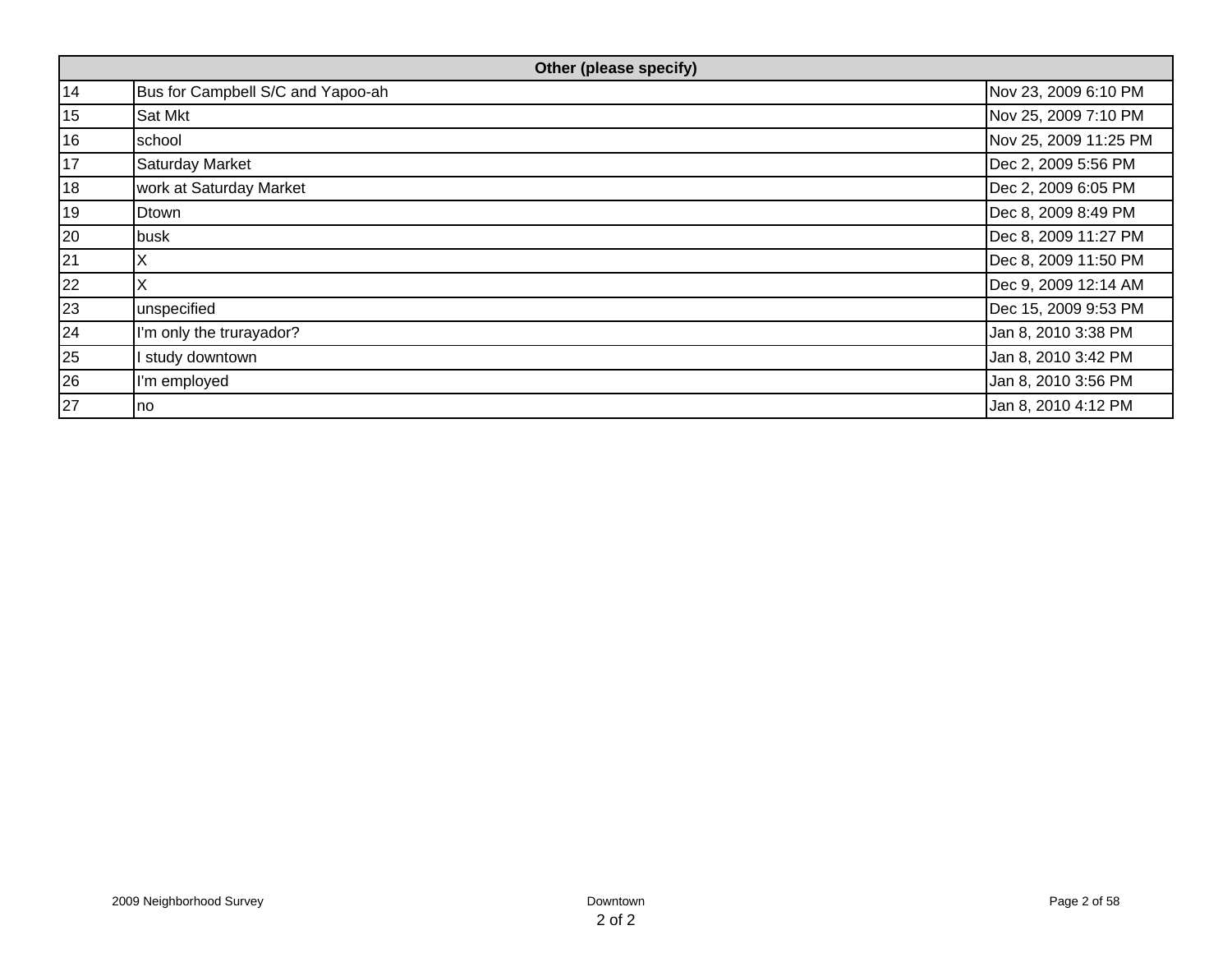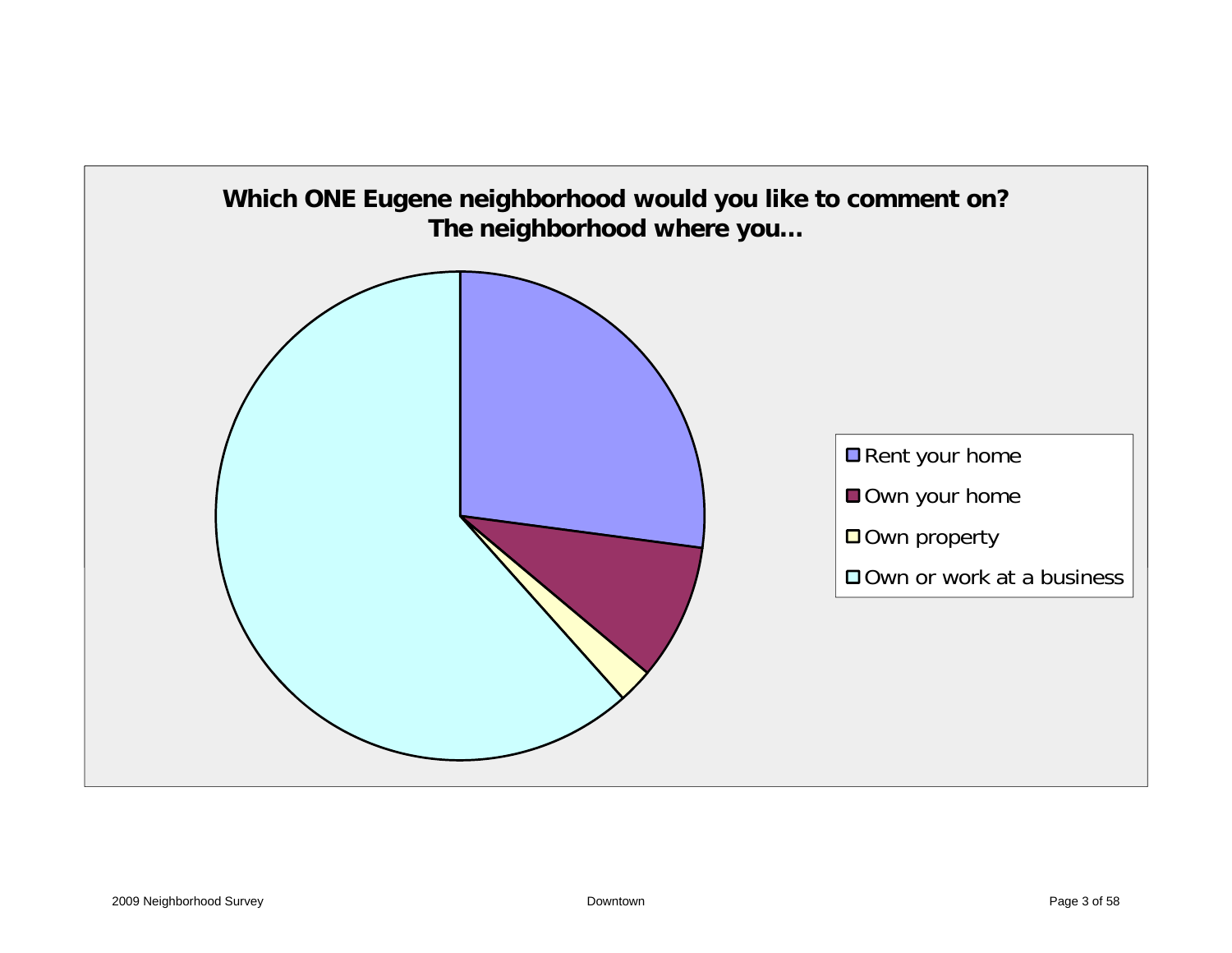| How long have you lived, worked or owned property in this neighborhood? |  |                                   |                         |
|-------------------------------------------------------------------------|--|-----------------------------------|-------------------------|
|                                                                         |  | <b>Response</b><br><b>Percent</b> | Response<br>Count       |
| Less than 1 year                                                        |  | 15.6%                             | 31                      |
| 1-2 years                                                               |  | 12.6%                             | 25                      |
| 2-5 years                                                               |  | 27.1%                             | 54                      |
| 5-10 years                                                              |  | 20.6%                             | 41                      |
| $10-20$ years                                                           |  | 15.1%                             | 30                      |
| More than 20 years                                                      |  | 8.5%                              | 17                      |
| Other $\Box$                                                            |  | 0.5%                              | $\overline{\mathbf{1}}$ |
|                                                                         |  | answered question                 | 199                     |
| skipped question                                                        |  | ${\bf 5}$                         |                         |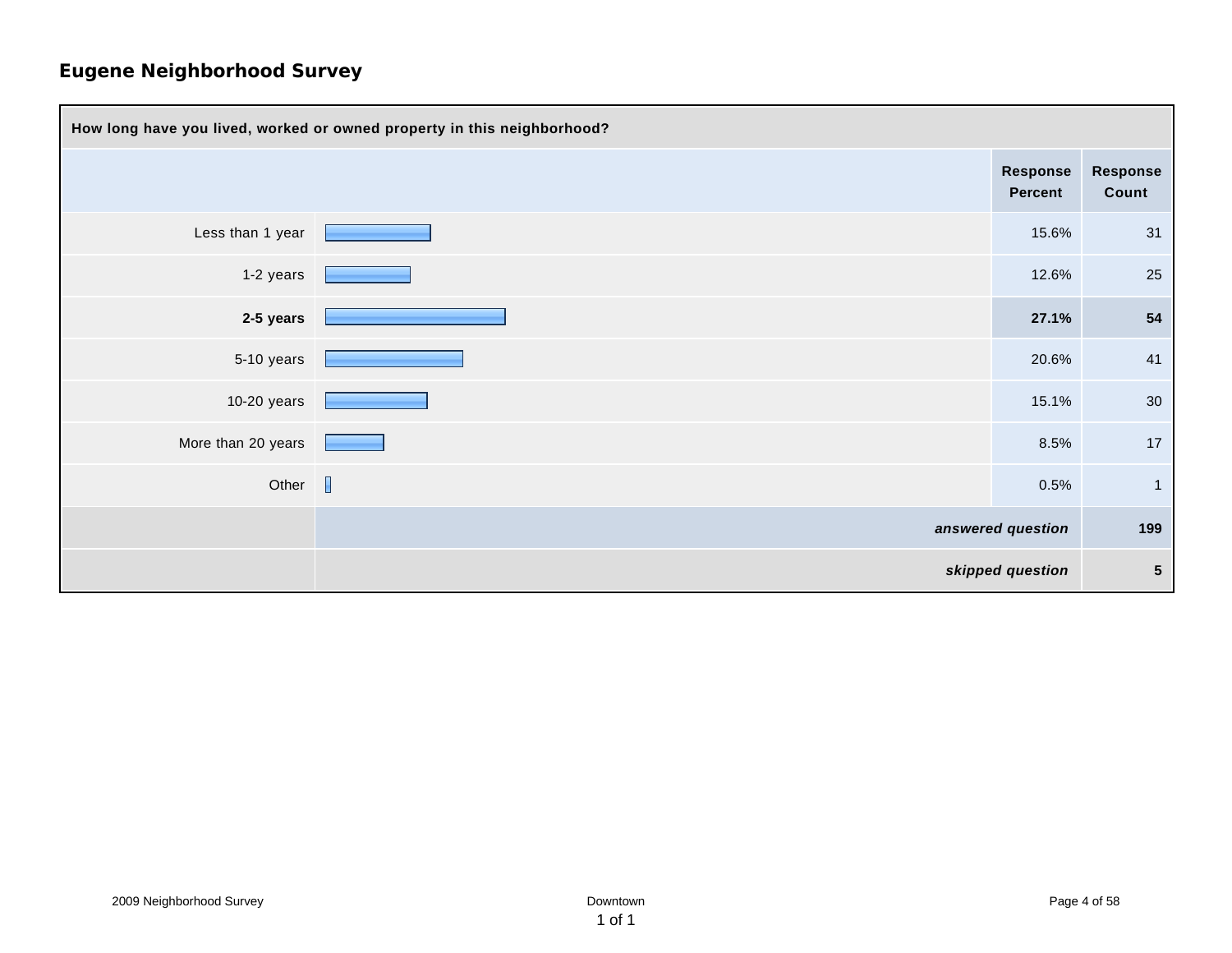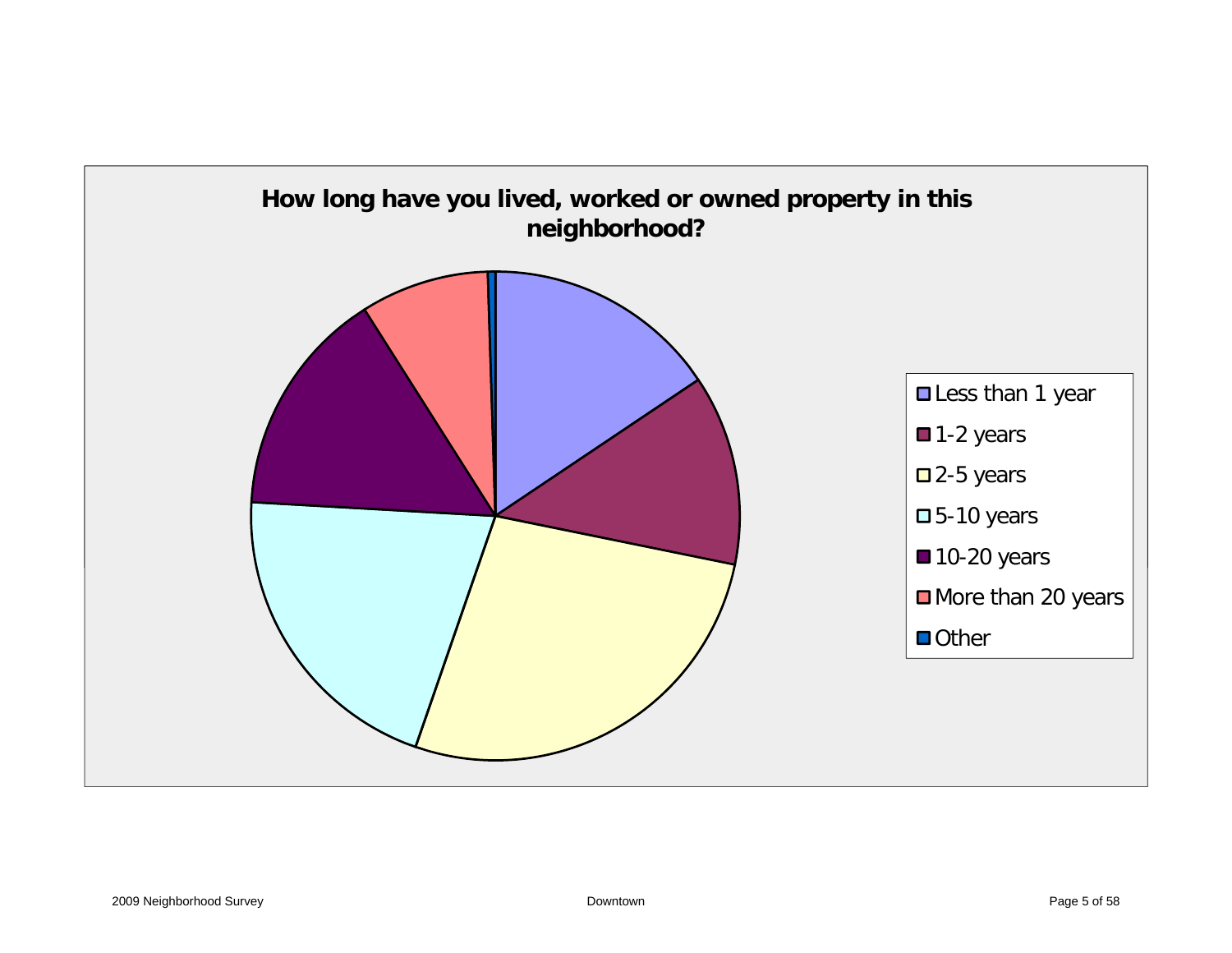

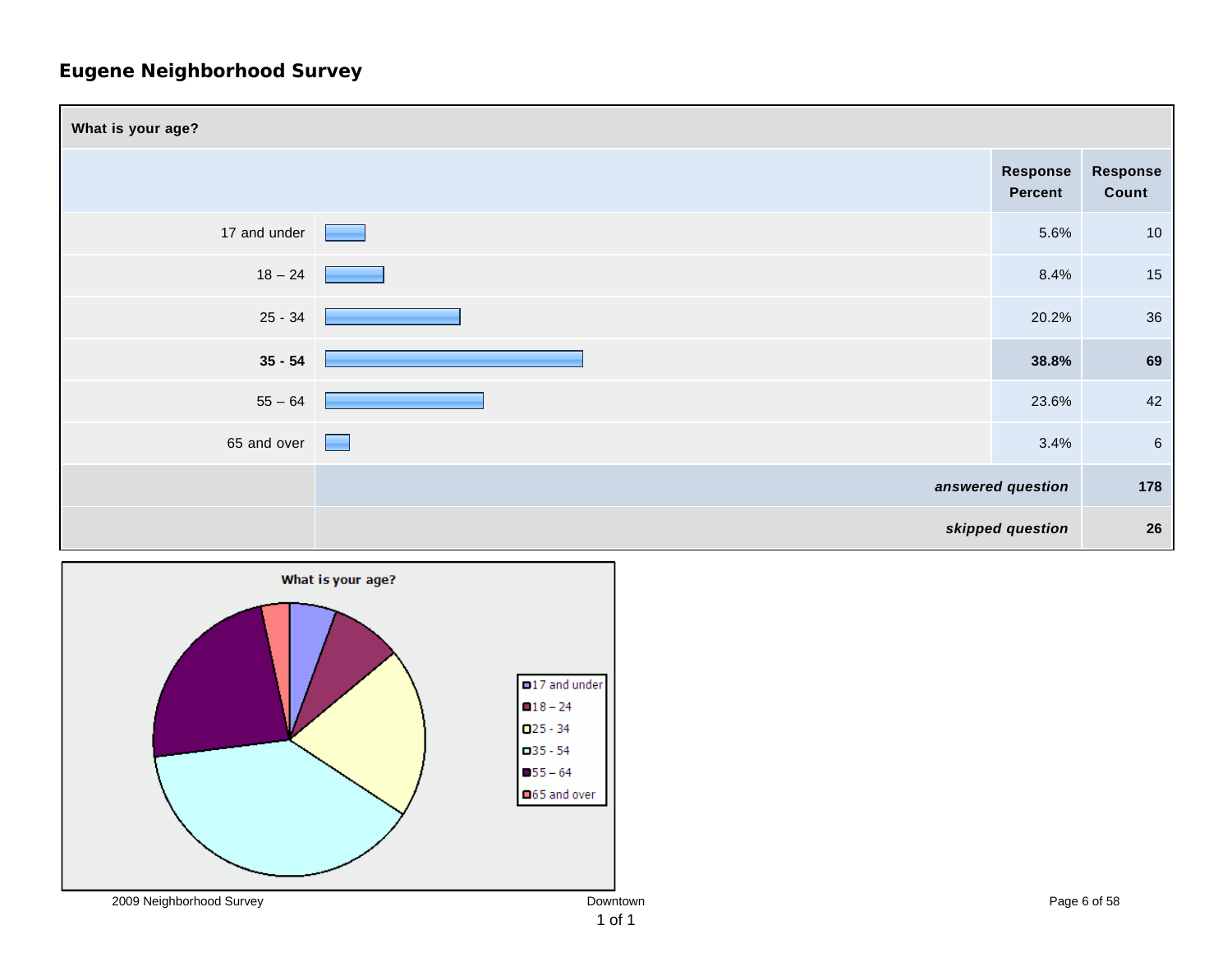

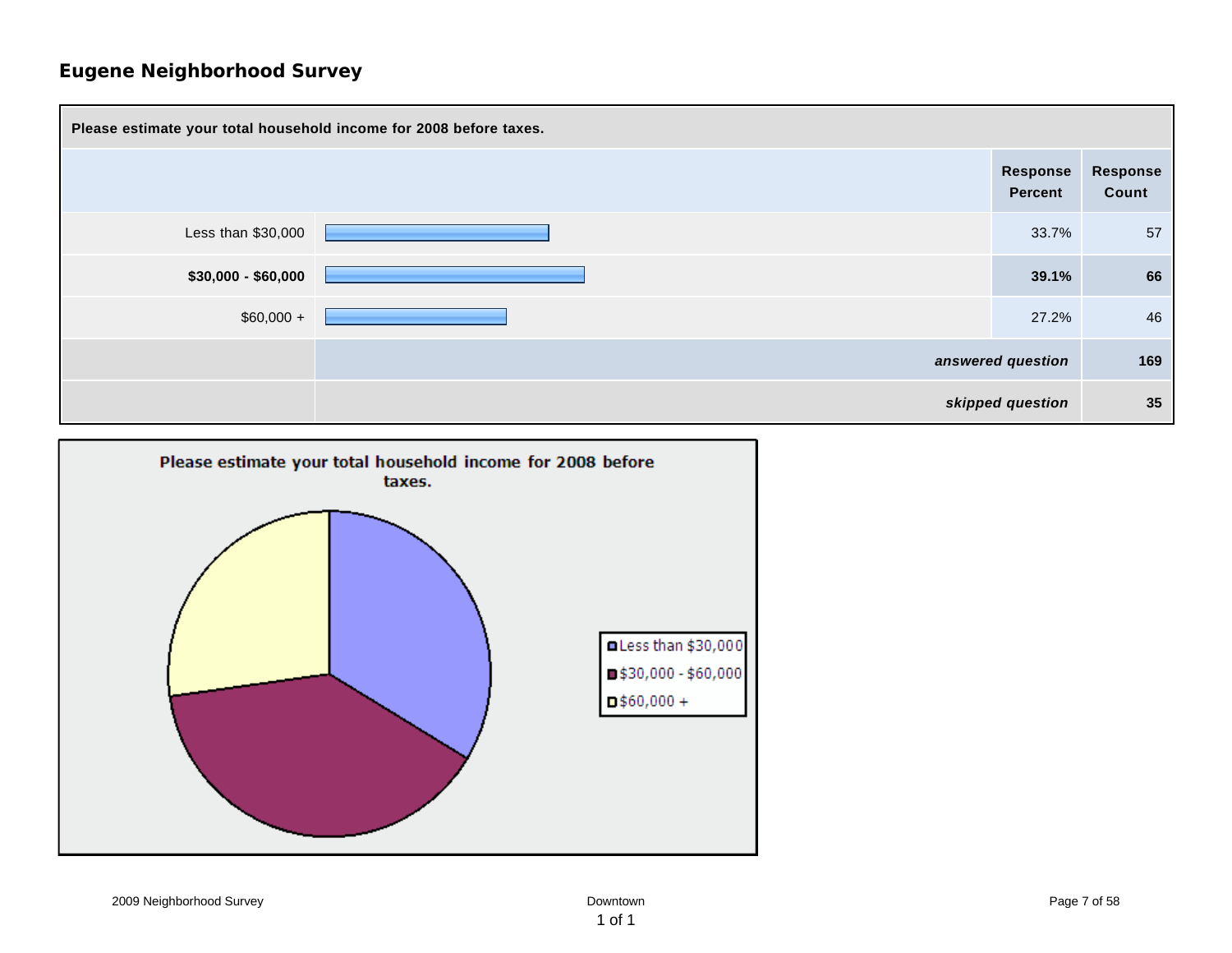| What is your race/ethnicity?                 |                          |                            |                   |
|----------------------------------------------|--------------------------|----------------------------|-------------------|
|                                              |                          | Response<br><b>Percent</b> | Response<br>Count |
| American Indian or Alaska Native             | Е                        | 2.3%                       | $\overline{4}$    |
| Native Hawaiian or Other Pacific<br>Islander |                          | 0.0%                       | $\overline{0}$    |
| Asian                                        | <b>The Second Second</b> | 2.9%                       | $\overline{5}$    |
| <b>Black or African American</b>             | E                        | 1.1%                       | $\overline{2}$    |
| Latino/Hispanic                              |                          | 8.0%                       | 14                |
| White / Caucasian (Non-<br>Hispanic)         |                          | 75.4%                      | 132               |
| Multi-racial                                 |                          | 6.3%                       | 11                |
| Other                                        |                          | 4.0%                       | $\overline{7}$    |
|                                              |                          | answered question          | 175               |
|                                              |                          | skipped question           | 29                |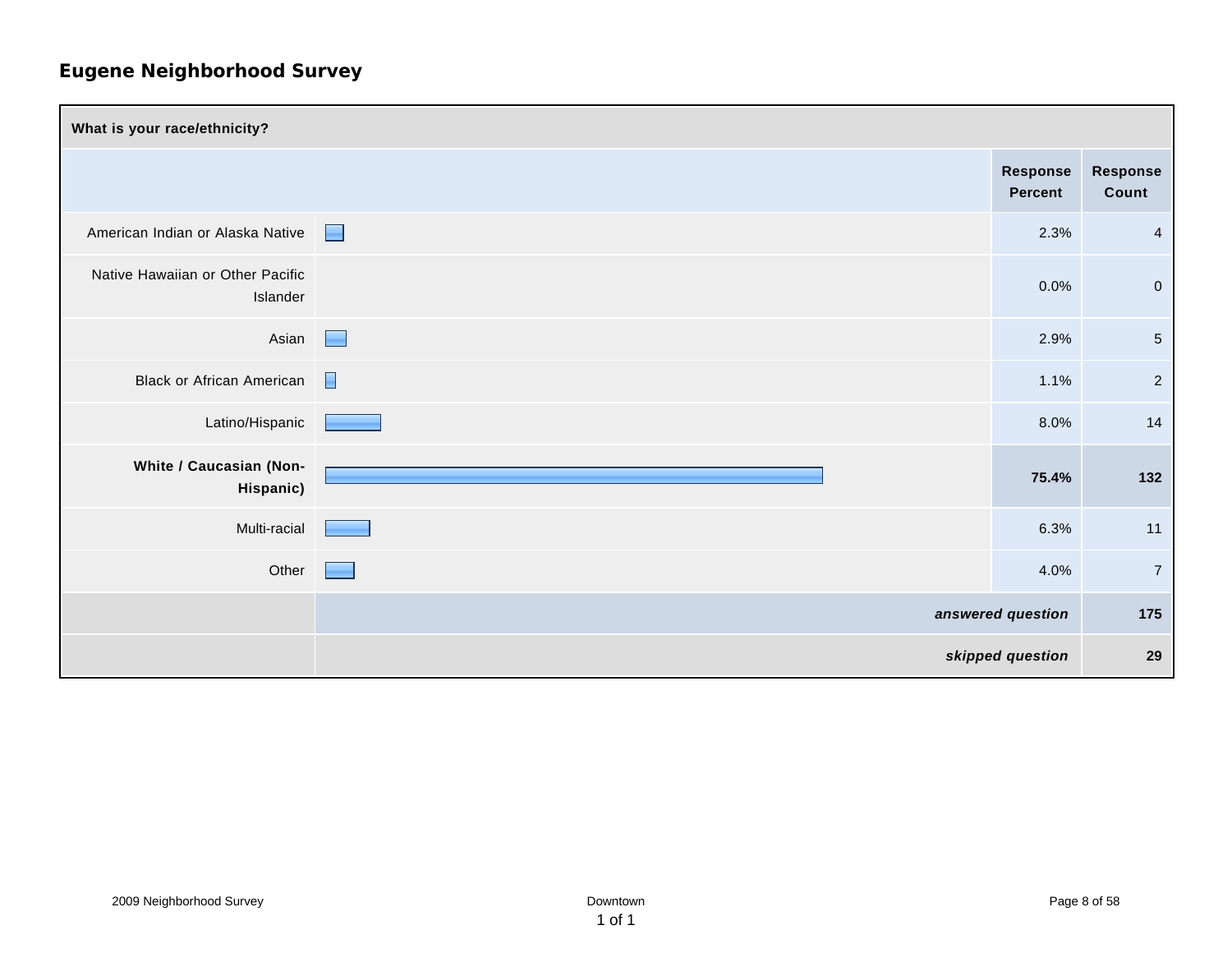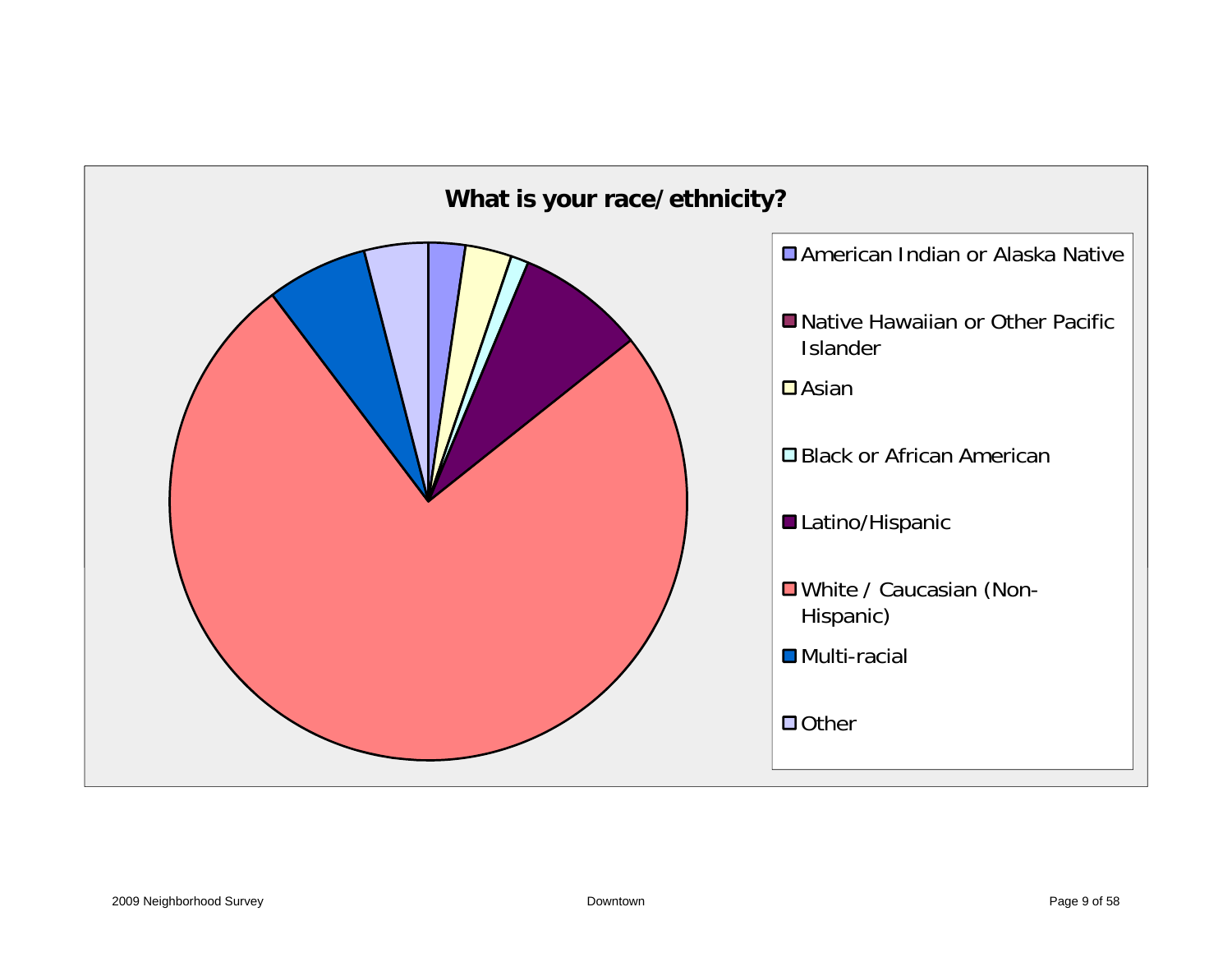| What is your gender?  |                |  |                            |                   |
|-----------------------|----------------|--|----------------------------|-------------------|
|                       |                |  | Response<br><b>Percent</b> | Response<br>Count |
| Male                  |                |  | 36.3%                      | 62                |
| Female                |                |  | 62.6%                      | 107               |
| Other gender identity | $\blacksquare$ |  | 1.2%                       | $\overline{2}$    |
|                       |                |  | answered question          | 171               |
|                       |                |  | skipped question           | 33                |

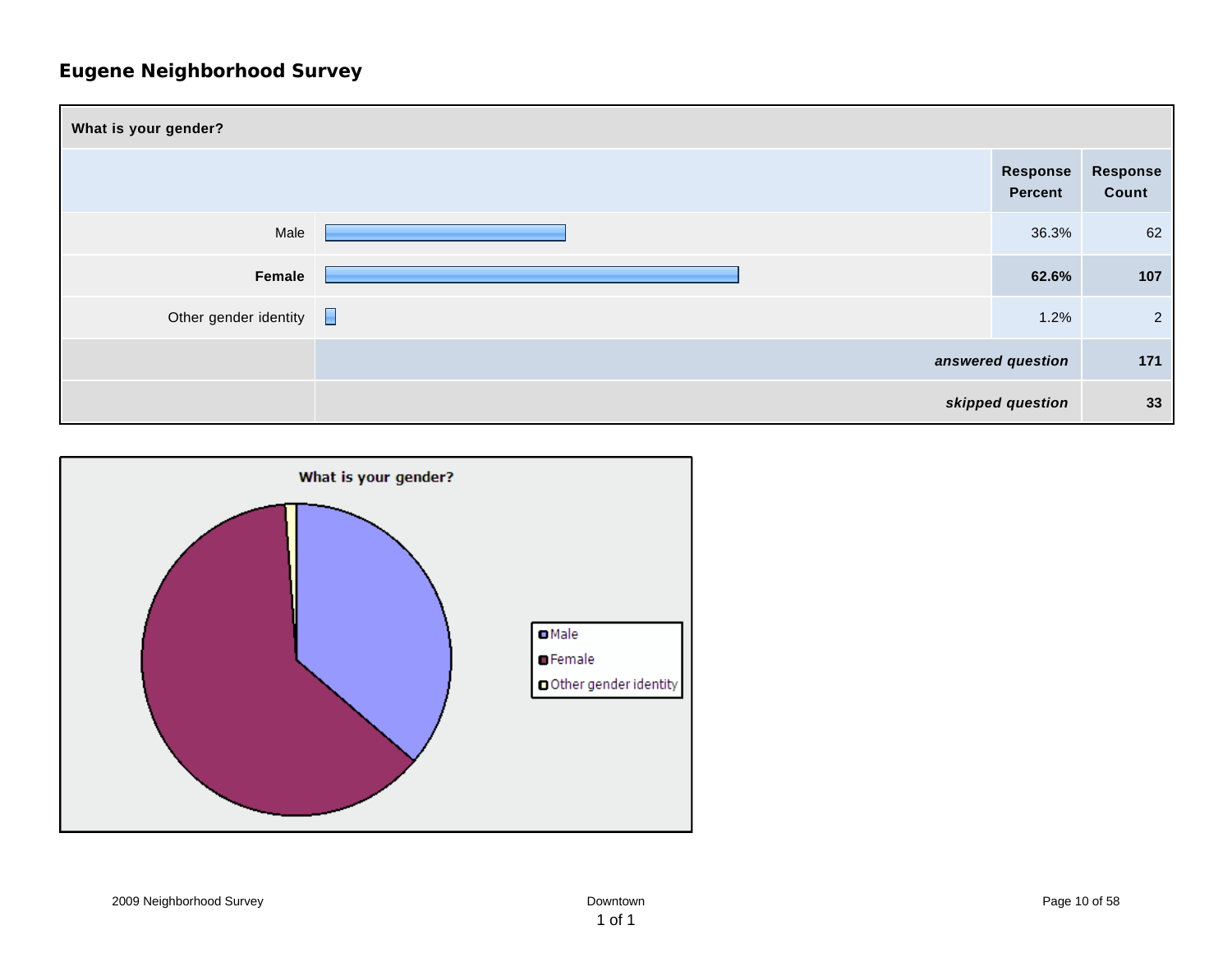| What are the nearest cross streets of your home/business/property? (for example, Olive St. and W. 10th Ave.) |                   |  |  |
|--------------------------------------------------------------------------------------------------------------|-------------------|--|--|
|                                                                                                              | Response<br>Count |  |  |
|                                                                                                              | 196               |  |  |
| answered question                                                                                            | 196               |  |  |
| skipped question                                                                                             | -8                |  |  |

| <b>Response Text</b> |                                |                       |  |
|----------------------|--------------------------------|-----------------------|--|
| $\vert$ 1            | Olive and W 10th               | Aug 3, 2009 10:58 PM  |  |
| $\overline{2}$       | Olive & W. 10th Ave.           | Aug 3, 2009 11:14 PM  |  |
| 3                    | Oak and 7th                    | Aug 4, 2009 4:07 PM   |  |
| $\overline{4}$       | <b>Broadway and Mill</b>       | Aug 4, 2009 7:22 PM   |  |
| 5                    | Olive & 10th Ave               | Aug 5, 2009 4:30 PM   |  |
| 6                    | Olive St. & 10th Ave.          | Aug 5, 2009 8:22 PM   |  |
| 7                    | olive/9th                      | Aug 6, 2009 3:10 PM   |  |
| 8                    | 8TH and Olive                  | Aug 6, 2009 10:02 PM  |  |
| 9                    | Oak and Broadway               | Aug 7, 2009 8:21 PM   |  |
| 10                   | 8th Ave & Lawrence             | Aug 7, 2009 8:48 PM   |  |
| 11                   | 8th and Lincoln                | Aug 7, 2009 11:48 PM  |  |
| 12                   | 10th and Lincoln               | Aug 10, 2009 9:11 PM  |  |
| 13                   | Lincoln and Broadway           | Aug 11, 2009 1:54 AM  |  |
| 14                   | Charnelton Street and Broadway | Aug 11, 2009 6:28 AM  |  |
| 15                   | Lincoln and 8th Avenue         | Aug 11, 2009 5:28 PM  |  |
| 16                   | Olive and West 10th!           | Aug 12, 2009 10:37 PM |  |
| 17                   | 4th & High                     | Aug 13, 2009 1:49 AM  |  |
| 18                   | Broadway and Oak               | Aug 14, 2009 5:37 PM  |  |
| 19                   | 10th and High                  | Aug 16, 2009 5:46 AM  |  |
| 20                   | 4th and Coburg                 | Aug 17, 2009 2:11 PM  |  |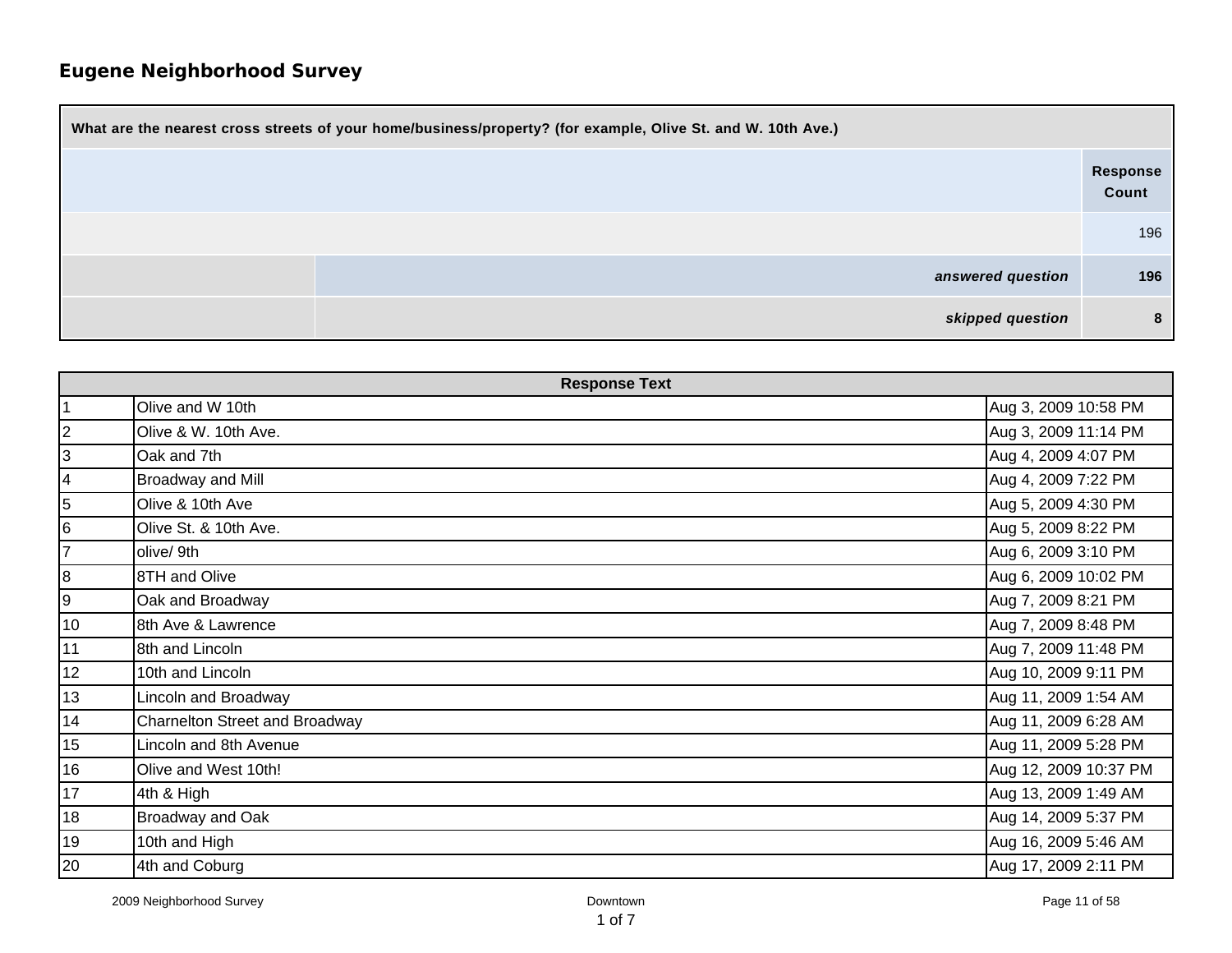| <b>Response Text</b> |                                              |                       |  |
|----------------------|----------------------------------------------|-----------------------|--|
| 21                   | Charnelton & 8th                             | Aug 19, 2009 5:01 PM  |  |
| 22                   | west 12 and charnelton                       | Aug 20, 2009 4:49 PM  |  |
| 23                   | 14th St. and Charnelton St.                  | Aug 20, 2009 6:09 PM  |  |
| 24                   | <b>Broadway and Charnelton</b>               | Aug 21, 2009 4:42 AM  |  |
| 25                   | 10th and olive st                            | Aug 21, 2009 4:38 PM  |  |
| 26                   | High and 5th                                 | Aug 21, 2009 9:27 PM  |  |
| 27                   | <b>Broadway and Charnelton</b>               | Aug 22, 2009 1:28 AM  |  |
| 28                   | Charnelton & 10th                            | Aug 22, 2009 10:45 PM |  |
| 29                   | Pearl High 3rd and 2nd (center of the block) | Aug 24, 2009 2:50 AM  |  |
| 30                   | High & Pearl                                 | Aug 24, 2009 11:42 PM |  |
| 31                   | Oak and Broadway                             | Aug 26, 2009 3:11 PM  |  |
| 32                   | 14th and Willamette                          | Aug 26, 2009 5:45 PM  |  |
| 33                   | 10th & Olive                                 | Aug 26, 2009 6:02 PM  |  |
| 34                   | <b>Broadway and Charnelton</b>               | Aug 26, 2009 6:41 PM  |  |
| 35                   | W 10th and Charnelton                        | Aug 26, 2009 7:40 PM  |  |
| 36                   | 10th and Olive                               | Aug 27, 2009 1:16 AM  |  |
| 37                   | 10 St. and 10 Ave                            | Aug 27, 2009 5:43 PM  |  |
| 38                   | Olive & 100 W. 10th                          | Aug 28, 2009 5:38 PM  |  |
| 39                   | Olive St. and W. 10th Ave.                   | Aug 29, 2009 6:28 PM  |  |
| 40                   | Broadway & Charnelton St.                    | Aug 31, 2009 7:32 PM  |  |
| 41                   | <b>Broadway and Charnelton</b>               | Aug 31, 2009 9:38 PM  |  |
| 42                   | 7th and High                                 | Sep 1, 2009 9:25 PM   |  |
| 43                   | Olive and 15th                               | Sep 2, 2009 4:21 PM   |  |
| 44                   | 13th St. and Willamette St.                  | Sep 7, 2009 8:03 PM   |  |
| 45                   | 8th & Willamette                             | Sep 14, 2009 3:57 PM  |  |
| 46                   | 10th and Oak                                 | Sep 14, 2009 3:58 PM  |  |
| 47                   | Pearl and 10th                               | Sep 15, 2009 5:00 PM  |  |
| 48                   | 10th & Olive                                 | Sep 15, 2009 5:12 PM  |  |
| 49                   | W Park and 8th Ave                           | Sep 17, 2009 9:12 PM  |  |
| 50                   | 12th & Charnelton                            | Sep 17, 2009 11:38 PM |  |
| 51                   | Olive St. and W. 10th                        | Sep 18, 2009 6:31 PM  |  |
| 52                   | Broadway/Oak                                 | Sep 18, 2009 9:02 PM  |  |
| 53                   | Lincoln St and W. 10th Ave                   | Sep 18, 2009 11:19 PM |  |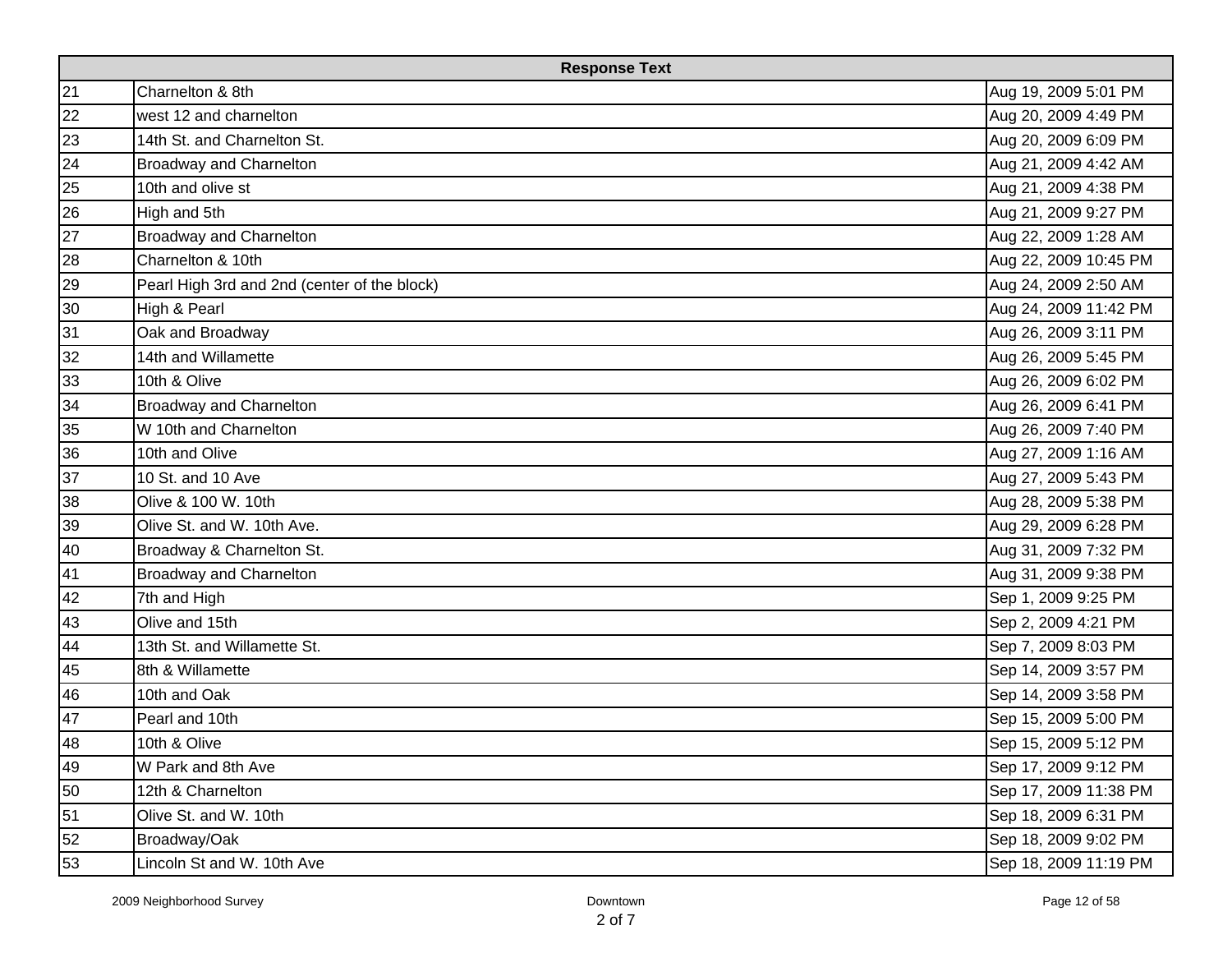| <b>Response Text</b> |                                |                       |  |
|----------------------|--------------------------------|-----------------------|--|
| 54                   | 10th and Lincoln St.           | Sep 18, 2009 11:28 PM |  |
| 55                   | 10th and Olive                 | Sep 19, 2009 5:36 AM  |  |
| 56                   | Cheshire & Lincoln             | Sep 21, 2009 10:47 PM |  |
| 57                   | Lawrence St. and W 10th        | Sep 28, 2009 6:19 PM  |  |
| 58                   | Lincoln St. and Broadway St.   | Sep 28, 2009 6:36 PM  |  |
| 59                   | <b>Broadway and Charnelton</b> | Sep 29, 2009 7:50 AM  |  |
| 60                   | lawrence st. and w. 11th ave.  | Sep 30, 2009 1:50 AM  |  |
| 61                   | $e$ 18th                       | Sep 30, 2009 5:30 AM  |  |
| 62                   | W. Broadway and Lawrence       | Sep 30, 2009 4:16 PM  |  |
| 63                   | W Broadway and Charnelton      | Oct 1, 2009 10:08 PM  |  |
| 64                   | 7th & high                     | Oct 2, 2009 1:12 AM   |  |
| 65                   | Oak & 10th                     | Oct 2, 2009 2:58 PM   |  |
| 66                   | Braodway & Oak                 | Oct 2, 2009 3:42 PM   |  |
| 67                   | Charnelton and w. 10th ave     | Oct 2, 2009 4:52 PM   |  |
| 68                   | Olive St & W 10th Ave          | Oct 2, 2009 6:30 PM   |  |
| 69                   | 10th & Olive                   | Oct 2, 2009 8:35 PM   |  |
| 70                   | 2nd x High                     | Oct 2, 2009 8:39 PM   |  |
| 71                   | hwy 126                        | Oct 2, 2009 9:34 PM   |  |
| 72                   | 10th and High                  | Oct 4, 2009 6:25 AM   |  |
| 73                   | Broadway & Charnelton          | Oct 4, 2009 6:34 PM   |  |
| 74                   | Olive St. and W. 10th Ave      | Oct 5, 2009 5:03 PM   |  |
| 75                   | Olive St. and W10th - really!  | Oct 6, 2009 4:56 PM   |  |
| 76                   | 3rd and Pearl                  | Oct 7, 2009 12:47 AM  |  |
| 77                   | 8th and Lincoln                | Oct 7, 2009 3:09 PM   |  |
| 78                   | 8th and charnelton             | Oct 7, 2009 6:02 PM   |  |
| 79                   | <b>Broadway and Charnelton</b> | Oct 7, 2009 6:16 PM   |  |
| 80                   | <b>Broadway and Charnelton</b> | Oct 7, 2009 6:24 PM   |  |
| 81                   | 8th and Lincoln Streets        | Oct 7, 2009 6:36 PM   |  |
| 82                   | <b>Broadway and Charnelton</b> | Oct 7, 2009 6:46 PM   |  |
| 83                   | Charnelton and W. 8th Ave      | Oct 7, 2009 8:17 PM   |  |
| 84                   | Charnelton and 8th ave         | Oct 7, 2009 8:17 PM   |  |
| 85                   | Broadway and Charnelton        | Oct 7, 2009 8:26 PM   |  |
| 86                   | 8th and charnelton             | Oct 7, 2009 9:59 PM   |  |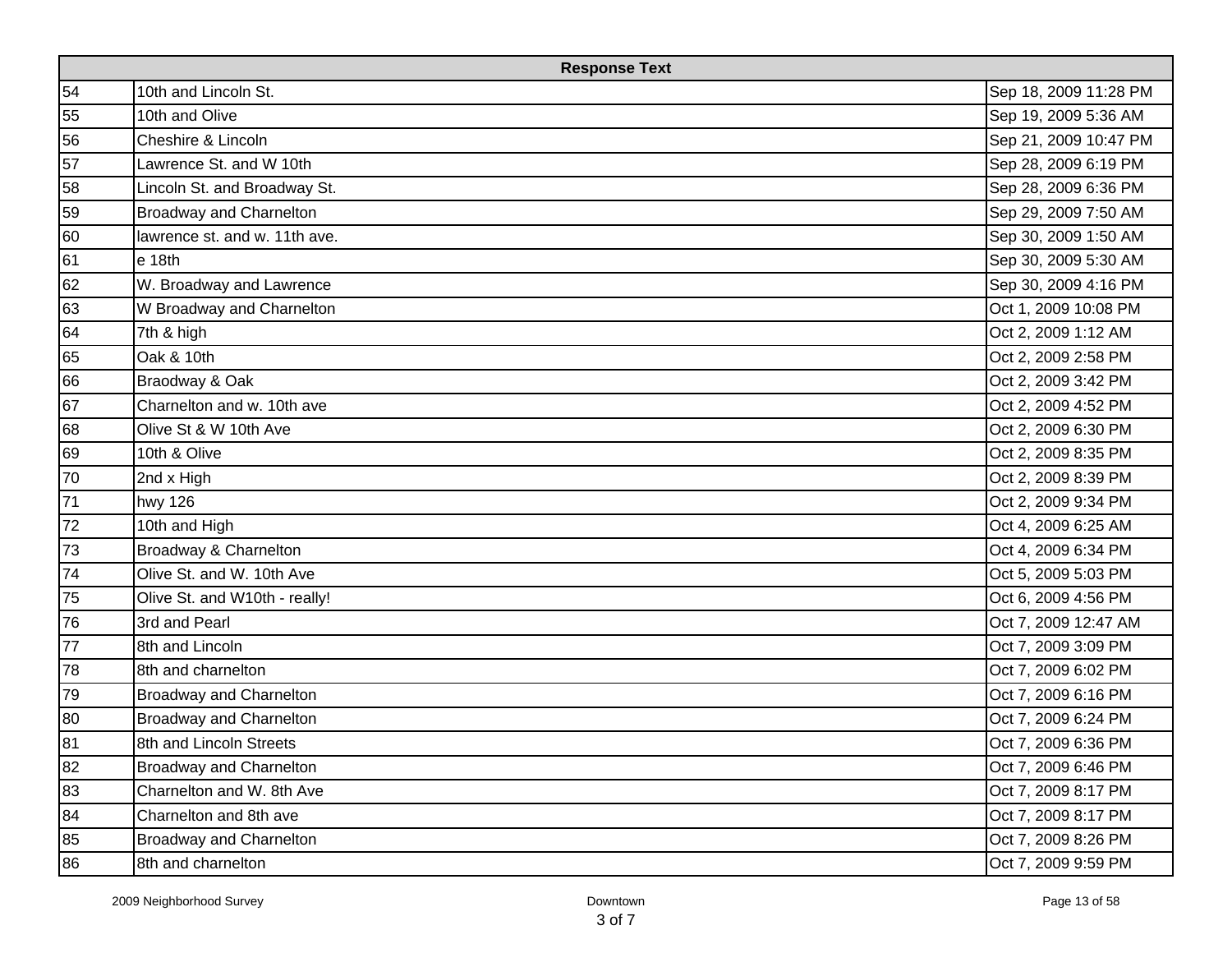| <b>Response Text</b> |                                 |                       |  |
|----------------------|---------------------------------|-----------------------|--|
| 87                   | Broadway & Charnelton           | Oct 8, 2009 6:28 PM   |  |
| 88                   | Olive and Broadway              | Oct 8, 2009 7:53 PM   |  |
| 89                   | <b>Broadway and Charnelton</b>  | Oct 9, 2009 9:11 PM   |  |
| 90                   | E. 2nd and High                 | Oct 9, 2009 10:27 PM  |  |
| 91                   | <b>Broadway and Charnelton</b>  | Oct 10, 2009 5:59 PM  |  |
| 92                   | Willamette and 5th street       | Oct 10, 2009 7:53 PM  |  |
| 93                   | west broadway and lincoln st.   | Oct 11, 2009 1:17 AM  |  |
| 94                   | 2nd Avenue and High Street      | Oct 13, 2009 2:27 AM  |  |
| 95                   | 3rd and Pearl                   | Oct 13, 2009 5:09 AM  |  |
| 96                   | E. 12 & Ferry St.               | Oct 13, 2009 7:30 AM  |  |
| 97                   | Olive and 7th                   | Oct 14, 2009 1:07 AM  |  |
| 98                   | Olive and 15th                  | Oct 16, 2009 4:23 PM  |  |
| 99                   | <b>Broadway and Pearl</b>       | Oct 16, 2009 10:16 PM |  |
| 100                  | 10th and Olive Streets          | Oct 20, 2009 11:14 PM |  |
| 101                  | Olive and Broadway.             | Oct 21, 2009 6:30 PM  |  |
| 102                  | E. 8th Ave and Willamette       | Oct 22, 2009 11:26 PM |  |
| 103                  | 8th charlenton                  | Oct 24, 2009 5:05 PM  |  |
| 104                  | Broadway & Oak                  | Oct 25, 2009 1:50 AM  |  |
| 105                  | 7th & Pearl                     | Oct 25, 2009 4:26 AM  |  |
| 106                  | West 10th Ave And Charnelton St | Oct 25, 2009 4:12 PM  |  |
| 107                  | 10th and Charnelton             | Oct 26, 2009 8:40 PM  |  |
| 108                  | 13th & Jefferson                | Oct 28, 2009 5:59 PM  |  |
| 109                  | 10th and Oak Street             | Oct 29, 2009 11:22 PM |  |
| 110                  | 12th and Ferry                  | Oct 30, 2009 2:43 AM  |  |
| 111                  | 8th Willamette                  | Nov 6, 2009 12:14 AM  |  |
| 112                  | Willamette Broadway             | Nov 6, 2009 12:23 AM  |  |
| 113                  | <b>Broadway and Charnelton</b>  | Nov 6, 2009 6:52 AM   |  |
| 114                  | 5th and pearl                   | Nov 6, 2009 9:11 PM   |  |
| 115                  | 10th and Willamette             | Nov 7, 2009 4:02 AM   |  |
| 116                  | Oak St.                         | Nov 7, 2009 5:36 AM   |  |
| 117                  | E 6th Ave/Oak St                | Nov 7, 2009 6:11 AM   |  |
| 118                  | 11th and Oak                    | Nov 9, 2009 4:14 PM   |  |
| 119                  | Pearl/Willamette                | Nov 13, 2009 12:25 AM |  |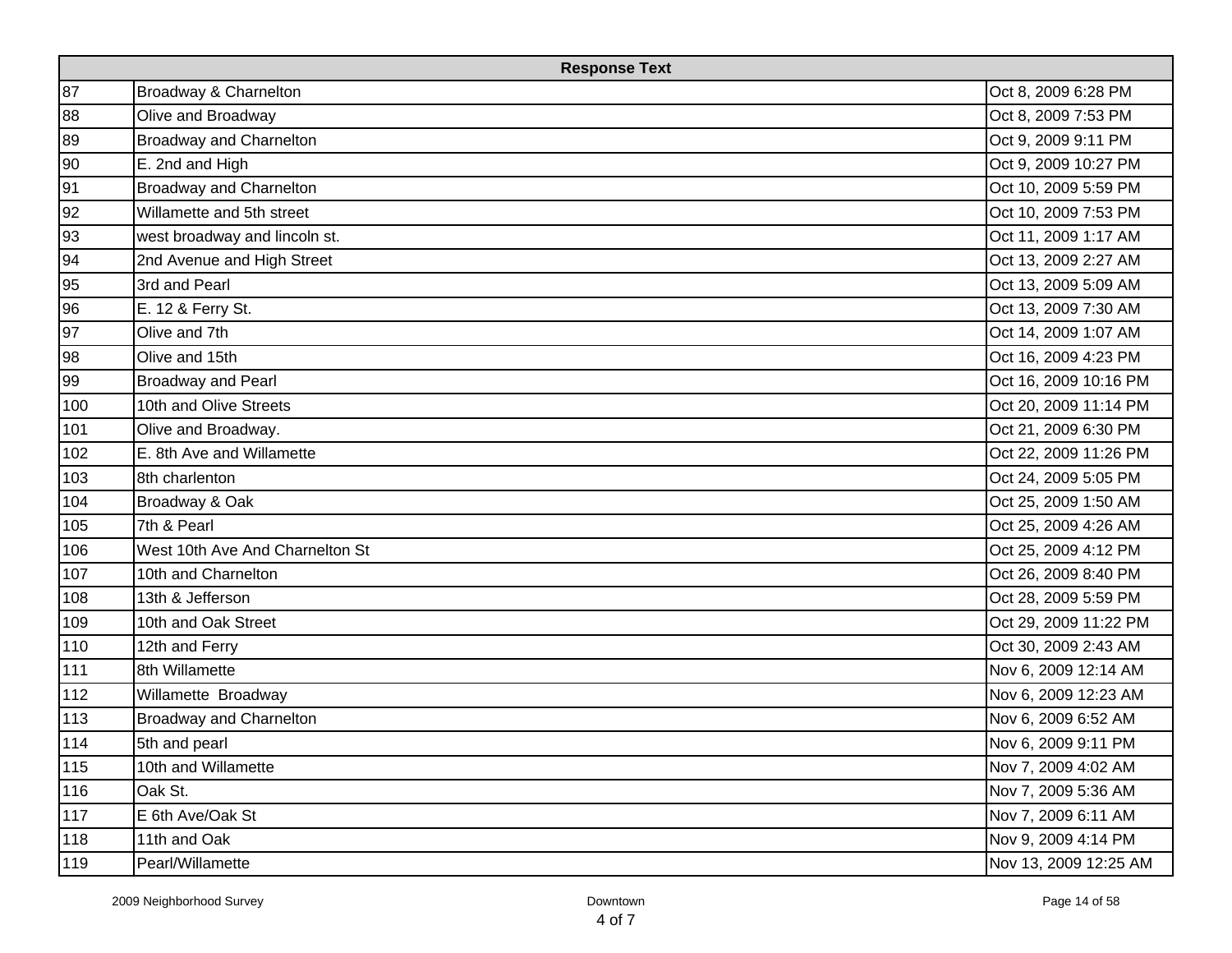| <b>Response Text</b> |                                |                       |  |
|----------------------|--------------------------------|-----------------------|--|
| 120                  | 19                             | Nov 14, 2009 8:57 PM  |  |
| 121                  | High and 5th                   | Nov 16, 2009 8:31 PM  |  |
| 122                  | 13th and lincoln               | Nov 16, 2009 11:06 PM |  |
| 123                  | 8th & Willamette               | Nov 17, 2009 11:43 PM |  |
| 124                  | <b>Broadway and Wallamet</b>   | Nov 18, 2009 5:47 PM  |  |
| 125                  | Charnelton & 8th               | Nov 18, 2009 5:58 PM  |  |
| 126                  | 7th & High                     | Nov 19, 2009 12:15 AM |  |
| 127                  | Broadway                       | Nov 19, 2009 6:31 PM  |  |
| 128                  | Willamette and 11th            | Nov 19, 2009 10:54 PM |  |
| 129                  | Pearl and 5th                  | Nov 20, 2009 5:44 PM  |  |
| 130                  | 8th and Willamette             | Nov 20, 2009 6:45 PM  |  |
| 131                  | 7th and Charnelton             | Nov 23, 2009 4:36 PM  |  |
| 132                  | (Broadway) 10th and Willamette | Nov 23, 2009 4:46 PM  |  |
| 133                  | Willamette and Broadway        | Nov 23, 2009 5:19 PM  |  |
| 134                  | <b>Brodway and Willamette</b>  | Nov 23, 2009 5:35 PM  |  |
| 135                  | Down town                      | Nov 23, 2009 5:55 PM  |  |
| 136                  | 2nd and High St                | Nov 23, 2009 6:10 PM  |  |
| 137                  | Olive St. W. 10th Ave          | Nov 24, 2009 1:30 AM  |  |
| 138                  | Olive St and W 10th Ave        | Nov 24, 2009 6:53 PM  |  |
| 139                  | 2nd & Pearl St.                | Nov 24, 2009 8:48 PM  |  |
| 140                  | Lincoln and 12th               | Nov 25, 2009 3:29 PM  |  |
| 141                  | 8th & Lawrence                 | Nov 25, 2009 6:38 PM  |  |
| 142                  | Oak & Park                     | Nov 25, 2009 7:10 PM  |  |
| 143                  | 12th & Lawrence                | Nov 25, 2009 7:17 PM  |  |
| 144                  | 8th Oak                        | Nov 25, 2009 7:19 PM  |  |
| 145                  | Olive & 11th St.               | Nov 25, 2009 7:25 PM  |  |
| 146                  | 12th & Pearl                   | Nov 25, 2009 7:32 PM  |  |
| 147                  | 8th & Oak                      | Nov 25, 2009 7:55 PM  |  |
| 148                  | 8th & Oak                      | Nov 25, 2009 7:58 PM  |  |
| 149                  | 8th & Oak                      | Nov 25, 2009 8:02 PM  |  |
| 150                  | 10th & Charnelton              | Nov 25, 2009 8:06 PM  |  |
| 151                  | 8th & Olive                    | Nov 25, 2009 8:20 PM  |  |
| 152                  | 8th & Oak                      | Nov 25, 2009 9:16 PM  |  |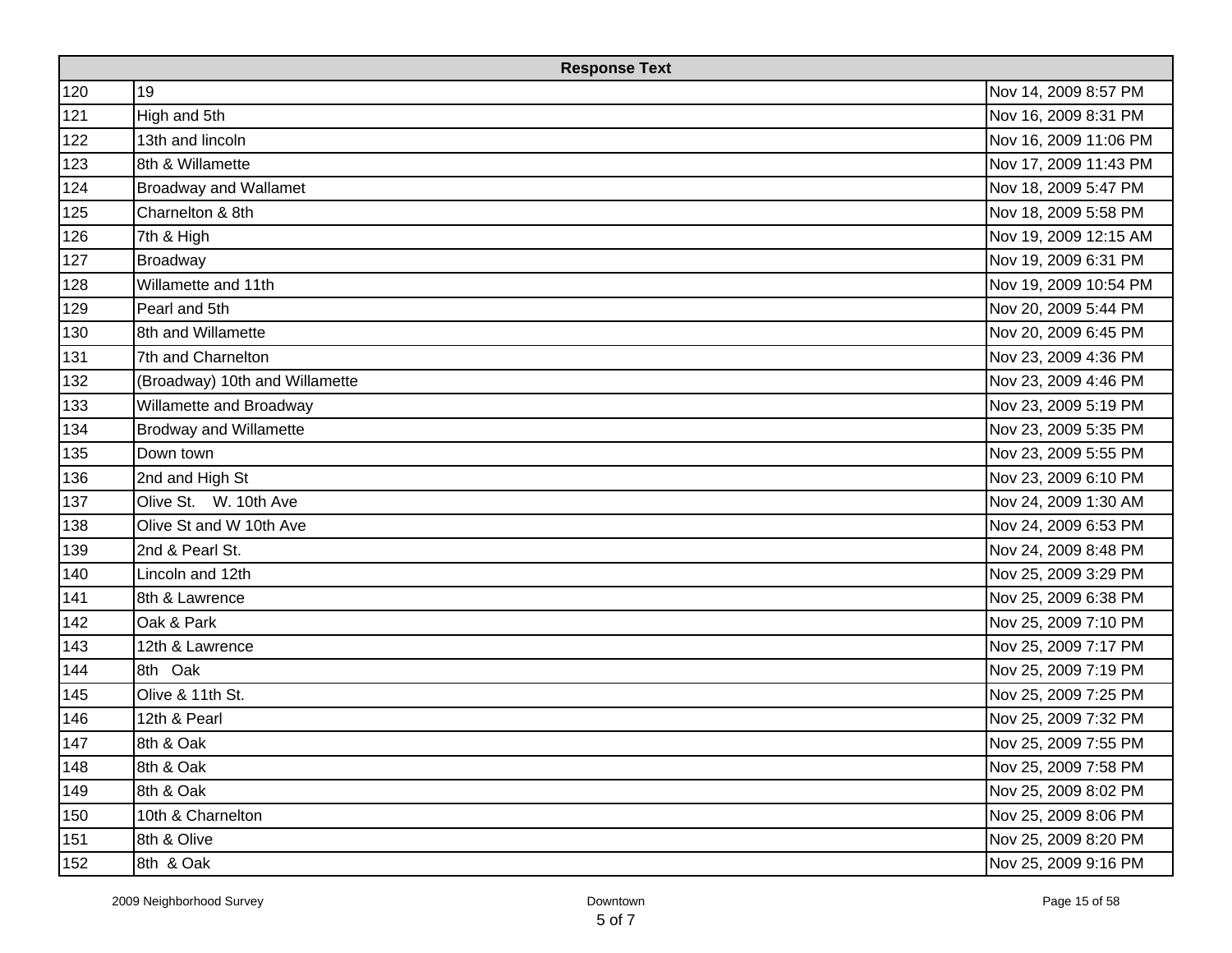|     | <b>Response Text</b>                      |                       |  |  |  |  |
|-----|-------------------------------------------|-----------------------|--|--|--|--|
| 153 | Olive and Broadway                        | Nov 25, 2009 11:25 PM |  |  |  |  |
| 154 | 8th and Oak St-eugene saturday market     | Nov 26, 2009 12:09 AM |  |  |  |  |
| 155 | 8th and Oak                               | Nov 26, 2009 12:32 AM |  |  |  |  |
| 156 | 8th and Oak                               | Nov 26, 2009 12:38 AM |  |  |  |  |
| 157 | Pearl/Willamat                            | Nov 30, 2009 4:52 AM  |  |  |  |  |
| 158 | 8th & Oak                                 | Dec 1, 2009 7:18 PM   |  |  |  |  |
| 159 | 8th & Oak                                 | Dec 1, 2009 7:55 PM   |  |  |  |  |
| 160 | Oak and 8th                               | Dec 1, 2009 8:45 PM   |  |  |  |  |
| 161 | 8th and Oak                               | Dec 1, 2009 8:49 PM   |  |  |  |  |
| 162 | Oak and 8th                               | Dec 1, 2009 8:54 PM   |  |  |  |  |
| 163 | 8th & Oak (Eugene Saturday Market Vendor) | Dec 1, 2009 11:29 PM  |  |  |  |  |
| 164 | 8th & Oak                                 | Dec 2, 2009 12:07 AM  |  |  |  |  |
| 165 | 10th & Willamette                         | Dec 2, 2009 5:29 PM   |  |  |  |  |
| 166 | 8th & Oak                                 | Dec 2, 2009 5:56 PM   |  |  |  |  |
| 167 | Oak & 8th                                 | Dec 2, 2009 6:05 PM   |  |  |  |  |
| 168 | Oak and S Park (Saturday Market)          | Dec 2, 2009 7:01 PM   |  |  |  |  |
| 169 | 8th & Oak                                 | Dec 2, 2009 7:33 PM   |  |  |  |  |
| 170 | 8th & Charnelton                          | Dec 8, 2009 8:49 PM   |  |  |  |  |
| 171 | Broadway & Willamette                     | Dec 8, 2009 11:27 PM  |  |  |  |  |
| 172 | 11th & Oak                                | Dec 8, 2009 11:33 PM  |  |  |  |  |
| 173 | 13th Olive                                | Dec 8, 2009 11:50 PM  |  |  |  |  |
| 174 | Beautiful (flowers, people, businesses    | Dec 9, 2009 12:14 AM  |  |  |  |  |
| 175 | Olive St and W 10th                       | Dec 9, 2009 7:32 PM   |  |  |  |  |
| 176 | 2nd and High                              | Dec 9, 2009 7:35 PM   |  |  |  |  |
| 177 | Van Duyn                                  | Dec 9, 2009 8:58 PM   |  |  |  |  |
| 178 | 11th & Oak Aurora Building                | Dec 10, 2009 10:12 PM |  |  |  |  |
| 179 | 10th & High                               | Dec 15, 2009 12:29 AM |  |  |  |  |
| 180 | 5th & High St                             | Dec 15, 2009 6:38 PM  |  |  |  |  |
| 181 | High and 7th                              | Dec 15, 2009 9:53 PM  |  |  |  |  |
| 182 | 8th & Pearl                               | Dec 17, 2009 7:32 PM  |  |  |  |  |
| 183 | 4th Ave - EWEB                            | Dec 17, 2009 8:48 PM  |  |  |  |  |
| 184 | 10th & Broadway                           | Dec 21, 2009 6:41 PM  |  |  |  |  |
| 185 | 10th and Olive                            | Dec 30, 2009 9:11 PM  |  |  |  |  |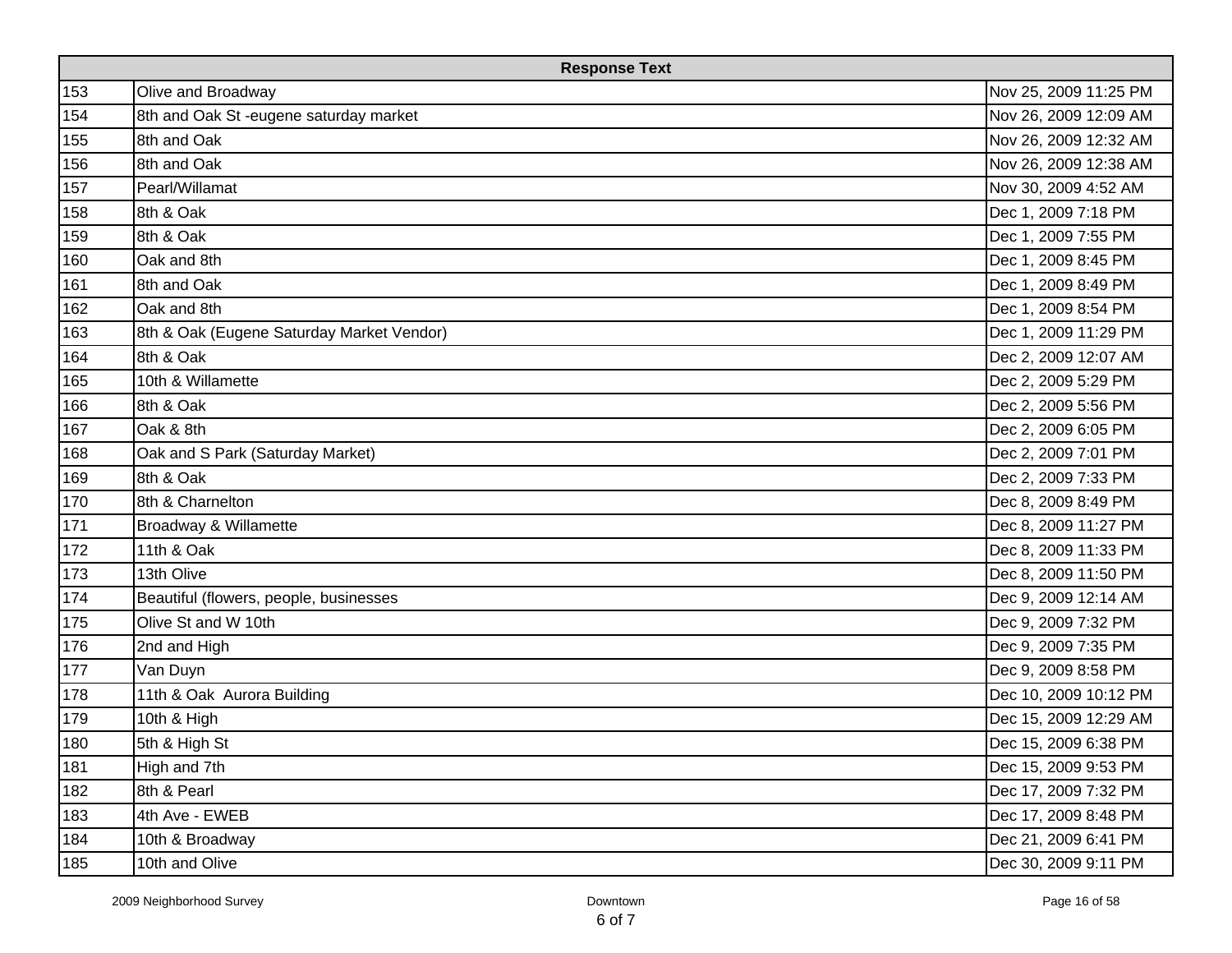| <b>Response Text</b> |                                           |                     |  |  |
|----------------------|-------------------------------------------|---------------------|--|--|
| 186                  | Willamette St and 11th                    | Jan 8, 2010 4:30 AM |  |  |
| 187                  | Willamette & 11th                         | Jan 8, 2010 3:38 PM |  |  |
| 188                  | Willamette and 11th Ave.                  | Jan 8, 2010 3:42 PM |  |  |
| 189                  | Willamette & 11th                         | Jan 8, 2010 3:45 PM |  |  |
| 190                  | Willamette & 11th                         | Jan 8, 2010 3:47 PM |  |  |
| 191                  | Willamette & 11th                         | Jan 8, 2010 3:48 PM |  |  |
| 192                  | 3 11th & Willamette Streets               | Jan 8, 2010 3:56 PM |  |  |
| 193                  | #3 11th and Willamette streets            | Jan 8, 2010 4:10 PM |  |  |
| 194                  | LCC #3 11th and Willamette Streets        | Jan 8, 2010 4:11 PM |  |  |
| 195                  | LCC #3 11th and Willamette Streets        | Jan 8, 2010 4:11 PM |  |  |
| 196                  | LCC #3 11th and Willamette Streets Barger | Jan 8, 2010 4:12 PM |  |  |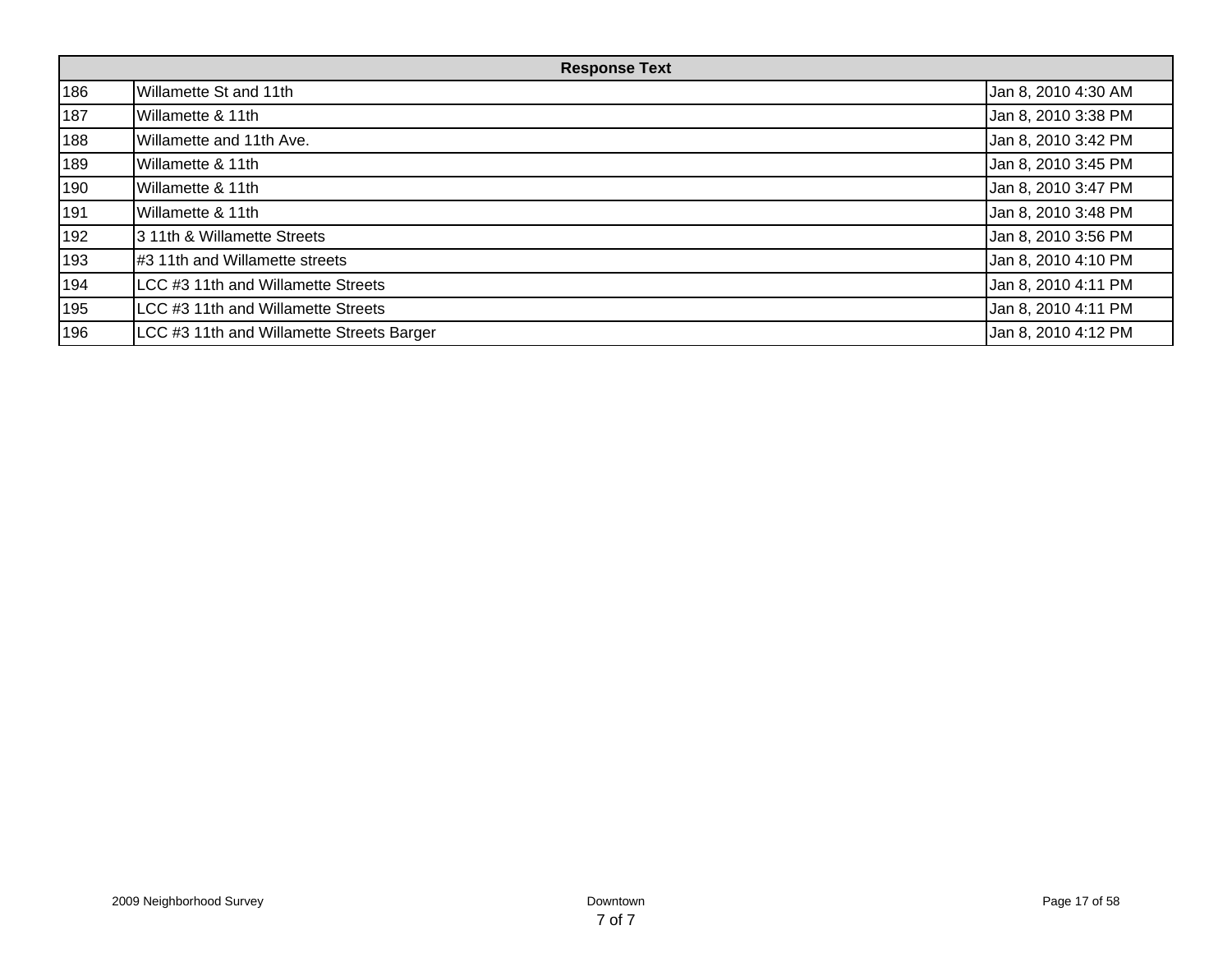| What is ONE thing you like most about your neighborhood? |                   |  |  |  |  |
|----------------------------------------------------------|-------------------|--|--|--|--|
|                                                          | Response<br>Count |  |  |  |  |
|                                                          | 145               |  |  |  |  |
| answered question                                        | 145               |  |  |  |  |
| skipped question                                         | 59                |  |  |  |  |

|                | <b>Response Text</b>                                           |                       |  |  |  |
|----------------|----------------------------------------------------------------|-----------------------|--|--|--|
| $\vert$ 1      | feel of the downtown vibrant                                   | Aug 3, 2009 10:59 PM  |  |  |  |
| 2              | Downtown is/could be the center of things for Eugene           | Aug 3, 2009 11:18 PM  |  |  |  |
| 3              | central location                                               | Aug 4, 2009 7:29 PM   |  |  |  |
| 4              | Central location - easy to get to everything                   | Aug 5, 2009 4:37 PM   |  |  |  |
| 5              | the Library                                                    | Aug 5, 2009 9:08 PM   |  |  |  |
| 6              | the bus service is great                                       | Aug 6, 2009 10:04 PM  |  |  |  |
| $\overline{7}$ | <b>Central Location</b>                                        | Aug 7, 2009 8:26 PM   |  |  |  |
| 8              | Walkability, easy access to public transport, close to library | Aug 11, 2009 1:59 AM  |  |  |  |
| 9              | walkability                                                    | Aug 11, 2009 6:42 AM  |  |  |  |
| 10             | access to library, work, buses                                 | Aug 11, 2009 5:31 PM  |  |  |  |
| 11             | It's lively.                                                   | Aug 12, 2009 10:45 PM |  |  |  |
| 12             | Can walk everywhere                                            | Aug 13, 2009 1:51 AM  |  |  |  |
| 13             | The restaurants.                                               | Aug 14, 2009 5:45 PM  |  |  |  |
| 14             | Within walking distance to most public events/services.        | Aug 16, 2009 5:51 AM  |  |  |  |
| 15             | Walking distance to a lot of places. Close to the bus station. | Aug 19, 2009 5:06 PM  |  |  |  |
| 16             | Walkability                                                    | Aug 20, 2009 6:21 PM  |  |  |  |
| 17             | convenience of location                                        | Aug 21, 2009 4:43 PM  |  |  |  |
| 18             | Pedestrian-friendly                                            | Aug 22, 2009 1:29 AM  |  |  |  |
| 19             | near the saturday market                                       | Aug 22, 2009 10:57 PM |  |  |  |
| 20             | It is "downtown" - urban.                                      | Aug 24, 2009 11:47 PM |  |  |  |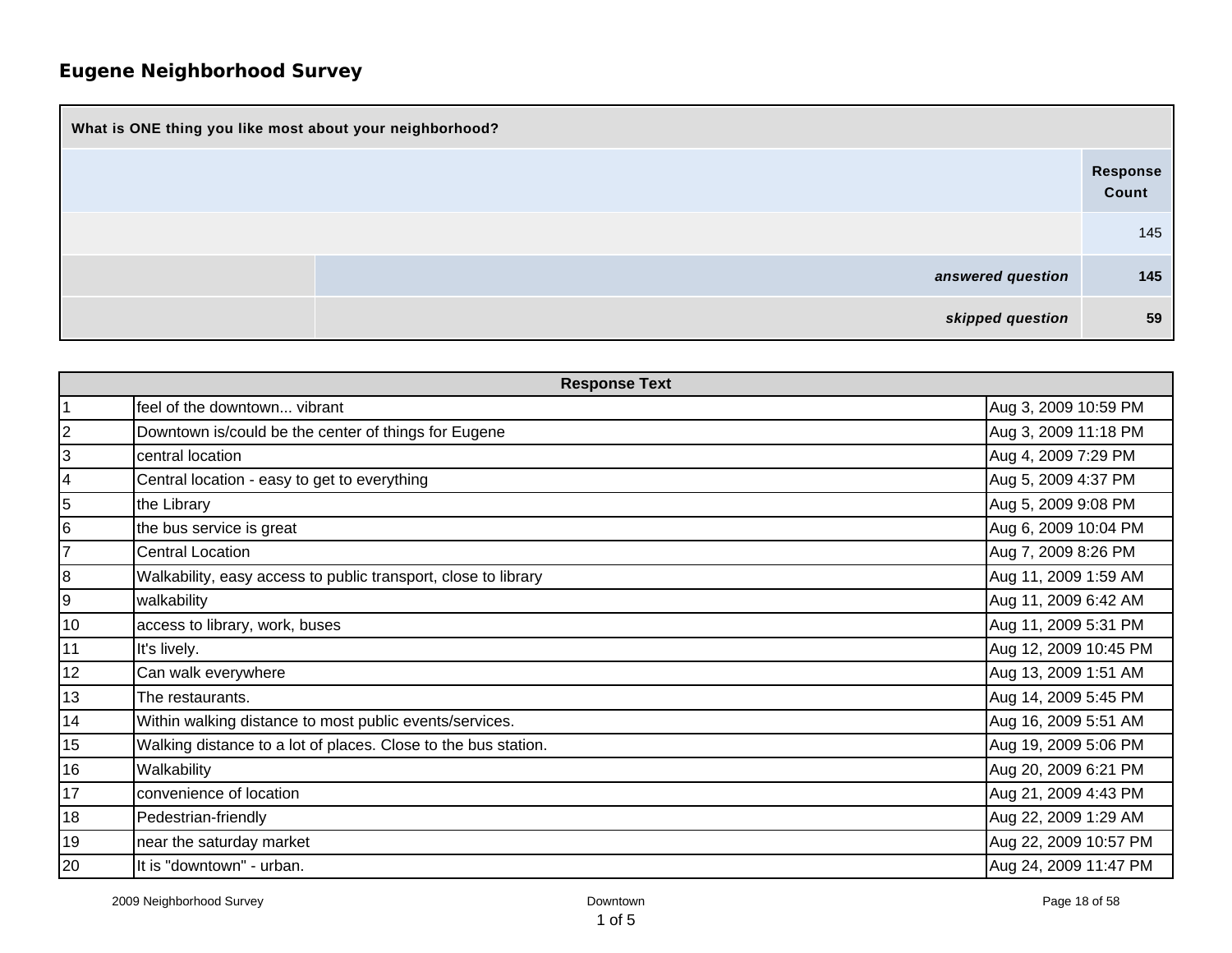| <b>Response Text</b> |                                                                                                                                                                                                                                                                                                                 |                       |  |  |  |  |
|----------------------|-----------------------------------------------------------------------------------------------------------------------------------------------------------------------------------------------------------------------------------------------------------------------------------------------------------------|-----------------------|--|--|--|--|
| 21                   | Nice businesses/shops.                                                                                                                                                                                                                                                                                          | Aug 26, 2009 3:16 PM  |  |  |  |  |
| 22                   | like the idea of living and working downtown.                                                                                                                                                                                                                                                                   | Aug 26, 2009 6:50 PM  |  |  |  |  |
| 23                   | The variety of people here.                                                                                                                                                                                                                                                                                     | Aug 26, 2009 7:43 PM  |  |  |  |  |
| 24                   | The library                                                                                                                                                                                                                                                                                                     | Aug 27, 2009 1:29 AM  |  |  |  |  |
| 25                   | proximity to farmer's market                                                                                                                                                                                                                                                                                    | Aug 27, 2009 5:00 AM  |  |  |  |  |
| 26                   | Lively beautiful facility I work in and the people I work with.                                                                                                                                                                                                                                                 | Aug 27, 2009 5:57 PM  |  |  |  |  |
| 27                   | This is the neighborhood I work in, but I don't live in this neighborhood. I would say the wide variety of different people that<br>get to interact with.                                                                                                                                                       | Aug 28, 2009 5:56 PM  |  |  |  |  |
| 28                   | walking distance to a variety of resturants, banks, and the KIVA                                                                                                                                                                                                                                                | Aug 29, 2009 6:38 PM  |  |  |  |  |
| 29                   | Walkability and proximity to UO campus, transit and restaurants                                                                                                                                                                                                                                                 | Aug 31, 2009 9:47 PM  |  |  |  |  |
| 30                   | It is close to the water.                                                                                                                                                                                                                                                                                       | Sep 1, 2009 9:27 PM   |  |  |  |  |
| 31                   | Close to everything I need                                                                                                                                                                                                                                                                                      | Sep 2, 2009 4:26 PM   |  |  |  |  |
| 32                   | live very close to the bus station and library. The University is a short bike ride away.                                                                                                                                                                                                                       | Sep 7, 2009 8:09 PM   |  |  |  |  |
| 33                   | Close to the Library                                                                                                                                                                                                                                                                                            | Sep 15, 2009 5:04 PM  |  |  |  |  |
| 34                   | Feeling as though it is in the center of things                                                                                                                                                                                                                                                                 | Sep 15, 2009 5:17 PM  |  |  |  |  |
| 35                   | Easy access to everything.                                                                                                                                                                                                                                                                                      | Sep 18, 2009 11:32 PM |  |  |  |  |
| 36                   | Walking distance to downtown, biking distance to UO campus.                                                                                                                                                                                                                                                     | Sep 28, 2009 6:24 PM  |  |  |  |  |
| 37                   | Walk to shops, farmers market and transit.                                                                                                                                                                                                                                                                      | Sep 28, 2009 6:40 PM  |  |  |  |  |
| 38                   | Close proximity to entertainment and restaurants                                                                                                                                                                                                                                                                | Sep 29, 2009 8:06 AM  |  |  |  |  |
| 39                   | fairly quiet, close to my work (wow hall), and close to Uof O without having to live on campus - which means cheaper rent<br>and not in proximity to partying young students                                                                                                                                    | Sep 30, 2009 1:55 AM  |  |  |  |  |
| 40                   | campus                                                                                                                                                                                                                                                                                                          | Sep 30, 2009 5:34 AM  |  |  |  |  |
| 41                   | Its very easy to get places, everything is nearby.                                                                                                                                                                                                                                                              | Sep 30, 2009 4:21 PM  |  |  |  |  |
| 42                   | The high number of unique shops and resturants all within walking distance of city hall                                                                                                                                                                                                                         | Oct 2, 2009 1:16 AM   |  |  |  |  |
| 43                   | The Park, River & Butte                                                                                                                                                                                                                                                                                         | Oct 2, 2009 1:36 PM   |  |  |  |  |
| 44                   | The diversity of the people and restaurants                                                                                                                                                                                                                                                                     | Oct 2, 2009 3:02 PM   |  |  |  |  |
| 45                   | Park Blocks                                                                                                                                                                                                                                                                                                     | Oct 2, 2009 3:50 PM   |  |  |  |  |
| 46                   | Library                                                                                                                                                                                                                                                                                                         | Oct 2, 2009 6:42 PM   |  |  |  |  |
| 47                   | not being in the city. This inward thinking does not serve the city of eugene and its relationship to lane county. everytime<br>there is a greater issue its these silly neighborhood NIMBY's that foil progressthink of Sacred Heart's new location, or a<br>faster road to Veneta. oh lets put speed bumps in | Oct 2, 2009 9:50 PM   |  |  |  |  |
| 48                   | I like living and working Downtown.                                                                                                                                                                                                                                                                             | Oct 4, 2009 6:36 PM   |  |  |  |  |
| 49                   | <b>Close to Bus Station</b>                                                                                                                                                                                                                                                                                     | Oct 5, 2009 5:10 PM   |  |  |  |  |
| 50                   | That it is downtown                                                                                                                                                                                                                                                                                             | Oct 6, 2009 5:06 PM   |  |  |  |  |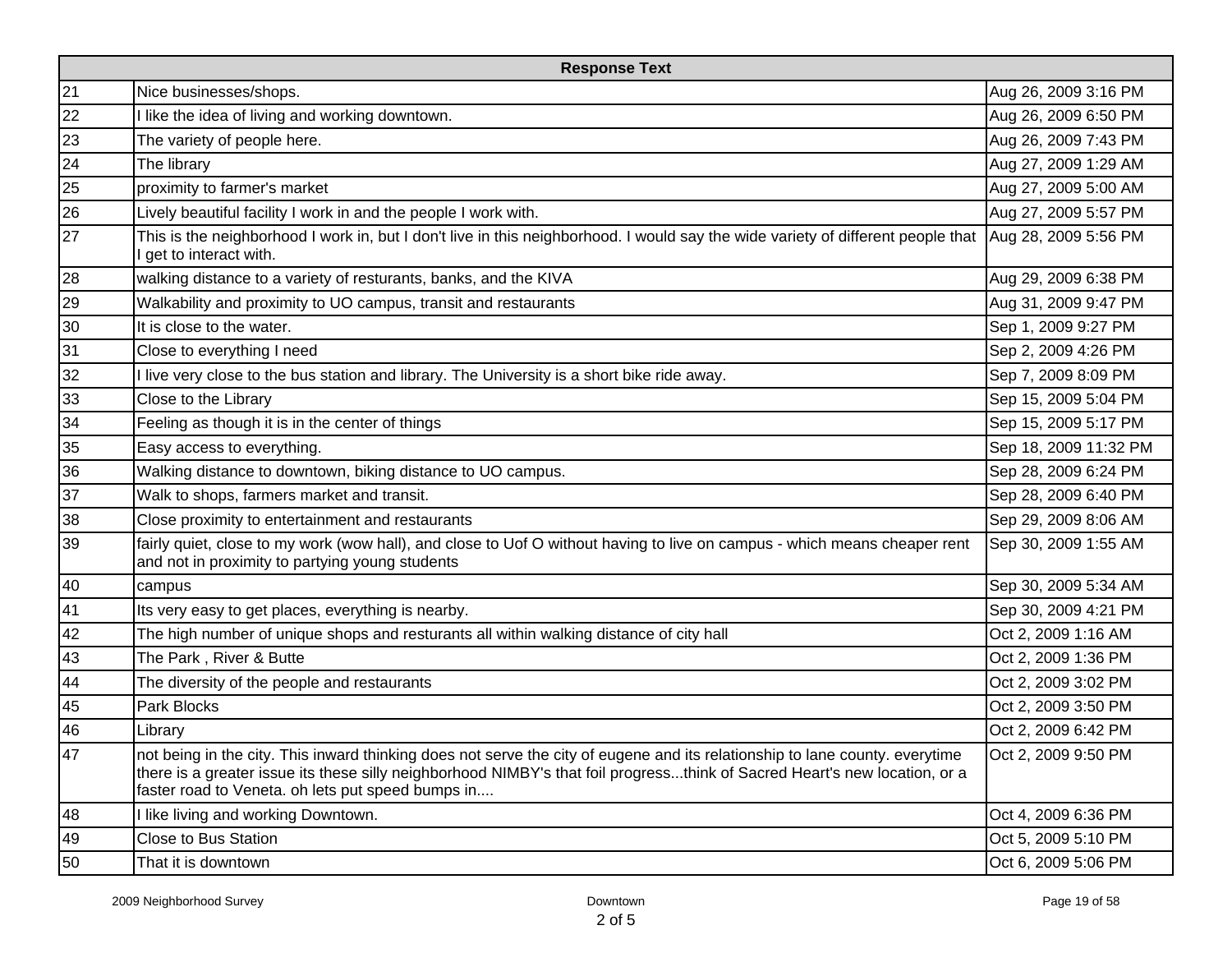| <b>Response Text</b> |                                                                                                                                                                         |                       |  |  |  |
|----------------------|-------------------------------------------------------------------------------------------------------------------------------------------------------------------------|-----------------------|--|--|--|
| 51                   | I have access to recreation, restaurants, city/county services, retail stores, and groceries without having to get in the car (in Oct 7, 2009 1:04 AM<br>fact, I walk). |                       |  |  |  |
| 52                   | Can walk to restaurants for lunch, and to the library, or shops.                                                                                                        | Oct 7, 2009 6:04 PM   |  |  |  |
| 53                   | Clean streets                                                                                                                                                           | Oct 7, 2009 6:27 PM   |  |  |  |
| 54                   | Most anything that you can get to downtown, is gettable on foot.                                                                                                        | Oct 7, 2009 6:30 PM   |  |  |  |
| 55                   | <b>Close businesses</b>                                                                                                                                                 | Oct 7, 2009 8:19 PM   |  |  |  |
| 56                   | It is centrally located.                                                                                                                                                | Oct 7, 2009 8:26 PM   |  |  |  |
| 57                   | It's easy to get to.                                                                                                                                                    | Oct 7, 2009 10:02 PM  |  |  |  |
| 58                   | Its potential!!!                                                                                                                                                        | Oct 8, 2009 6:38 PM   |  |  |  |
| 59                   | Convenience to public transit, theatre & music events (ACE,Hult,Shedd,Lord Leabrick), library                                                                           | Oct 9, 2009 9:28 PM   |  |  |  |
| 60                   | Close to activities                                                                                                                                                     | Oct 10, 2009 6:02 PM  |  |  |  |
| 61                   | Convenience to bus system                                                                                                                                               | Oct 10, 2009 7:58 PM  |  |  |  |
| 62                   | convenient access to LTD.                                                                                                                                               | Oct 11, 2009 1:27 AM  |  |  |  |
| 63                   | it is very freindly                                                                                                                                                     | Oct 11, 2009 6:02 PM  |  |  |  |
| 64                   | Walkability.                                                                                                                                                            | Oct 13, 2009 2:45 AM  |  |  |  |
| 65                   | It is close to downtown.                                                                                                                                                | Oct 13, 2009 5:24 AM  |  |  |  |
| 66                   | Proximity to downtown and university.                                                                                                                                   | Oct 13, 2009 4:20 PM  |  |  |  |
| 67                   | Close to the bus station                                                                                                                                                | Oct 20, 2009 11:21 PM |  |  |  |
| 68                   | the trees                                                                                                                                                               | Oct 24, 2009 5:07 PM  |  |  |  |
| 69                   | The diversity                                                                                                                                                           | Oct 25, 2009 4:38 AM  |  |  |  |
| 70                   | It has a clean environment                                                                                                                                              | Oct 25, 2009 4:17 PM  |  |  |  |
| 71                   | Convenient parking.                                                                                                                                                     | Oct 26, 2009 8:58 PM  |  |  |  |
| 72                   | I am able to walk to eateries, bars, the library and the 5th Street Market.                                                                                             | Oct 30, 2009 2:46 AM  |  |  |  |
| 73                   | Diversity of foot Traffic                                                                                                                                               | Nov 6, 2009 12:16 AM  |  |  |  |
| 74                   | Places to eat                                                                                                                                                           | Nov 6, 2009 9:14 PM   |  |  |  |
| 75                   | Vibrancy                                                                                                                                                                | Nov 7, 2009 4:07 AM   |  |  |  |
| 76                   | Big trees (school)                                                                                                                                                      | Nov 13, 2009 12:25 AM |  |  |  |
| 77                   | user friendly                                                                                                                                                           | Nov 16, 2009 8:44 PM  |  |  |  |
| 78                   | downtown                                                                                                                                                                | Nov 17, 2009 12:43 AM |  |  |  |
| 79                   | farmer's market                                                                                                                                                         | Nov 17, 2009 11:46 PM |  |  |  |
| 80                   | I don't know                                                                                                                                                            | Nov 18, 2009 5:49 PM  |  |  |  |
| 81                   | likely to see people I know                                                                                                                                             | Nov 18, 2009 6:00 PM  |  |  |  |
| 82                   | Next to the police station                                                                                                                                              | Nov 19, 2009 12:21 AM |  |  |  |
| 83                   | How it is quite, not a lot of noise                                                                                                                                     | Nov 19, 2009 6:35 PM  |  |  |  |
|                      | 2009 Neighborhood Survey<br>Downtown                                                                                                                                    | Page 20 of 58         |  |  |  |

3 of 5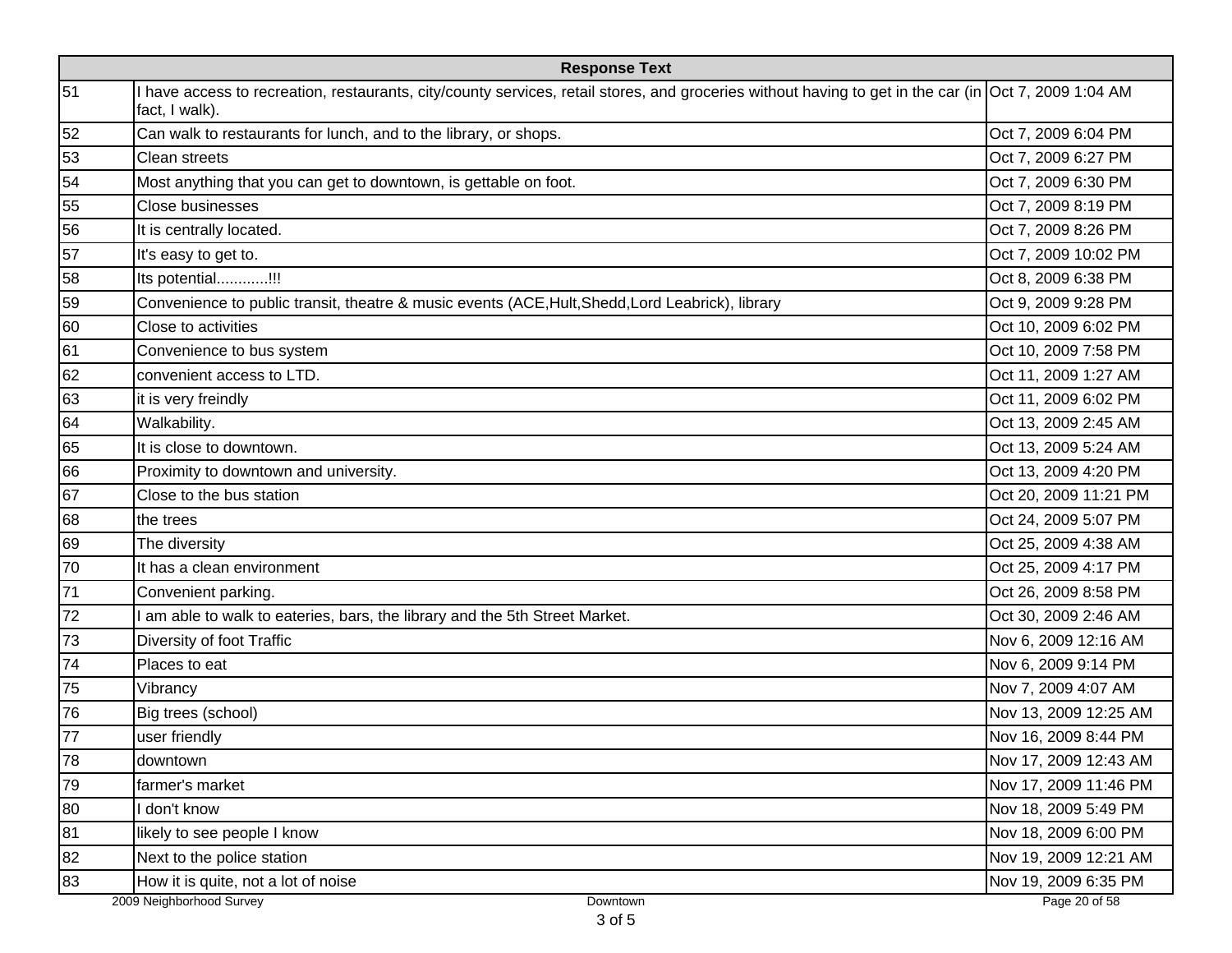|     | <b>Response Text</b>                                                                                                                          |                       |  |  |  |  |
|-----|-----------------------------------------------------------------------------------------------------------------------------------------------|-----------------------|--|--|--|--|
| 84  | Ability to co-op at 5th street public market before it changed hands and rent went up                                                         | Nov 20, 2009 5:46 PM  |  |  |  |  |
| 85  | THe way they teach at Network Charter School                                                                                                  | Nov 20, 2009 6:46 PM  |  |  |  |  |
| 86  | Accessability                                                                                                                                 | Nov 23, 2009 4:39 PM  |  |  |  |  |
| 87  | The 'new' Kesey Square                                                                                                                        | Nov 23, 2009 4:50 PM  |  |  |  |  |
| 88  | The people                                                                                                                                    | Nov 23, 2009 5:20 PM  |  |  |  |  |
| 89  | Always the same. Weird but peacefull                                                                                                          | Nov 23, 2009 5:36 PM  |  |  |  |  |
| 90  | Everyone is there own person and style                                                                                                        | Nov 23, 2009 5:57 PM  |  |  |  |  |
| 91  | Senior Center / Community Center                                                                                                              | Nov 23, 2009 6:11 PM  |  |  |  |  |
| 92  | It's new to me                                                                                                                                | Nov 24, 2009 1:31 AM  |  |  |  |  |
| 93  | Not many cars drive on my road                                                                                                                | Nov 24, 2009 6:53 PM  |  |  |  |  |
| 94  | It's cute                                                                                                                                     | Nov 24, 2009 7:30 PM  |  |  |  |  |
| 95  | location to downtown, the rivers, UO                                                                                                          | Nov 24, 2009 8:49 PM  |  |  |  |  |
| 96  | <b>Trees</b>                                                                                                                                  | Nov 25, 2009 7:12 PM  |  |  |  |  |
| 97  | the trees & big large old houses                                                                                                              | Nov 25, 2009 7:19 PM  |  |  |  |  |
| 98  | Community                                                                                                                                     | Nov 25, 2009 7:20 PM  |  |  |  |  |
| 99  | Calm, cool, collected                                                                                                                         | Nov 25, 2009 7:27 PM  |  |  |  |  |
| 100 | old homes                                                                                                                                     | Nov 25, 2009 7:34 PM  |  |  |  |  |
| 101 | the people                                                                                                                                    | Nov 25, 2009 7:56 PM  |  |  |  |  |
| 102 | the trees                                                                                                                                     | Nov 25, 2009 7:59 PM  |  |  |  |  |
| 103 | variety of people                                                                                                                             | Nov 25, 2009 8:04 PM  |  |  |  |  |
| 104 | central--close to bus, library, Kiva                                                                                                          | Nov 25, 2009 8:07 PM  |  |  |  |  |
| 105 | park setting                                                                                                                                  | Nov 25, 2009 8:22 PM  |  |  |  |  |
| 106 | <b>Central Location</b>                                                                                                                       | Nov 25, 2009 9:19 PM  |  |  |  |  |
| 107 | Good food                                                                                                                                     | Nov 25, 2009 11:27 PM |  |  |  |  |
| 108 | We vendors look out for one another. Drinking fountains and shade trees, free music, ethnic food, locally made<br>handcrafted items for sale. | Nov 26, 2009 12:12 AM |  |  |  |  |
| 109 | Saturday Market, Farmers Market                                                                                                               | Nov 26, 2009 12:36 AM |  |  |  |  |
| 110 | the park setting in Downtown                                                                                                                  | Dec 1, 2009 7:19 PM   |  |  |  |  |
| 111 | Saturday Market community                                                                                                                     | Dec 1, 2009 7:56 PM   |  |  |  |  |
| 112 | The park setting                                                                                                                              | Dec 1, 2009 8:48 PM   |  |  |  |  |
| 113 | Being in the downtown and seeing a diverse group of people                                                                                    | Dec 1, 2009 8:52 PM   |  |  |  |  |
| 114 | hanging flower pots, trees                                                                                                                    | Dec 1, 2009 8:56 PM   |  |  |  |  |
| 115 | N/A                                                                                                                                           | Dec 1, 2009 11:42 PM  |  |  |  |  |
| 116 | <b>Community of Saturday Market</b>                                                                                                           | Dec 2, 2009 12:09 AM  |  |  |  |  |
|     | 2009 Neighborhood Survey<br>Downtown                                                                                                          | Page 21 of 58         |  |  |  |  |

4 of 5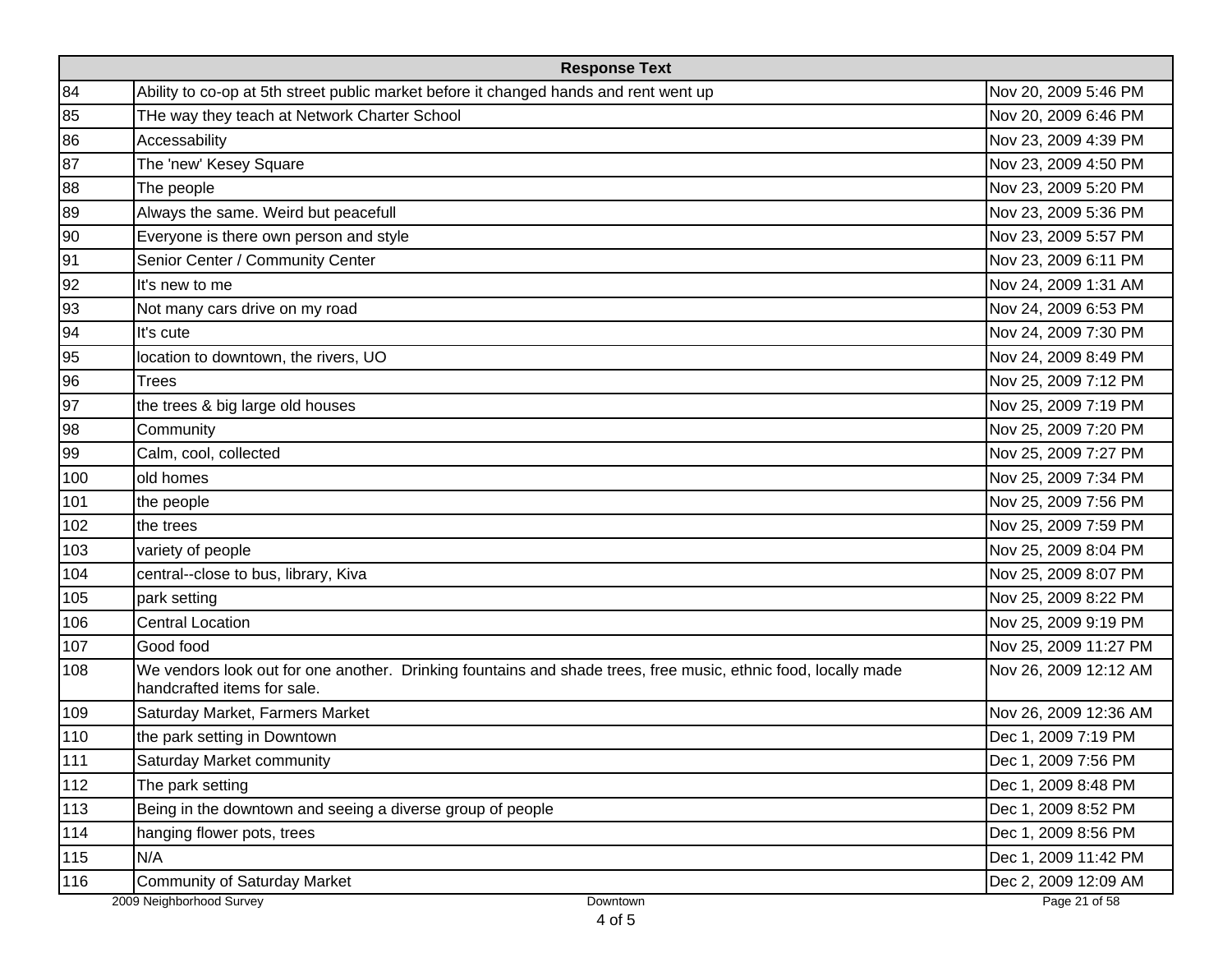| <b>Response Text</b> |                                                                                                          |                       |  |  |  |
|----------------------|----------------------------------------------------------------------------------------------------------|-----------------------|--|--|--|
| 117                  | The fabulous flower baskets on the streets                                                               | Dec 2, 2009 5:34 PM   |  |  |  |
| 118                  | convenience                                                                                              | Dec 2, 2009 6:01 PM   |  |  |  |
| 119                  | Its in the center of downtown                                                                            | Dec 2, 2009 6:33 PM   |  |  |  |
| 120                  | the enviroment                                                                                           | Dec 2, 2009 7:04 PM   |  |  |  |
| 121                  | the trees                                                                                                | Dec 2, 2009 7:34 PM   |  |  |  |
| 122                  | The people, variety                                                                                      | Dec 8, 2009 8:51 PM   |  |  |  |
| 123                  | The services available                                                                                   | Dec 8, 2009 11:22 PM  |  |  |  |
| 124                  | People look out for each other-though this is less lateley now this concerns the whittaker, where i live | Dec 8, 2009 11:29 PM  |  |  |  |
| 125                  | Near the bus stop                                                                                        | Dec 8, 2009 11:35 PM  |  |  |  |
| 126                  | seeing people walk about                                                                                 | Dec 8, 2009 11:55 PM  |  |  |  |
| 127                  | gravity                                                                                                  | Dec 9, 2009 7:33 PM   |  |  |  |
| 128                  | it is very quiet                                                                                         | Dec 9, 2009 7:38 PM   |  |  |  |
| 129                  | quiet                                                                                                    | Dec 9, 2009 8:59 PM   |  |  |  |
| 130                  | convenient                                                                                               | Dec 10, 2009 10:15 PM |  |  |  |
| 131                  | central location                                                                                         | Dec 15, 2009 12:36 AM |  |  |  |
| 132                  | downtown, historic district                                                                              | Dec 15, 2009 6:40 PM  |  |  |  |
| 133                  | Access to downtown                                                                                       | Dec 15, 2009 9:55 PM  |  |  |  |
| 134                  | downtown atmosphere, small shops, walkability                                                            | Dec 17, 2009 7:34 PM  |  |  |  |
| 135                  | Its proximity to the Alton Baker Park                                                                    | Dec 17, 2009 8:49 PM  |  |  |  |
| 136                  | close to downtown & fixed route bus service--downtown business                                           | Dec 21, 2009 6:44 PM  |  |  |  |
| 137                  | the Library                                                                                              | Dec 30, 2009 9:16 PM  |  |  |  |
| 138                  | It's in the center of the city                                                                           | Jan 8, 2010 4:34 AM   |  |  |  |
| 139                  | my school                                                                                                | Jan 8, 2010 3:44 PM   |  |  |  |
| 140                  | clean streets                                                                                            | Jan 8, 2010 3:45 PM   |  |  |  |
| 141                  | What I would like most is to have a park to bring the kids to                                            | Jan 8, 2010 3:47 PM   |  |  |  |
| 142                  | the buildings and the trees                                                                              | Jan 8, 2010 3:56 PM   |  |  |  |
| 143                  | it's very quiet                                                                                          | Jan 8, 2010 4:10 PM   |  |  |  |
| 144                  | because it's clean                                                                                       | Jan 8, 2010 4:11 PM   |  |  |  |
| 145                  | the parking                                                                                              | Jan 8, 2010 4:12 PM   |  |  |  |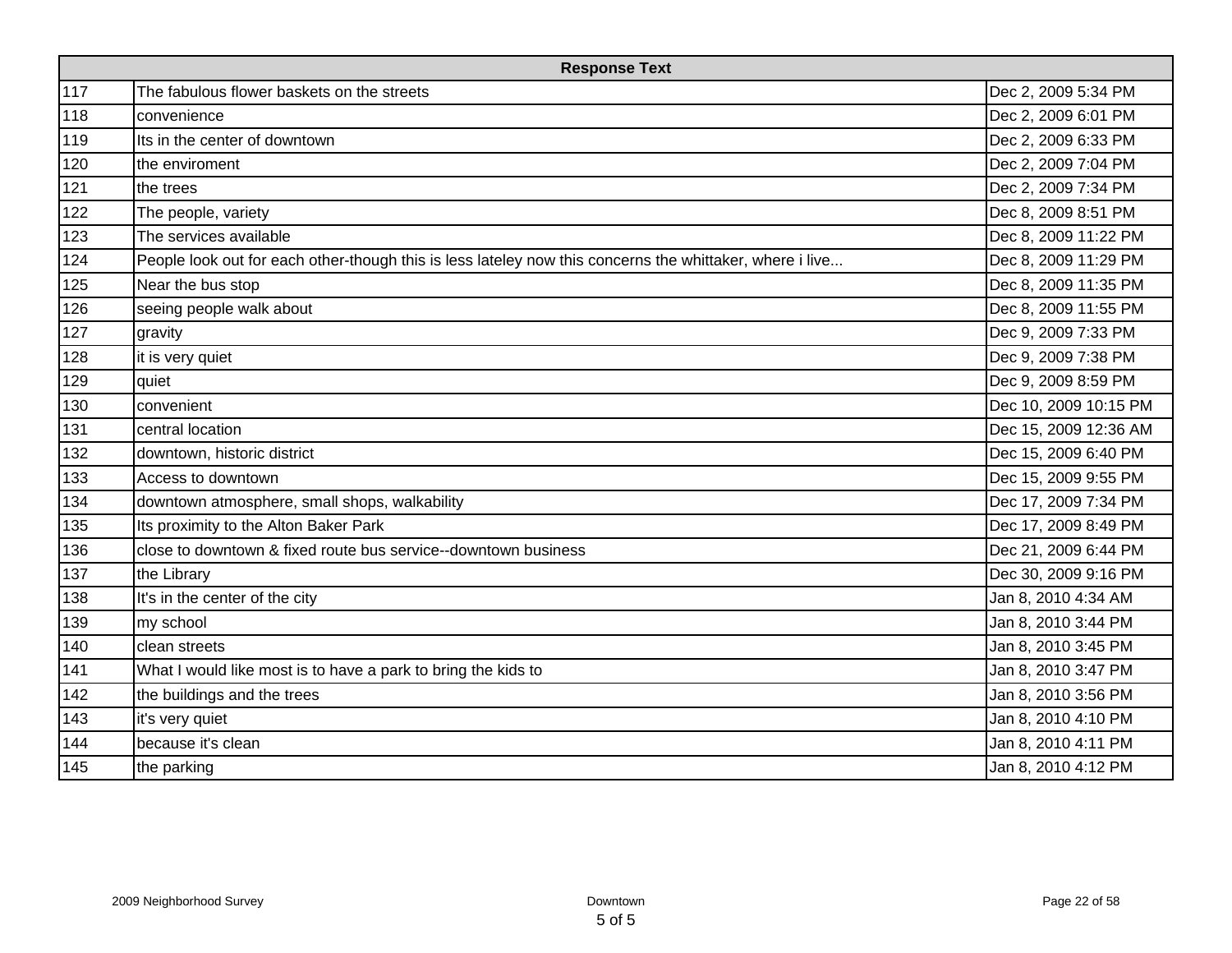| Do you agree or disagree with each of the following overall statements about your neighborhood?                                        |                                    |                                    |                |                          |                       |              |                          |  |
|----------------------------------------------------------------------------------------------------------------------------------------|------------------------------------|------------------------------------|----------------|--------------------------|-----------------------|--------------|--------------------------|--|
|                                                                                                                                        | <b>Strongly</b><br><b>Disagree</b> | <b>Somewhat</b><br><b>Disagree</b> | <b>Neutral</b> | <b>Somewhat</b><br>Agree | <b>Strongly Agree</b> | Don't Know   | <b>Response</b><br>Count |  |
| A. My neighborhood is comfortable<br>to bike and walk in.                                                                              | 10.8% (21)                         | 18.0% (35)                         | $7.7\%$ (15)   | 30.9% (60)               | 29.9% (58)            | $2.6\%$ (5)  | 194                      |  |
| B. My neighborhood has good bus<br>service.                                                                                            | $1.0\%$ (2)                        | $3.1\%$ (6)                        | 7.2% (14)      | 18.0% (35)               | 64.9% (126)           | $5.7\%$ (11) | 194                      |  |
| C. My neighborhood does not feel<br>congested by traffic.                                                                              | $6.3\%$ (12)                       | 18.9% (36)                         | 17.4% (33)     | 31.6% (60)               | 22.1% (42)            | $3.7\%$ (7)  | 190                      |  |
| D. My neighborhood has adequate<br>on-street parking.                                                                                  | 13.5% (26)                         | 25.5% (49)                         | 15.1% (29)     | 25.5% (49)               | 15.1% (29)            | $5.2\%$ (10) | 192                      |  |
| E. My neighborhood has parks<br>and/or natural areas I like to go to.                                                                  | 14.0% (27)                         | 14.5% (28)                         | 15.0% (29)     | 26.4% (51)               | 26.9% (52)            | $3.1\%$ (6)  | 193                      |  |
| F. My neighborhood has recreation<br>options for all ages and abilities.                                                               | 12.0% (23)                         | 18.8% (36)                         | 20.8% (40)     | 18.2% (35)               | 21.9% (42)            | $8.3\%$ (16) | 192                      |  |
| G. My neighborhood has<br>convenient access to services that<br>I regularly visit, such as grocery,<br>shopping, restaurants, schools. | $8.3\%$ (16)                       | 20.8% (40)                         | 11.5% (22)     | 26.0% (50)               | 30.2% (58)            | $3.1\%$ (6)  | 192                      |  |
| H. My neighborhood has new<br>development that fits with what's<br>already here.                                                       | 23.2% (45)                         | 20.1% (39)                         | 22.7% (44)     | 12.9% (25)               | 11.9% (23)            | $9.3\%$ (18) | 194                      |  |
| I. My neighborhood has adequate<br>housing for a variety of income<br>levels.                                                          | 17.3% (33)                         | 24.6% (47)                         | 17.8% (34)     | 18.8% (36)               | $9.4\%$ (18)          | 12.0% (23)   | 191                      |  |
| 2009 Neighborhood Survey                                                                                                               |                                    |                                    | Downtown       |                          |                       |              | Page 23 of 58            |  |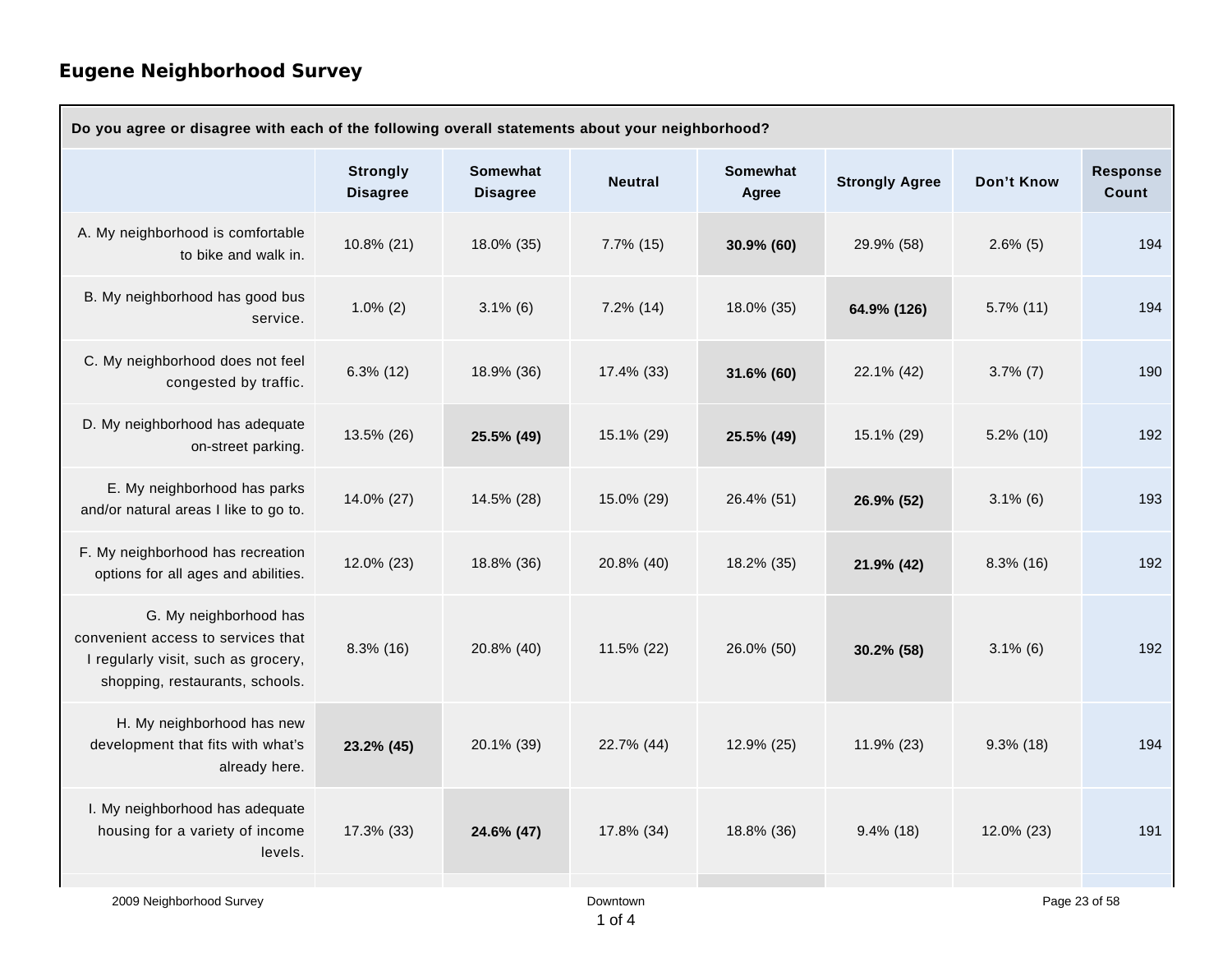| J. My neighborhood is a good place<br>to operate a business. | 13.0% (25)    | 19.2% (37)    | 14.0% (27)   | 24.4% (47)  | 20.2% (39)    | $9.3\%$ (18)      | 193 |
|--------------------------------------------------------------|---------------|---------------|--------------|-------------|---------------|-------------------|-----|
| K. My neighborhood has an<br>appearance I like.              | 20.2% (39)    | 19.2% (37)    | 13.5% (26)   | 24.9% (48)  | 19.7% (38)    | $2.6\%$ (5)       | 193 |
| L. I feel connected to the people in<br>my neighborhood.     | 14.6% (28)    | 18.8% (36)    | 19.8% (38)   | 26.6% (51)  | $16.1\%$ (31) | $4.2\%$ (8)       | 192 |
| M. I feel my neighborhood is a<br>place I want to stay.      | $12.4\%$ (24) | 12.4% (24)    | 20.1% (39)   | 23.7% (46)  | 26.8% (52)    | $4.6\%$ (9)       | 194 |
| N. I feel safe in my neighborhood.                           | 19.5% (37)    | $21.1\%$ (40) | 13.7% (26)   | 24.2% (46)  | 17.9% (34)    | $3.7\%$ (7)       | 190 |
| O. Other                                                     | $32.5\%$ (13) | $2.5\%$ (1)   | $10.0\%$ (4) | $0.0\%$ (0) | 27.5% (11)    | 27.5% (11)        | 40  |
|                                                              |               |               |              |             |               | (please specify)  | 39  |
|                                                              |               |               |              |             |               | answered question | 194 |
|                                                              |               |               |              |             |               | skipped question  | 10  |

| (please specify)                                                                                                                                                                                                                                                                                                                                                                                                                                                                                                                                                                                                                                                                                                             |                       |  |  |  |  |  |
|------------------------------------------------------------------------------------------------------------------------------------------------------------------------------------------------------------------------------------------------------------------------------------------------------------------------------------------------------------------------------------------------------------------------------------------------------------------------------------------------------------------------------------------------------------------------------------------------------------------------------------------------------------------------------------------------------------------------------|-----------------------|--|--|--|--|--|
| Awaiting downtown development for pits, better LTD connections to parks (Skinner Butte and Alton Baker). Not a great<br>place to have a business now.                                                                                                                                                                                                                                                                                                                                                                                                                                                                                                                                                                        | Aug 10, 2009 9:19 PM  |  |  |  |  |  |
| My neighborhood would benefit greatly from the City Council approving downtown URA funding.                                                                                                                                                                                                                                                                                                                                                                                                                                                                                                                                                                                                                                  | Aug 11, 2009 6:42 AM  |  |  |  |  |  |
| Re: (A) - biking is comfortable; parking a bike isn't, due to high rate of bike theft downtown.                                                                                                                                                                                                                                                                                                                                                                                                                                                                                                                                                                                                                              | Aug 12, 2009 10:45 PM |  |  |  |  |  |
| My neighborhood does a good job of keeping me from being harassed on the street on a daily basis.                                                                                                                                                                                                                                                                                                                                                                                                                                                                                                                                                                                                                            | Aug 14, 2009 5:45 PM  |  |  |  |  |  |
| Businesses in the area provide positive contributions to neighbors.                                                                                                                                                                                                                                                                                                                                                                                                                                                                                                                                                                                                                                                          | Aug 20, 2009 6:21 PM  |  |  |  |  |  |
| keep EWEB on the river - accessible to the community providing friendly public spaces like the fountain, free parking on<br>the weekend and special evening events. EWEB is a stellar neighbor!                                                                                                                                                                                                                                                                                                                                                                                                                                                                                                                              | Aug 21, 2009 9:37 PM  |  |  |  |  |  |
| this is about the area near where I work. I am disappointed that more hasn't been done to revive the downtown area. its not Aug 22, 2009 10:57 PM<br>pleasant to take a walk on my lunch hour most days due to panhandlers and some blocks of closed businesses. I would<br>like to see the city build/purchase an existing building and make a galeria where local small business owners can rent<br>space and sell their wares. Anything to not allow downtown Eugene to continue its downward spiral. I would like to see a<br>few department stores downtown. Even a fred meyers and thrift stores. Lots of variety.<br>I have lived and worked here for seven years and it seems to be getting worse instead of better. |                       |  |  |  |  |  |
| I feel safe biking in this neighborhood                                                                                                                                                                                                                                                                                                                                                                                                                                                                                                                                                                                                                                                                                      | Aug 24, 2009 11:47 PM |  |  |  |  |  |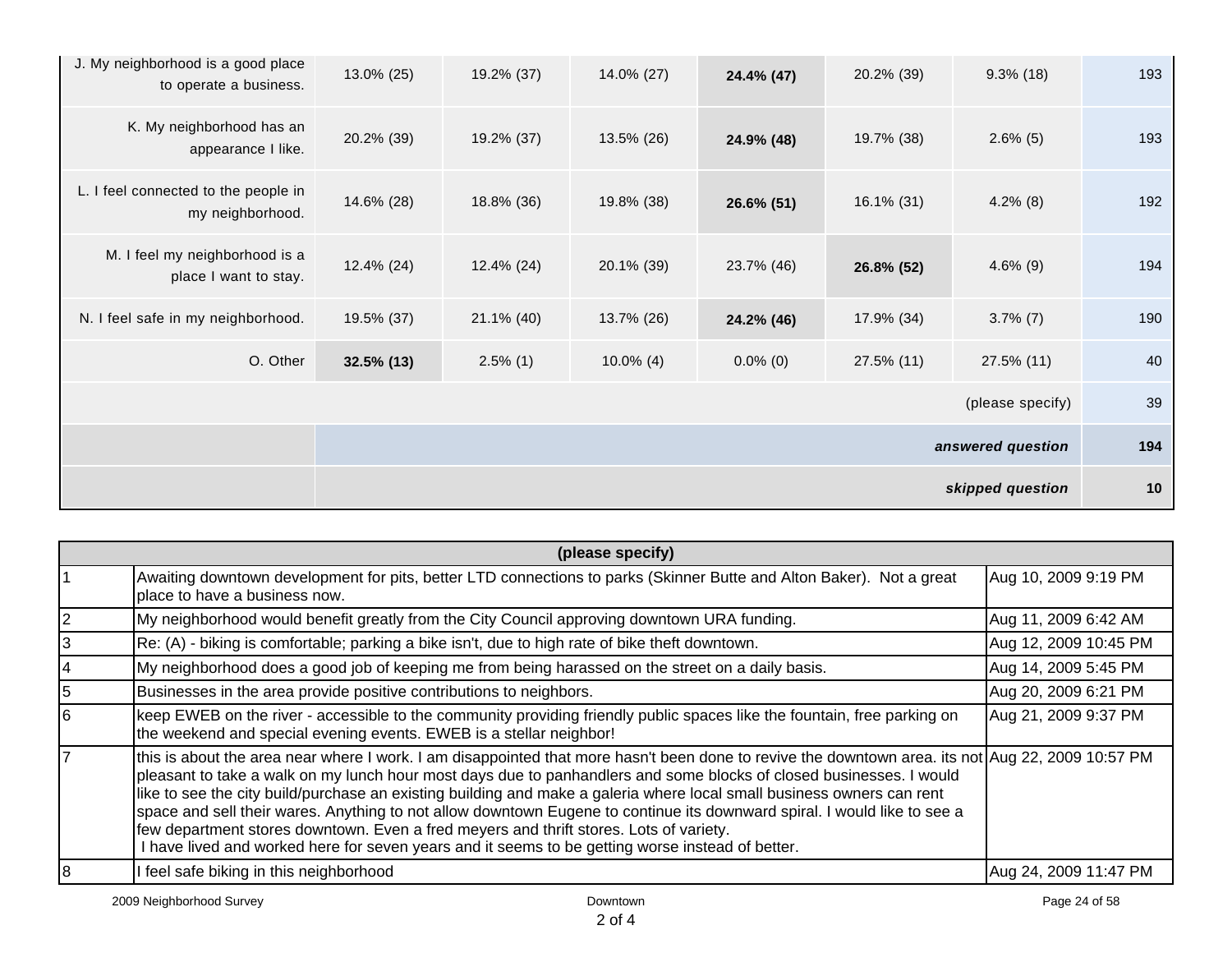|    | (please specify)                                                                                                                                                                                                                                                                                                                                                                                                                                                                                                                                                       |                       |  |  |  |  |  |
|----|------------------------------------------------------------------------------------------------------------------------------------------------------------------------------------------------------------------------------------------------------------------------------------------------------------------------------------------------------------------------------------------------------------------------------------------------------------------------------------------------------------------------------------------------------------------------|-----------------------|--|--|--|--|--|
| 9  | have started avoiding certain blocks downtown so as to avoid as many of the street people/pan handlers as possible.                                                                                                                                                                                                                                                                                                                                                                                                                                                    | Aug 26, 2009 3:16 PM  |  |  |  |  |  |
| 10 | There are many homeless adults and youth here every day and night, who need places to go for services.                                                                                                                                                                                                                                                                                                                                                                                                                                                                 | Aug 27, 2009 1:29 AM  |  |  |  |  |  |
| 11 | There are many unsavory, rough, drug/alcohol abusers, and pan handlers. I don't feel safe walking on Broadway between<br>Charlelton and Willamette. The pit is ugly. Busisness leave because of the "crowd". Some people are intimidated coming<br>into the library. There are many vacant areas and the street people are getting rougher/more violent and this is moving<br>toward 18th. Many times I have walked between 10th and Olive to Pearl and 18th and have not felt safe- this did NOT<br>used to be the case. THe last 5-8 years things have gotten worse. | Aug 29, 2009 6:38 PM  |  |  |  |  |  |
| 12 | My neighborhood is sadly lacking in everyday retail amenities such as supermarkets and movie theaters. It has far too<br>many parking garages and not enough housing, especially high density market rate housing that would be attractive to<br>couples and families who choose to live downtown.                                                                                                                                                                                                                                                                     | Aug 31, 2009 9:47 PM  |  |  |  |  |  |
| 13 | It is discouraging to see so many empty buildings around. While I am encouraged about the prospect of LCC building at<br>10th and Charnelton, won't that just leave another empty building on Willamette Street?                                                                                                                                                                                                                                                                                                                                                       | Sep 15, 2009 5:17 PM  |  |  |  |  |  |
| 14 | Overabundance of homeless, crazy people. Too much petty crime, car break-ins, kids doing drugs in the alley.                                                                                                                                                                                                                                                                                                                                                                                                                                                           | Sep 18, 2009 11:32 PM |  |  |  |  |  |
| 15 | Downtown is not safe. The city allows vagrants, bums and kids that should be in school to loiter, pan handle, publicly<br>urinate, fight, beg, and murder each other. I hate walking around downtown. It smells and is dirty. I find I am surrounded by<br>sadness and despair as I walk around downtown.                                                                                                                                                                                                                                                              | Oct 2, 2009 8:42 PM   |  |  |  |  |  |
| 16 | please don't gore our ox, gore someone else, I should not be the one to sacrifice. stay out of my neighborhood.                                                                                                                                                                                                                                                                                                                                                                                                                                                        | Oct 2, 2009 9:50 PM   |  |  |  |  |  |
| 17 | Downtown has been in transition for many years. Some results are good, but the trend to add more bars and stores that<br>sell alcoholic beverages is spoiling the positive progress.                                                                                                                                                                                                                                                                                                                                                                                   | Oct 7, 2009 1:04 AM   |  |  |  |  |  |
| 18 | I feel that many of the other neighborhoods do not have a realistic understanding of what happens in my neighborhood.                                                                                                                                                                                                                                                                                                                                                                                                                                                  | Oct 7, 2009 6:30 PM   |  |  |  |  |  |
| 19 | Downtown Eugene COULD offer so much -- but for whatever reason, it is like pulling teeth to make any positive changes --<br>or to get investers here!!!! Other areas of Eugene or growing and downtown may be festering instead                                                                                                                                                                                                                                                                                                                                        | Oct 8, 2009 6:38 PM   |  |  |  |  |  |
| 20 | DNA needs more housing and services for adults                                                                                                                                                                                                                                                                                                                                                                                                                                                                                                                         | Oct 9, 2009 9:28 PM   |  |  |  |  |  |
| 21 | Need more housing, grocery stores and hardware stores in the downtown area. The housing needs to be first to get a<br>population to serve these other services. Also, do away with parking meters in the downtown area.                                                                                                                                                                                                                                                                                                                                                | Oct 13, 2009 2:45 AM  |  |  |  |  |  |
| 22 | O. My neighbors are quiet and considerate--NOT in the 9-bedroom next door with student renters.                                                                                                                                                                                                                                                                                                                                                                                                                                                                        | Oct 13, 2009 5:24 AM  |  |  |  |  |  |
| 23 | The White Bird clinic is awesome and does a lot of good. However, it needs to relocate near to its client base, which is not<br>the W. Univ. neighborhood., Right now it draws its clients to the neighborhood, to the detriment of the neighborhood.                                                                                                                                                                                                                                                                                                                  | Oct 13, 2009 4:20 PM  |  |  |  |  |  |
| 24 | I would like to feel safer downtown. There are lots of panhandlers who act aggressively and some youth who cause<br>commotion.                                                                                                                                                                                                                                                                                                                                                                                                                                         | Oct 20, 2009 11:21 PM |  |  |  |  |  |
| 25 | Much loitering, cursing, spitting, drug dealing, and just general uncivility happening DWT.<br>We're losing so many businesses DWTthere needs to be a cohesive plan on how to manage the area and attract<br>business owners                                                                                                                                                                                                                                                                                                                                           | Oct 26, 2009 8:58 PM  |  |  |  |  |  |
| 26 | No courtyard or park areas. We need this. Little housing available. Need mixed use. Downtown area looks and feels<br>terrible. That fact that this has been true for over 30 years is no excuse. We don't need more studies. It's not rocket<br>science. We need a cohesive plan, grouped resources and players, and action forward.                                                                                                                                                                                                                                   | Oct 29, 2009 11:27 PM |  |  |  |  |  |
| 27 | There are too many transients in my area who trespass daily. There is a lot of litter such as beer cans and black bags from Oct 30, 2009 2:46 AM<br>the local shop on the ground.                                                                                                                                                                                                                                                                                                                                                                                      |                       |  |  |  |  |  |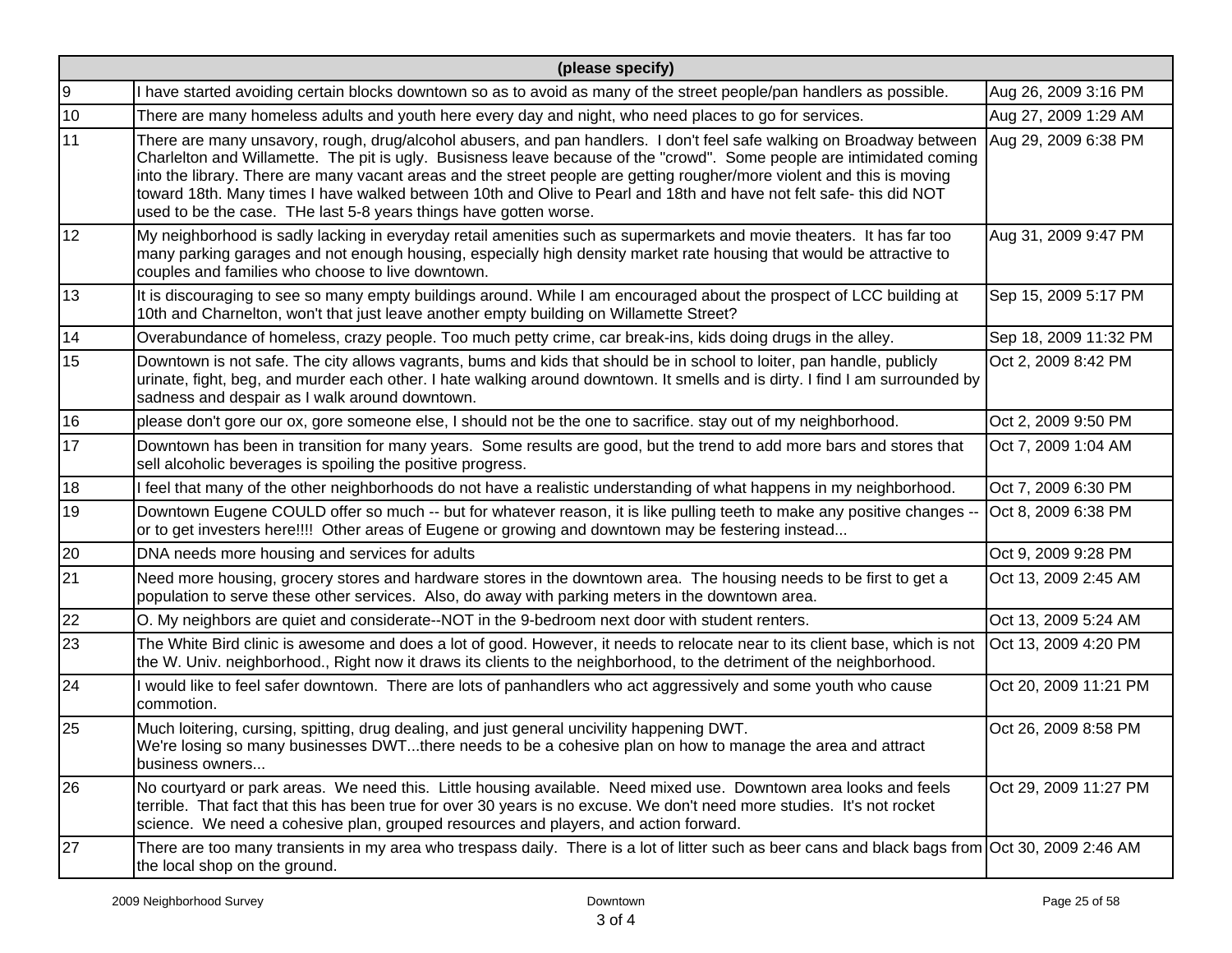|    | (please specify)                                                                                                                                                  |                       |  |  |  |
|----|-------------------------------------------------------------------------------------------------------------------------------------------------------------------|-----------------------|--|--|--|
| 28 | Bring back skating on 13th                                                                                                                                        | Nov 6, 2009 12:25 AM  |  |  |  |
| 29 | The crime and bad behavior downtown is very concerning! I own two properties and run two businesses and it is rapidly<br>declining in safety. I'm very concerned. | Nov 7, 2009 4:07 AM   |  |  |  |
| 30 | Would you bring your kids to your area?                                                                                                                           | Nov 9, 2009 4:27 PM   |  |  |  |
| 31 | parking tokens or free on-street parking                                                                                                                          | Nov 16, 2009 8:44 PM  |  |  |  |
| 32 | like there are a lot of drugs in my neighborhood                                                                                                                  | Nov 18, 2009 6:00 PM  |  |  |  |
| 33 | Pot holes                                                                                                                                                         | Nov 23, 2009 6:11 PM  |  |  |  |
| 34 | <b>Homeless</b>                                                                                                                                                   | Nov 25, 2009 7:12 PM  |  |  |  |
| 35 | I have experienced multiple hate crimes at hands of my neighbors                                                                                                  | Dec 8, 2009 11:55 PM  |  |  |  |
| 36 | overnight parking areas                                                                                                                                           | Dec 9, 2009 12:15 AM  |  |  |  |
| 37 | Send coast traffic to Beltline<br>EMX run out W 11th to Walmart                                                                                                   | Dec 10, 2009 10:15 PM |  |  |  |
| 38 | O: safe in neighborhood at night comfortable walking amongst strangers                                                                                            | Dec 21, 2009 6:44 PM  |  |  |  |
| 39 | why is there theft                                                                                                                                                | Jan 8, 2010 3:41 PM   |  |  |  |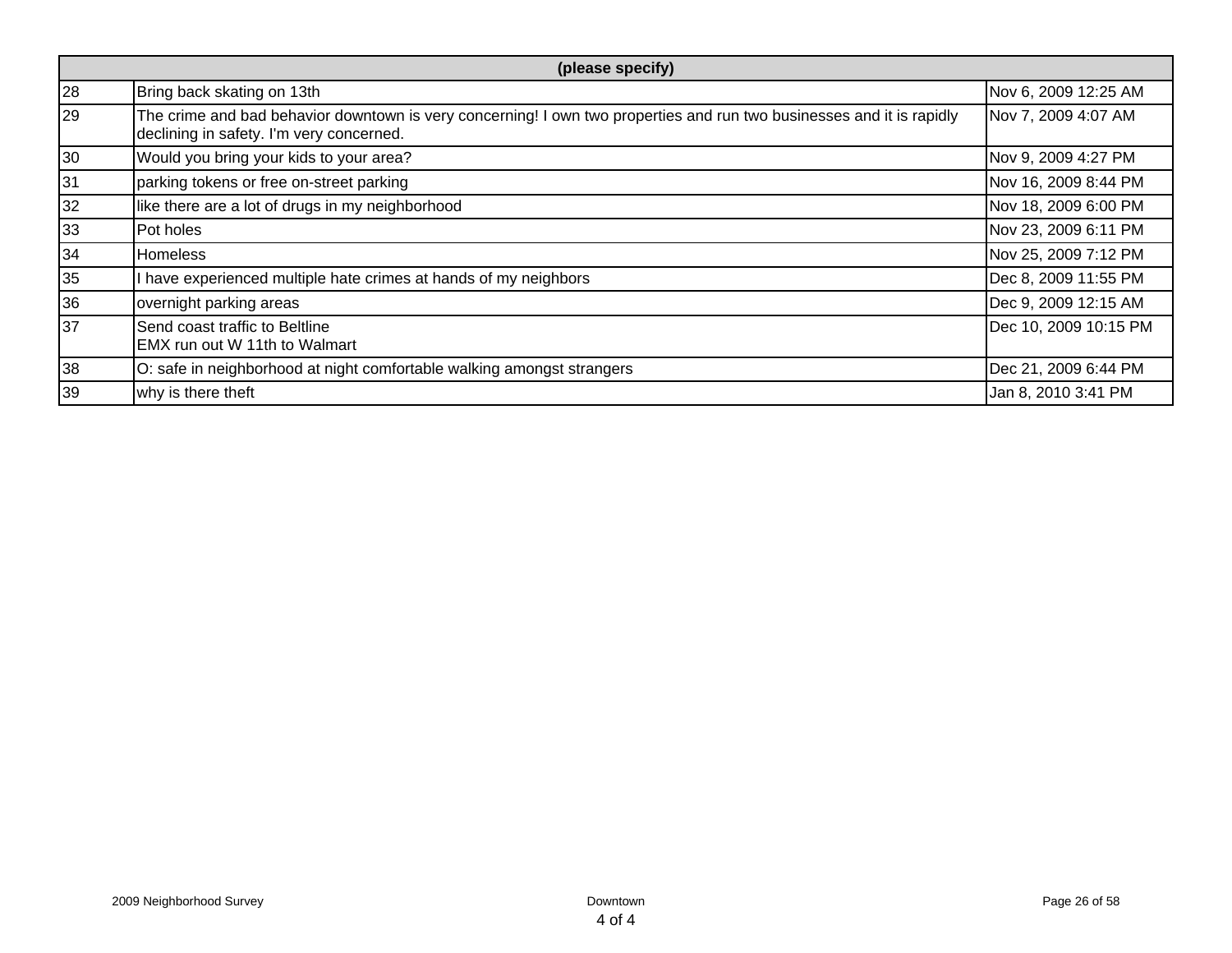| <b>1st Choice</b>                          |         |                              |                          |                         |                                        |                                           |      |                                    |                                                                          |                  |                  |                                                                  |                               |                   |                    |                           |
|--------------------------------------------|---------|------------------------------|--------------------------|-------------------------|----------------------------------------|-------------------------------------------|------|------------------------------------|--------------------------------------------------------------------------|------------------|------------------|------------------------------------------------------------------|-------------------------------|-------------------|--------------------|---------------------------|
| <b>Answer Options</b>                      | walking | A. Biking and B. Bus service | C. Traffic<br>congestion | D. On-street<br>parking | E. Parks<br>and/or<br>natural<br>areas | F. Recreation G. Access<br>options        |      | H. New<br>to services developments | I. Adequate<br>housing for a J. Operating<br>variety of<br>income levels | a business       | К.<br>Appearance | L. Connection M. Place<br>to the people<br>in my<br>neighborhood | I want to<br>stay             | N.<br>Safety      | <b>O.</b><br>Other | <b>Response</b><br>Count  |
| Characteristics to                         | 9       | 3                            | 5 <sup>5</sup>           | 15                      | 11                                     | 5 <sup>5</sup>                            | 9    | 24                                 |                                                                          | 6                | -9               |                                                                  |                               | 57                | 10                 | 172                       |
|                                            | 5.2%    | 1.7%                         | 2.9%                     | 8.7%                    | 6.4%                                   | 2.9%                                      | 5.2% | 14.0%                              | 2.3%                                                                     | 3.5%             | 5.2%             | 2.3%                                                             | 0.6%                          | 33.1%             | 5.8%               | 100.0%                    |
| <b>2nd Choice</b>                          |         |                              |                          |                         |                                        |                                           |      |                                    |                                                                          |                  |                  |                                                                  |                               |                   |                    |                           |
| <b>Answer Options</b>                      | walking | A. Biking and B. Bus service | C. Traffic<br>congestion | D. On-street<br>parking | E. Parks<br>and/or<br>natural<br>areas | <b>F. Recreation G. Access</b><br>options |      | H. New<br>to services developments | I. Adequate<br>housing for a J. Operating<br>variety of<br>income levels | a business       | К.<br>Appearance | L. Connection M. Place<br>to the people<br>in my<br>neighborhood | I want to<br>stay             | N.<br>Safety      | O.<br>Other        | <b>Response</b><br>Count  |
| Characteristics to                         |         |                              | 6                        | 11                      | 11                                     | 5 <sup>5</sup>                            | 15   | 16                                 | 20                                                                       | 15 <sup>15</sup> | 24               |                                                                  | 5                             | 15                | 6                  | 162                       |
|                                            | 2.5%    | 2.5%                         | 3.7%                     | 6.8%                    | 6.8%                                   | 3.1%                                      | 9.3% | 9.9%                               | 12.3%                                                                    | 9.3%             | 14.8%            | 3.1%                                                             | 3.1%                          | 9.3%              | 3.7%               | 100.0%                    |
| <b>3rd Choice</b><br><b>Answer Options</b> | walking | A. Biking and B. Bus service | C. Traffic<br>congestion | D. On-street<br>parking | E. Parks<br>and/or<br>natural<br>areas | F. Recreation G. Access<br>options        |      | H. New<br>to services developments | I. Adequate<br>housing for a J. Operating<br>variety of<br>income levels | a business       | К.<br>Appearance | L. Connection<br>to the people<br>in my<br>neighborhood          | M. Place<br>I want to<br>stay | N.<br>Safety      | O.<br>Other        | Response<br>Count         |
| Characteristics to                         | 8       |                              |                          | 6                       | 20                                     | 9                                         | 11   | 13                                 | 10 <sup>°</sup>                                                          | 14               | 21               | 2                                                                | 3                             | 21                |                    | 151                       |
|                                            | 5.3%    | 2.6%                         | 1.3%                     | 4.0%                    | 13.2%                                  | 6.0%                                      | 7.3% | 8.6%                               | 6.6%                                                                     | 9.3%             | 13.9%            | 1.3%                                                             | 2.0%                          | 13.9%             | 4.6%               | 100.0%                    |
|                                            |         |                              |                          |                         |                                        |                                           |      |                                    |                                                                          |                  |                  |                                                                  |                               |                   |                    | Question<br><b>Totals</b> |
|                                            |         |                              |                          |                         |                                        |                                           |      |                                    |                                                                          |                  |                  |                                                                  |                               |                   |                    | 142                       |
|                                            |         |                              |                          |                         |                                        |                                           |      |                                    |                                                                          |                  |                  |                                                                  |                               | answered question |                    | 173                       |
|                                            |         |                              |                          |                         |                                        |                                           |      |                                    |                                                                          |                  |                  |                                                                  |                               | skipped question  |                    | 31                        |

### **Of the characteristics listed above (A - O), identify UP TO THREE you would like improved in the next 3 years?**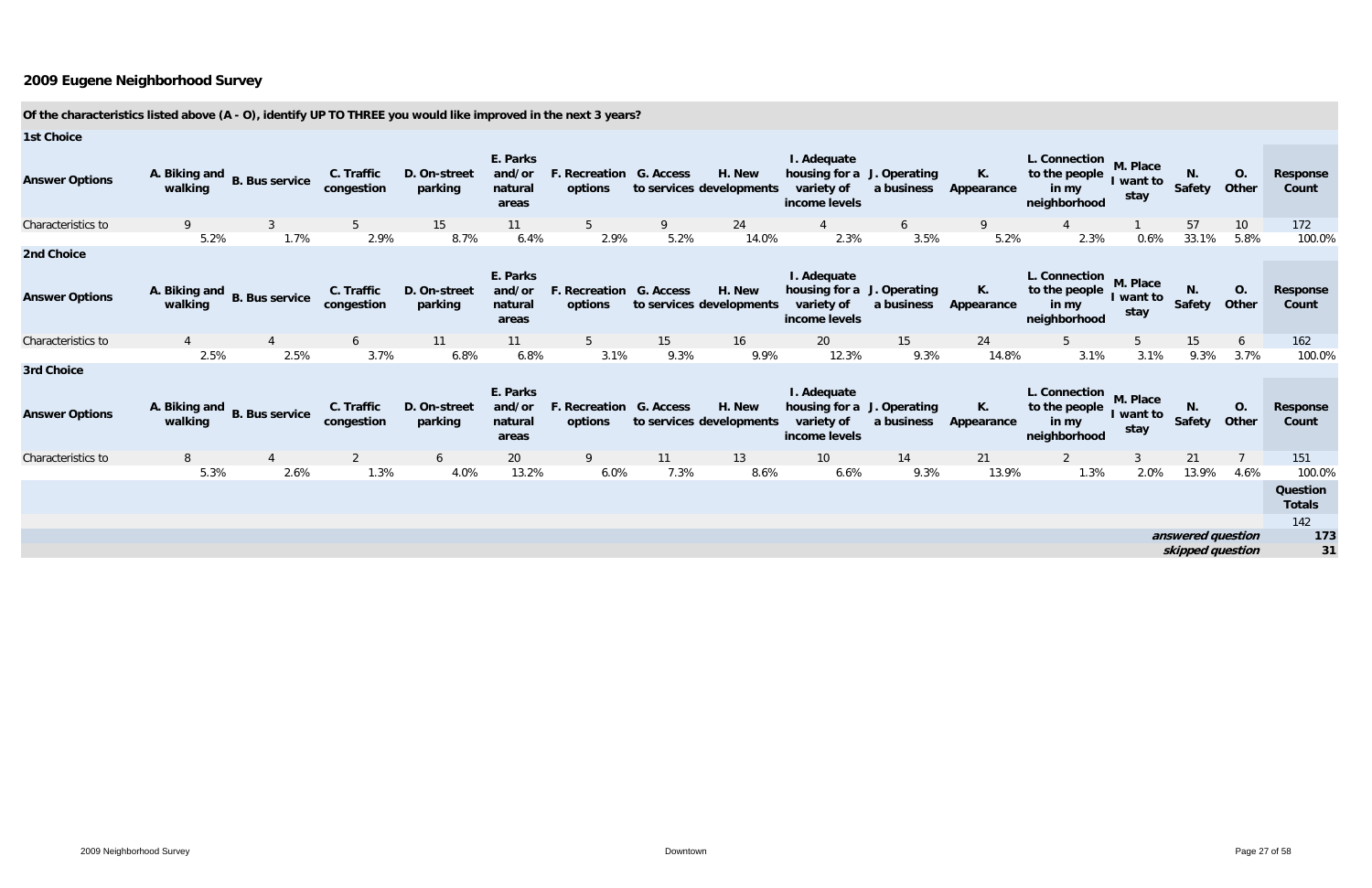|                | Please explain your answer(s) for the above question (three areas you would like improvements in):                                                                                                                                                                                                                                                                                                                                                                                                                                                                                                                                        |                      |
|----------------|-------------------------------------------------------------------------------------------------------------------------------------------------------------------------------------------------------------------------------------------------------------------------------------------------------------------------------------------------------------------------------------------------------------------------------------------------------------------------------------------------------------------------------------------------------------------------------------------------------------------------------------------|----------------------|
| $\mathbf{1}$   | too many gaps in what's available downtown, especially in arts & recreation, & especially by walking                                                                                                                                                                                                                                                                                                                                                                                                                                                                                                                                      | Aug 3, 2009 11:18 PM |
| $\overline{2}$ | Eugene needs to support law enforcement and business development. Our leaders appear to be very opposed to this<br>support.                                                                                                                                                                                                                                                                                                                                                                                                                                                                                                               | Aug 4, 2009 4:11 PM  |
| $\overline{3}$ | The appearance of vacant buildings and empty lots is devaluing to the other properties and to the overall energy/spirit of<br>downtown.                                                                                                                                                                                                                                                                                                                                                                                                                                                                                                   | Aug 4, 2009 7:29 PM  |
|                | Housing seems like the answer to both repair blight and provide and economic base for further business development<br>downtown.                                                                                                                                                                                                                                                                                                                                                                                                                                                                                                           |                      |
|                | If it cannot be developed, it could at least be landscaped.                                                                                                                                                                                                                                                                                                                                                                                                                                                                                                                                                                               |                      |
| $\overline{4}$ | would like more places to shop and do business. Currently, I do not feel very comfortable walking around the SW area of  Aug 5, 2009 4:37 PM<br>downtown - especially areas near the bus station and library. There are some very intimidating people (young/old and<br>male/female) that stand in the walking paths. Smoking near these walkways is also bothersome.                                                                                                                                                                                                                                                                     |                      |
| 5              | N. Safety: There are a lot of people who hang out downtown who look pretty scary. This is probably more perception than<br>reality, but even so, uncomfortable. Also frequent panhandling, which is uncomfortable. These people should not be driven<br>away; they have a right to be here, too. I don't have an answer. Because at the same time, I love the color and diversity.                                                                                                                                                                                                                                                        | Aug 5, 2009 9:08 PM  |
|                | E. We really need a good connection to the river, but the Ferry St. Bridge system and industrialness of EWEB screws it up.                                                                                                                                                                                                                                                                                                                                                                                                                                                                                                                |                      |
|                | A. Walking is mostly fine downtown, but biking is more challenging. Often you are forced to choose between riding on the<br>sidewalk and risking interaction with people or on the street and risking it with cars. Not fun.                                                                                                                                                                                                                                                                                                                                                                                                              |                      |
| 6              | N. There could be more security in the evening, H.There are a few undeveloped areas that needs fixing.J. Maybe when the Aug 6, 2009 10:04 PM<br>economy is better things will be better. Many businesses have left Eugene that's sad.                                                                                                                                                                                                                                                                                                                                                                                                     |                      |
| $\overline{7}$ | We seriously need some downtown redevelopment and the strong political will to back it up. The owners of the Letterhead  Aug 7, 2009 8:26 PM<br>summed up some of the issues nicely when they were closing their business about a month ago. Eugene will continue to<br>be a backwater medium-sized city with an extremely lacking downtown if the City continues to pander to the vocal minority<br>who will stop at nothing to stop anything from happening. Any (for real) change is a good change at this point, so let's<br>make it happen in my lifetime. Please.                                                                   |                      |
| $\overline{8}$ | There are a lot of transients that live in the area, especially because of the WOW Hall. I wish WOW would move from the<br>area to reduce transients and young people who make a lot of noise at night. The soup kitchen and liquor store doesn't<br>help either. The appearance of downtown, especially Broadway is sad. There are no good shops until you get to the<br>Zenon area. There are also a lot of transients hanging out on Broadway and it makes the area not look so good. The<br>businesses are all closed or keep changing because it's not a thriving downtown. There should be new stores that<br>Eugenians would like. | Aug 7, 2009 8:52 PM  |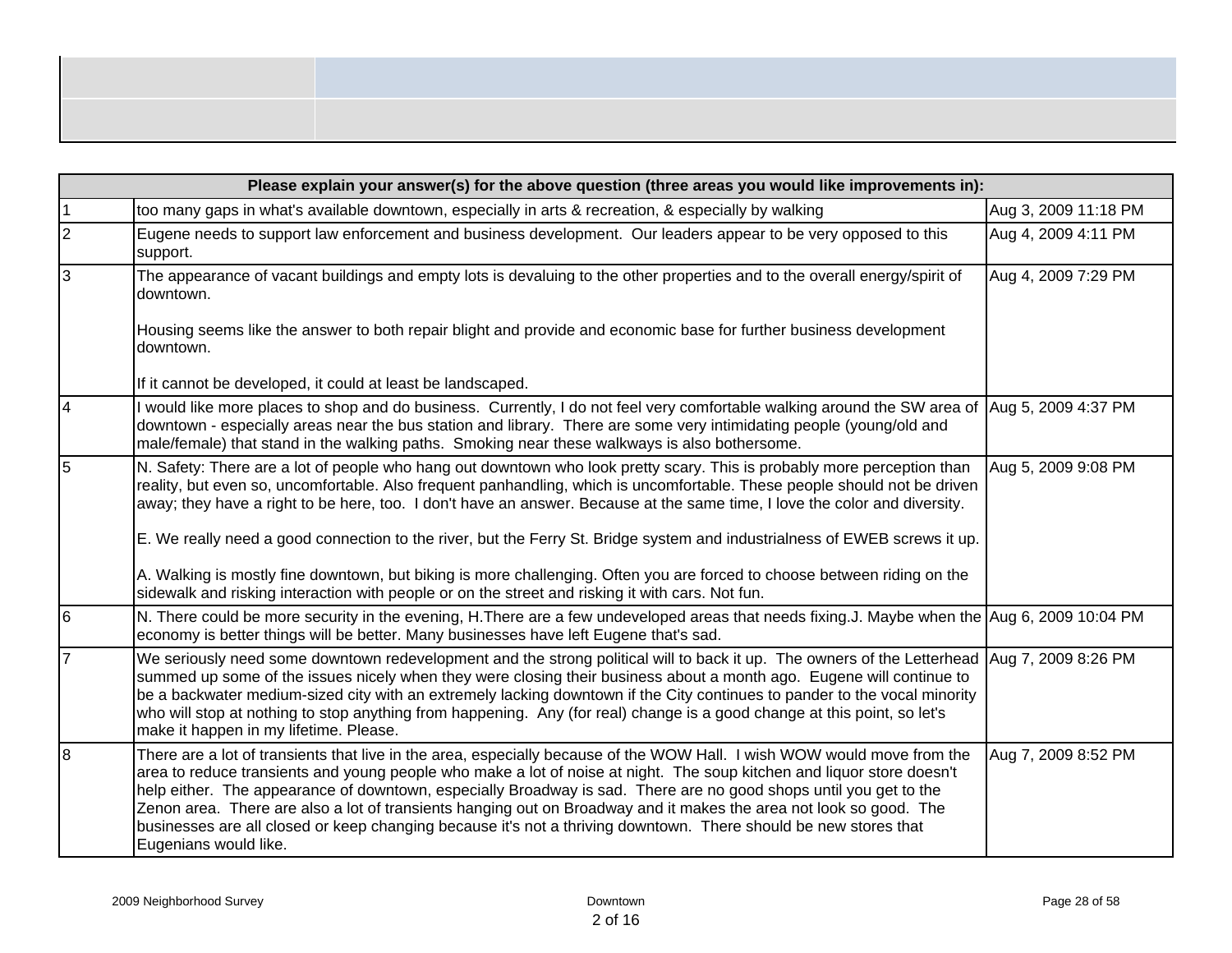|    | Please explain your answer(s) for the above question (three areas you would like improvements in):                                                                                                                                                                                                                                                                                                                                                                                                                                                                                                 |                       |  |  |  |  |  |
|----|----------------------------------------------------------------------------------------------------------------------------------------------------------------------------------------------------------------------------------------------------------------------------------------------------------------------------------------------------------------------------------------------------------------------------------------------------------------------------------------------------------------------------------------------------------------------------------------------------|-----------------------|--|--|--|--|--|
| l9 | Safety is the most important. It is scary to walk to the bus station, even though I want to use the bus, or to even walk to a<br>car when I park - especially when I park several blocks from work to take advantage of free parking. I've lived in other large<br>cities and this is much scarier - just awful downtown, even in broad daylight.                                                                                                                                                                                                                                                  | Aug 7, 2009 11:50 PM  |  |  |  |  |  |
| 10 | 1. fill pits with viable businesses and/or residences<br>2. get LTD to provide bus service to nearby parks, especially Skinner Butte park and playground<br>3. add downtown parks area for recreation, especially by bus station and library.                                                                                                                                                                                                                                                                                                                                                      | Aug 10, 2009 9:19 PM  |  |  |  |  |  |
| 11 | I enjoy living downtown but it doesn't seem like there are many opportunities for neighbors to meet or families to get to<br>know each other. Aside from the library and Saturday market, there are not really places in the neighborhood to take my<br>toddler, we have to go to other neighborhoods for a sense of community. It's also very noisy - especially the city street<br>sweeping program. It goes on at all hours of the night and is extremely loud. When the housing market settles, we will<br>probably not buy in this area for these reasons.                                    | Aug 11, 2009 1:59 AM  |  |  |  |  |  |
| 12 | 1st Choice - New Developments<br>I live downtown, and I would like to see more redevelopment here. I think the City should have gone ahead with a student<br>apartment housing at the 10th Avenue and Charnelton Street, rather than holding out for a "better" proposal from WG that<br>may never materialize. We need to bring more people downtown, so that there is a broader customer base to support<br>downtown businesses. I support the idea of a "civic campus" type of city offices downtown, but eventually I would like to<br>see a new city hall that all Eugenians can be proud of. | Aug 11, 2009 6:42 AM  |  |  |  |  |  |
|    | 2nd Choice - Connection to people in my neighborhood<br>I would like to get to know more of my neighbors - maybe have monthly neighborhood association meetings instead of<br>every other month. Also, would like to see more events downtown.                                                                                                                                                                                                                                                                                                                                                     |                       |  |  |  |  |  |
|    | 3rd Choice - Safety<br>I think the City is doing a good job with downtown safety, and I am personally satisfied with the level of EPD services<br>provided. However, downtown does have an image problem when it comes to safety. Two things that can be done about it<br>are a) bring more people downtown ("safety in numbers") and b) better use of CPTED (crime prevention through<br>environmental design, e.g. better lighting, etc.). Would like to see continued EPD presence downtown after their relocation<br>to Country Club Road (which I support).                                   |                       |  |  |  |  |  |
| 13 | As a 51-year old single woman, I feel less safe walking around the neighborhood than I did just a couple of years ago.<br>Also, I am hoping to develop my business more and would like to consider renting office space in this area, but I'm not<br>sure<br>I don't have a car, and walk and bike a lot. But the environment right around my apartment building is not too safe for<br>riding.                                                                                                                                                                                                    | Aug 11, 2009 5:31 PM  |  |  |  |  |  |
| 14 | I think they're interrelated. Safer streets make businesses able to succeed; popular businesses make streets safer. Better<br>appearance both causes and is caused by safer streets and successful businesses.                                                                                                                                                                                                                                                                                                                                                                                     | Aug 12, 2009 10:45 PM |  |  |  |  |  |
|    | The safety issue downtown includes two related but different factors: actual safety and perceived safety. For example, for<br>the average person during the day, actual safety is very high. But there are many people who live in Eugene who don't<br>perceive that accurately.                                                                                                                                                                                                                                                                                                                   |                       |  |  |  |  |  |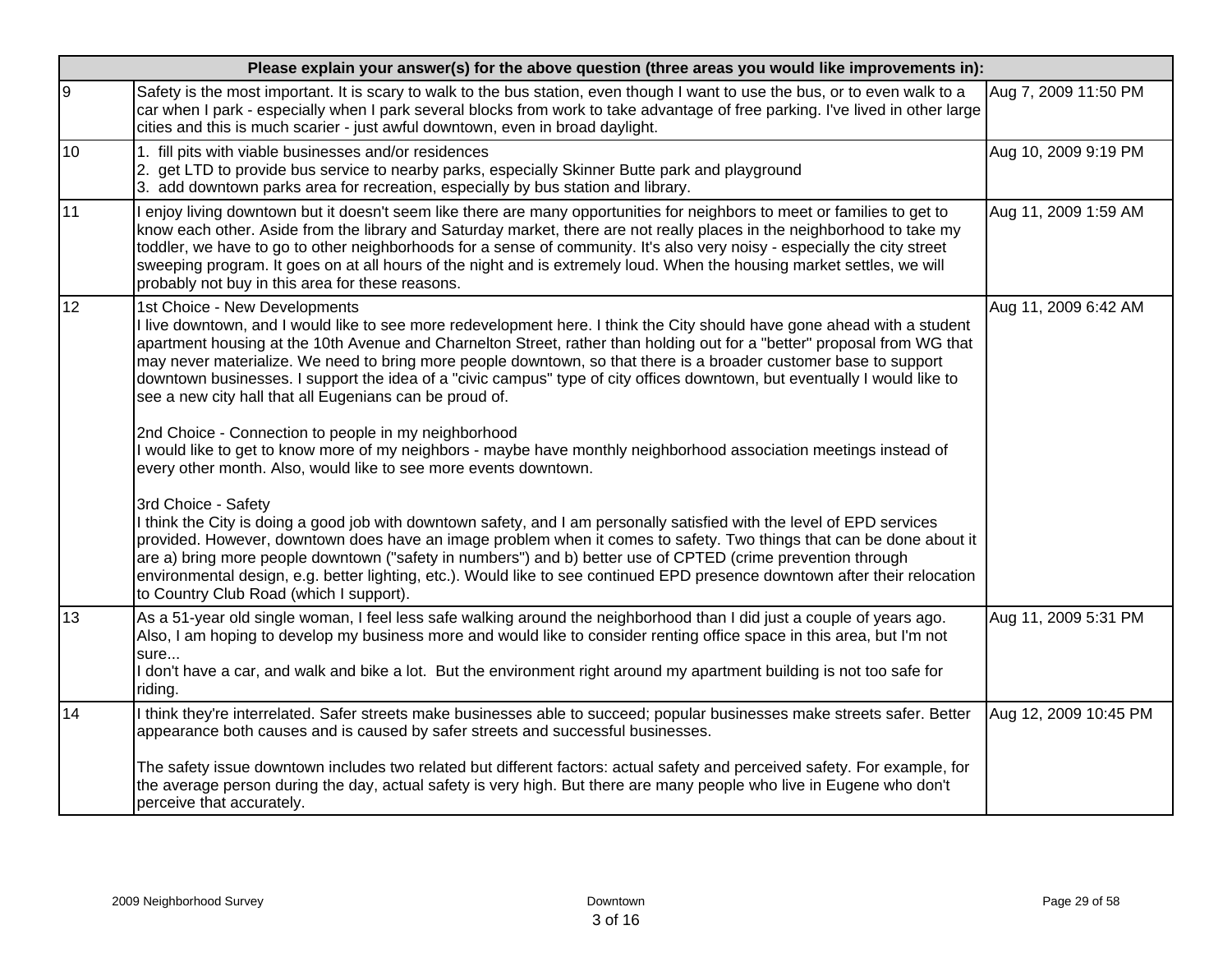|    | Please explain your answer(s) for the above question (three areas you would like improvements in):                                                                                                                                                                                                                                                                                                                                                                                                                                                                                                                                                                                                                                                                                                                                                                                                                                                                                                                                                                                                                                                                                                                                                                                                                                                                                                                                                                                                                                                            |                      |
|----|---------------------------------------------------------------------------------------------------------------------------------------------------------------------------------------------------------------------------------------------------------------------------------------------------------------------------------------------------------------------------------------------------------------------------------------------------------------------------------------------------------------------------------------------------------------------------------------------------------------------------------------------------------------------------------------------------------------------------------------------------------------------------------------------------------------------------------------------------------------------------------------------------------------------------------------------------------------------------------------------------------------------------------------------------------------------------------------------------------------------------------------------------------------------------------------------------------------------------------------------------------------------------------------------------------------------------------------------------------------------------------------------------------------------------------------------------------------------------------------------------------------------------------------------------------------|----------------------|
| 15 | Really the Ken Keasey square has become very uncomfortable to walk by from people yelling at you and asking for<br>money. I am usually not bothered by this, but the trash, and the rudeness/public intoxication has gotten really bad. I work<br>with people with disabilities and this harassment has even been extended to them. Sad that our town has not taken more<br>action on this.                                                                                                                                                                                                                                                                                                                                                                                                                                                                                                                                                                                                                                                                                                                                                                                                                                                                                                                                                                                                                                                                                                                                                                   | Aug 14, 2009 5:45 PM |
|    | l avoid the east downtown blocks and the bus station - this necessitates also avoiding those businesses.                                                                                                                                                                                                                                                                                                                                                                                                                                                                                                                                                                                                                                                                                                                                                                                                                                                                                                                                                                                                                                                                                                                                                                                                                                                                                                                                                                                                                                                      |                      |
| 16 | It feels like a lot of downtown is aging. I would hope new businesses and new buildings would be constructed with a more<br>modern appearance. Improved police patrols would also cut down on vagrants harassing residents and making noise at all<br>hours of the night.                                                                                                                                                                                                                                                                                                                                                                                                                                                                                                                                                                                                                                                                                                                                                                                                                                                                                                                                                                                                                                                                                                                                                                                                                                                                                     | Aug 16, 2009 5:51 AM |
| 17 | Our downtown has great potential and for some reason, we have not been able to negotiate any solid, comprehensive,<br>long term agreements about new development. Adequate AFFORDABLE housing is a struggle for many people I know<br>and work with. Particularly as people are going from two to 1 income families with lay offs, this is problematic. Parks and<br>natural areas are not visible in the immediate downtown area.                                                                                                                                                                                                                                                                                                                                                                                                                                                                                                                                                                                                                                                                                                                                                                                                                                                                                                                                                                                                                                                                                                                            | Aug 20, 2009 4:55 PM |
| 18 | While parts of the neighborhood remain mostly residential, the areas which border commercial zones tend to contain large<br>non-residential buildings (even larger apartment buildings) that give nothing back to the community. For example, the huge<br>Methodist church complex on 14th and Olive presents those of us who live within sight of it a large, ugly, gray fortress;<br>similarly the large apartment tower on Lincoln between 13th and 14th dominates the street scape and very little can be<br>seen as beneficial to its neighbors, especially not the 200 ft long 8 ft tall concrete walls that contain their parking lot. Along<br>these lines, the area could use more dynamic opportunities for live/work environments that prevent such egregious<br>blemishes upon the city's fabric. There is seldom a smooth transition between residential and commercial uses, with most<br>businesses operating out of detached buildings and existing within stark contrasts of neighborhood and business<br>(Cornucopia is an exception, providing a great transitional zone between the residential and commercial). Also,<br>conglomerated low-income, poor quality apartments do not constitute "adequate housing for a variety of income levels" -<br>people with less money want to be able to live in dwellings that are comparable to what is standard for so many other<br>people - that means windows, access to open space and a significant amount of 'defensible space' which do not exist in<br>many of the "low-income" options. | Aug 20, 2009 6:21 PM |
| 19 | Safety is a big problem downtown. It is not safe to walk around downtown.<br>The constant loiterers and people spare-changing downtown is very unattractive, and goes back to SAFETY.<br>There should be some healthy and fun recreational things for youth to do downtown, besides getting caught up in drama<br>and fights.                                                                                                                                                                                                                                                                                                                                                                                                                                                                                                                                                                                                                                                                                                                                                                                                                                                                                                                                                                                                                                                                                                                                                                                                                                 | Aug 21, 2009 4:43 PM |
| 20 | I like the idea of redcaps and the Police patrolling downtown. I would like to see many new businesses come to downtown, Aug 22, 2009 10:57 PM<br>a variety, including department stores. I would like to see the downtown area cleaned up. I do appreciate the efforts made<br>such as the flower containers, really beautiful. I would like to feel proud to bring visiting friends downtown for a good meal<br>and shopping. At this point, I tend to not feel comfortable walking around some areas of downtown. Let's all keep trying to<br>improve this wonderful place. I really feel that it could be nice again. I want to support local businesses.                                                                                                                                                                                                                                                                                                                                                                                                                                                                                                                                                                                                                                                                                                                                                                                                                                                                                                 |                      |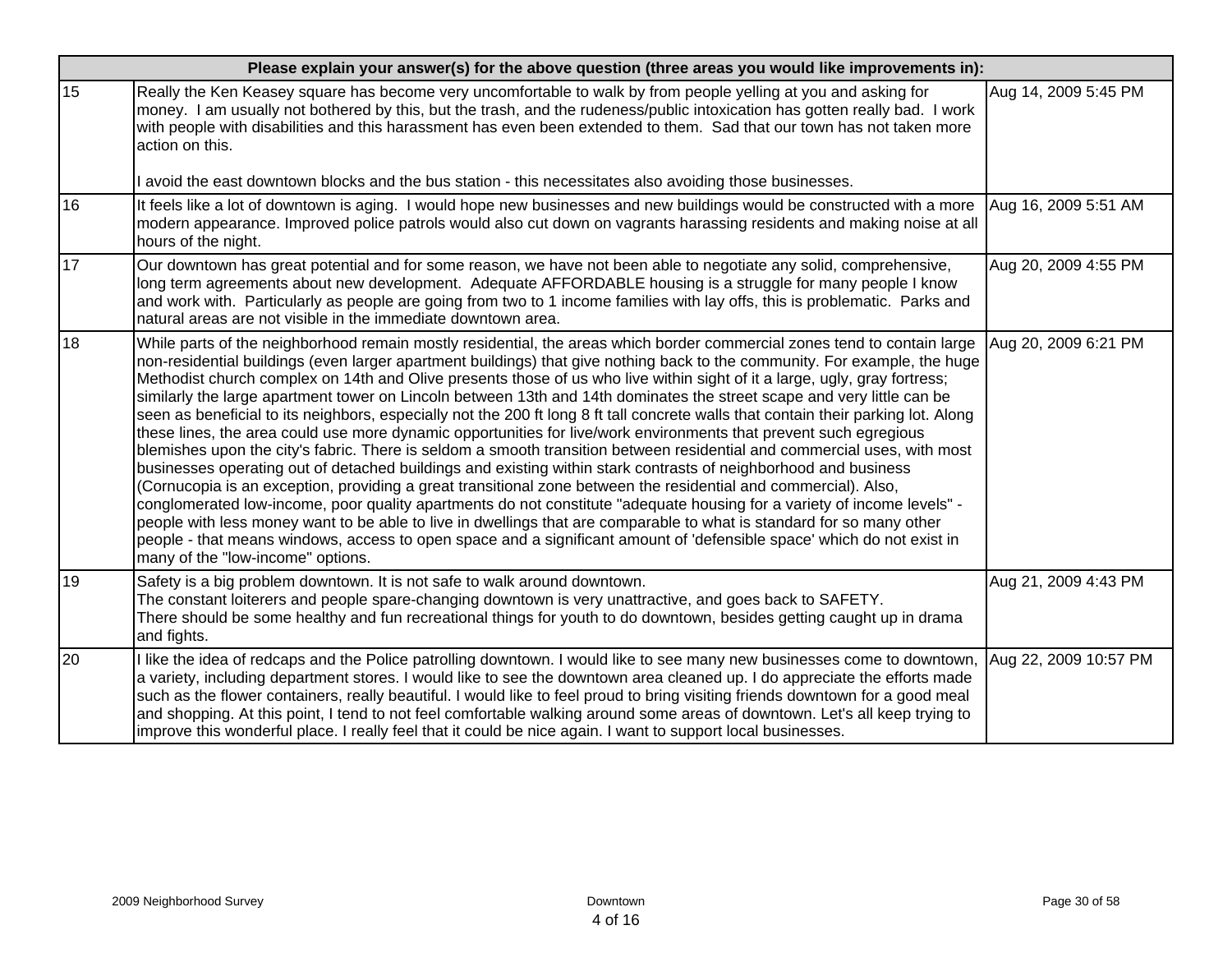|    | Please explain your answer(s) for the above question (three areas you would like improvements in):                                                                                                                                                                                                                                                                                                                                                                                                                                                                                                                                                                                                                                                                                                                                                                                                                                                                                                                                                                                                                                                                                                                                                                                                                                                                                                                                                         |                       |  |  |  |  |
|----|------------------------------------------------------------------------------------------------------------------------------------------------------------------------------------------------------------------------------------------------------------------------------------------------------------------------------------------------------------------------------------------------------------------------------------------------------------------------------------------------------------------------------------------------------------------------------------------------------------------------------------------------------------------------------------------------------------------------------------------------------------------------------------------------------------------------------------------------------------------------------------------------------------------------------------------------------------------------------------------------------------------------------------------------------------------------------------------------------------------------------------------------------------------------------------------------------------------------------------------------------------------------------------------------------------------------------------------------------------------------------------------------------------------------------------------------------------|-----------------------|--|--|--|--|
| 21 | This neighborhood has great places to go out for food (5th street market, close proximity to downtown) but no close<br>supermarket. Kiva's not open that late, Trader Joe's is across the bridge, and Red Barn, Safeway, Market of Choice,<br>Sundance are all a decent trek. I think that would be the best thing - a nice little market on Shelton McMurphy or<br>somewhere close. Marche is out of my price range. When I lived at 13th and High, this wasn't a problem.<br>While the immediate area I live in is a beautiful historic area, large parts of area 19 are not. I think both the current<br>buildings and new developments could contribute to a more beautiful place to call downtown, which would be safer and<br>which more people would want to stay in. While I'd love to stay in my current home, more interesting new developments<br>and a continual upkeep of what's already here would be necessary for me to want to stay in Eugene.                                                                                                                                                                                                                                                                                                                                                                                                                                                                                            | Aug 24, 2009 2:58 AM  |  |  |  |  |
| 22 | It is dangerous walking and biking downtown. There are inadequate bike lanes - yet you are not allowed to bike on most<br>downtown streets in "x' zone. Also, walking is unsafe, because most people ride their bike on the sidewalks downtown and<br>don't care about pedestrians. Car don't yield to pedestrians or bicyclists when they have the right-of-way. No one follows<br>the rules of the road generally because one transportation method isn't following the rules, so the others have to break the<br>rules to get where they are going. It's horrible. It is very unsafe "feeling" downtown, anytime of day. Keasy Square has<br>groups of people hanging out at it so you don't want to spend time there, or even walk/bike by it. The library and bus<br>station have groups of people that are loud/obnoxious/asking for money, so you don't want to walk/bike by there.                                                                                                                                                                                                                                                                                                                                                                                                                                                                                                                                                                 | Aug 24, 2009 11:47 PM |  |  |  |  |
| 23 | 1 - The situation with homeless people is really my only complaint.<br>2 - I would enjoy the park more if I felt safer and if it were more peaceful (less homeless people).<br>3 - I would enjoy walking around downtown more if there were less homeless people.                                                                                                                                                                                                                                                                                                                                                                                                                                                                                                                                                                                                                                                                                                                                                                                                                                                                                                                                                                                                                                                                                                                                                                                          | Aug 26, 2009 3:16 PM  |  |  |  |  |
| 24 | I love to walk to the library but I'm not sure the right way to put thistoo many transients. For ex., there was a man<br>dancing in the street w/out pants around 5:30 last Friday. Etc. I don't feel comfortable downtown.                                                                                                                                                                                                                                                                                                                                                                                                                                                                                                                                                                                                                                                                                                                                                                                                                                                                                                                                                                                                                                                                                                                                                                                                                                | Aug 26, 2009 5:50 PM  |  |  |  |  |
| 25 | People-scale development                                                                                                                                                                                                                                                                                                                                                                                                                                                                                                                                                                                                                                                                                                                                                                                                                                                                                                                                                                                                                                                                                                                                                                                                                                                                                                                                                                                                                                   | Aug 26, 2009 6:04 PM  |  |  |  |  |
| 26 | I would like to see Downtown really revitalized - not just lip service. It seems as though the City is more excited about<br>developing areas like the 5th Street market area and Oakway Center instead of Downtown. I know everyone comes down<br>here for First Fridays and wonders why we are all complaining. But, trying living AND working down here - I am constantly<br>feeling intimidated and scared by what the city allows on the streets. We need more police to help make the area a place I<br>feel comfortable walking around. No shops will come here, restaurants are leaving or having their windows broken out. I<br>hear people screaming and fighting outside my windows at all hours of the night. This is not acceptable, and I feel that the<br>Mayor and City Manager need to make Downtown the "it" place to be - all the time, not just during First Fridays. I shouldn't<br>have to be afraid or intimidated to walk in front of the library. I shouldn't have to see parents looking nervous walking their<br>kids around Downtown. The city government acts like they are afraid of hurting these people's feelings who are treating<br>our Downtown horribly, all the while they are trampling on my rights, and they don't seem to care. I thought Eugene was a<br>place I'd like to stay, but not really anymore. I've never seen a city that doesn't value the law abiding citizens and the<br>police more that Eugene. | Aug 26, 2009 6:50 PM  |  |  |  |  |
| 27 | In inner city park would be nice. Just a little green spot to eat lunch in.                                                                                                                                                                                                                                                                                                                                                                                                                                                                                                                                                                                                                                                                                                                                                                                                                                                                                                                                                                                                                                                                                                                                                                                                                                                                                                                                                                                | Aug 26, 2009 7:43 PM  |  |  |  |  |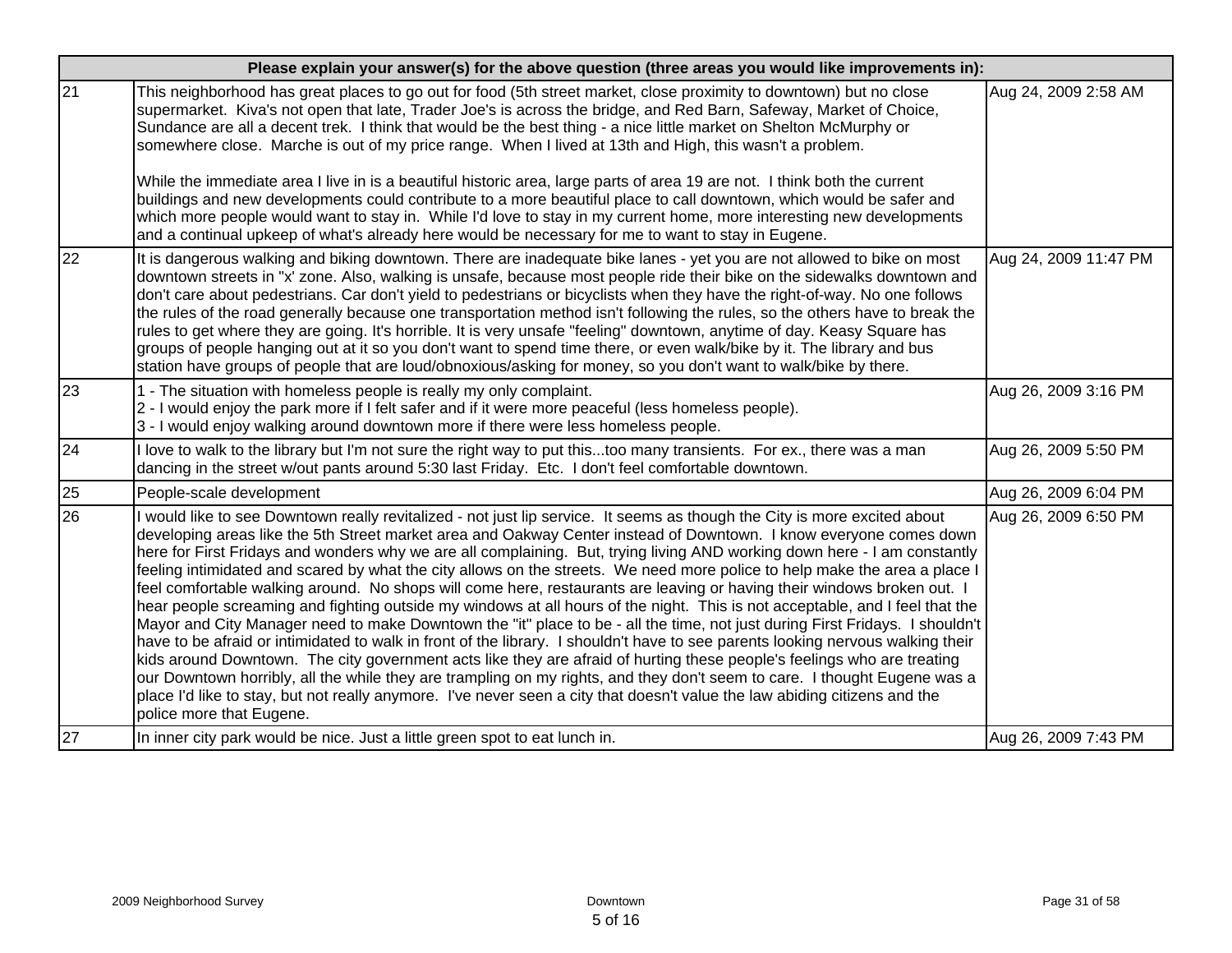|    | Please explain your answer(s) for the above question (three areas you would like improvements in):                                                                                                                                                                                                                                                                                                                                                                                                                                                                                                                                                                                                                                                                                                                                                                                                                                                                                                                                                                                                                                                                                   |                      |
|----|--------------------------------------------------------------------------------------------------------------------------------------------------------------------------------------------------------------------------------------------------------------------------------------------------------------------------------------------------------------------------------------------------------------------------------------------------------------------------------------------------------------------------------------------------------------------------------------------------------------------------------------------------------------------------------------------------------------------------------------------------------------------------------------------------------------------------------------------------------------------------------------------------------------------------------------------------------------------------------------------------------------------------------------------------------------------------------------------------------------------------------------------------------------------------------------|----------------------|
| 28 | I have lived in many cities that are very pretty, with trees, water, shade, sculpture, nice benches, quiet places. This is not<br>one of them! The flower baskets and plantings are wonderful; exactly what I mean.                                                                                                                                                                                                                                                                                                                                                                                                                                                                                                                                                                                                                                                                                                                                                                                                                                                                                                                                                                  | Aug 27, 2009 1:29 AM |
|    | often do not feel safe downtown, including in the daytime.                                                                                                                                                                                                                                                                                                                                                                                                                                                                                                                                                                                                                                                                                                                                                                                                                                                                                                                                                                                                                                                                                                                           |                      |
|    | l work at the library, and it is so hard for us to operate AS a library when we are the waystation of choice for so many<br>homeless people, people looking for drugs, etc. I appreciate all the help that the police, walking patrols, etc. give, but I'd<br>like to see Eugene make news by creating an adequate number of places downtown like (is this right?) Station 99, where<br>homeless people can make a call, sit in a chair out of the rain, etc.                                                                                                                                                                                                                                                                                                                                                                                                                                                                                                                                                                                                                                                                                                                        |                      |
| 29 | I work Downtown. Every single day (often more than once) I am asked for money from people on the streets. Often feel<br>intimidated by groups of people using foul language loitering on the sidewalks. Most recently, I have been verbally<br>accosted on my way home from work in broad daylight.<br>The empty businesses and pits are unattractive and actually I find them quite an embarassment. Streets and sidewalks are<br>dirty and in disrepair. Where is our pride?                                                                                                                                                                                                                                                                                                                                                                                                                                                                                                                                                                                                                                                                                                       | Aug 27, 2009 5:57 PM |
|    | The Broadway Plaza has become a place for "undesirables" to hang out. I used to be able to take my lunch there. (The<br>benches at the Park blocks are the best safest most pleasant places to be.)<br>I frequent and support the existing restaurants and coffee shops. I commend them for sticking it out. I would like to see<br>more businesses downtown. Would be nice to have a larger grocery and a DRUG STORE. (Miss Tiffany's!)                                                                                                                                                                                                                                                                                                                                                                                                                                                                                                                                                                                                                                                                                                                                             |                      |
| 30 | Safety and accessibility is the number one concern, especially in front of and around the exterior of the Downtown Library.<br>Addressing this would make so many things more appealing to residents and visitors (i.e. biking, walking, opening a<br>business or just visiting Downtown). I am pleased that the Library and City are taking steps to increase safety in the<br>Downtown corridor, but more needs to be done. Law enforcement needs more funding, so they are adequately staffed to<br>address the issues the City of Eugene faces, especially public safety in the Downtown Corridor. Other steps can and<br>should be taken (i.e. installing cameras at the Downtown Library to deter inappropriate and illegal behavior and a more<br>aggressive or zero tolerance approach to the behavior that is out of control). I understand the Budget implications of<br>additional Law Enforcement funding, but this is critical and long overdue. While funding additional Law Enforcement<br>coverage is being addressed, other steps with minimal financial impact should be implemented, such as the installation of<br>cameras and signage that deters the behavior. | Aug 28, 2009 5:56 PM |
| 31 | want to feel safe walking in the whole downtown area.<br>The empty pits and lots and empty building create an unkept appearance and don't inspire people- the library and Zenon<br>area stand out as nice places.                                                                                                                                                                                                                                                                                                                                                                                                                                                                                                                                                                                                                                                                                                                                                                                                                                                                                                                                                                    | Aug 29, 2009 6:38 PM |
|    | I realize parks invite congregation- we don't want that! Maybe some more trees or flower boxes or small areas of nature or<br>beauty like murals professionally painted.                                                                                                                                                                                                                                                                                                                                                                                                                                                                                                                                                                                                                                                                                                                                                                                                                                                                                                                                                                                                             |                      |
| 32 | To restore vitality to the downtown, the area needs housing for a wide variety of people -- families, couples, singles, and<br>students. With this will come retail businesses, more people and greater safety.                                                                                                                                                                                                                                                                                                                                                                                                                                                                                                                                                                                                                                                                                                                                                                                                                                                                                                                                                                      | Aug 31, 2009 9:47 PM |
| 33 | Have had stuff stolen from carport, including a box springs!<br>Night traffic speeding through.                                                                                                                                                                                                                                                                                                                                                                                                                                                                                                                                                                                                                                                                                                                                                                                                                                                                                                                                                                                                                                                                                      | Sep 2, 2009 4:26 PM  |
| 34 | [1 & 2] There's an awful lot of sidewalk litter, and very little green (plants, trees, etc.) downtown. [3] There are a lot of<br>transients in the area--some of which seem deeply troubled (highly verbal, aggressive).                                                                                                                                                                                                                                                                                                                                                                                                                                                                                                                                                                                                                                                                                                                                                                                                                                                                                                                                                             | Sep 7, 2009 8:09 PM  |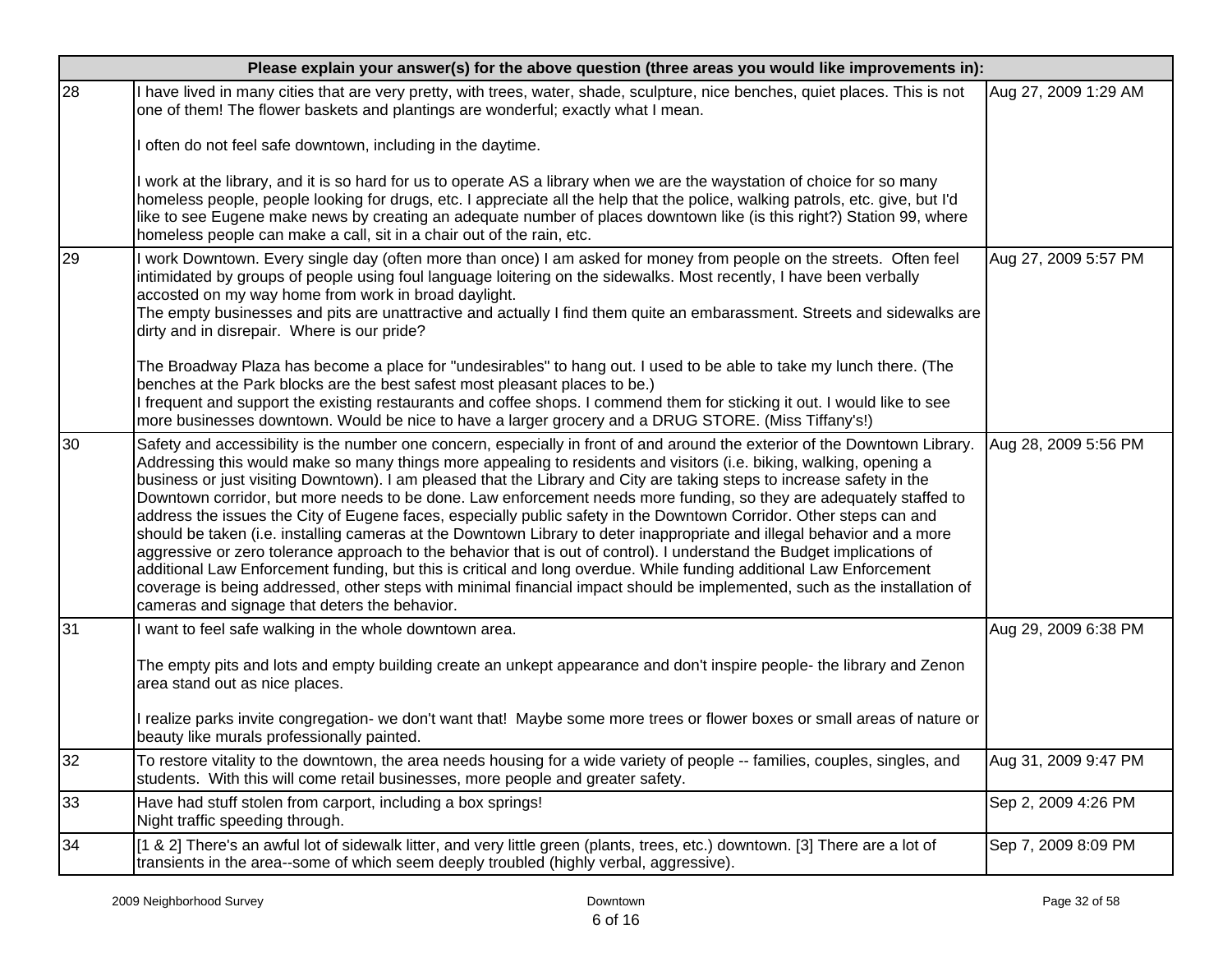|    | Please explain your answer(s) for the above question (three areas you would like improvements in):                                                                                                                                                                                                                                                                                                                                                                                                                                                                                                                         |                       |
|----|----------------------------------------------------------------------------------------------------------------------------------------------------------------------------------------------------------------------------------------------------------------------------------------------------------------------------------------------------------------------------------------------------------------------------------------------------------------------------------------------------------------------------------------------------------------------------------------------------------------------------|-----------------------|
| 35 | Downtown needs a park!! A small one across from the Library would be an excellent complimentit could be mixed with<br>higher rise housing, some added parking and retail! Safety after 5:30pm is questionable. Need more housing downtown<br>and more mixed income housing.                                                                                                                                                                                                                                                                                                                                                | Sep 15, 2009 5:04 PM  |
| 36 | think the key to Downtown is new developments, especially by private parties. This will increase activity, enhance safety<br>by the number of people drawn to the area, and the appearance will follow.                                                                                                                                                                                                                                                                                                                                                                                                                    | Sep 15, 2009 5:17 PM  |
| 37 | am very disappointed in the lack of development in downtown Eugene. I cannot believe that people have allowed the<br>pits" to exist for so long. In addition, in the four years I have lived in my apartment, I have been burgled twice. I love living<br>downtown - it's convenient for me in terms of public transportation and access to the library. But sometimes I don't feel<br>safe.                                                                                                                                                                                                                               | Sep 17, 2009 11:44 PM |
|    | Also, it's ridiculous that there is not a full-service drugstore/pharmacy downtown.                                                                                                                                                                                                                                                                                                                                                                                                                                                                                                                                        |                       |
| 38 | work at the library and do not feel safe with the people that hang out in front of the library using filthy language, are drunk, Sep 18, 2009 6:38 PM<br>or who knows what. I am embarrased when a family with young children have to walk through such conditions. I feel bad<br>when they won't move over for the elderly. I understand there are drug problems too.<br>There are very few businesses downtown anymore and especially few places to get a lunch for under \$7.                                                                                                                                           |                       |
| 39 | If Eugene is to grow and thrive there must be new, positive development downtown. We need adequate housing for all; we Sep 18, 2009 11:24 PM<br>need to encourage and support local business; an active police substation would help; a functioning medical facility seems<br>like it would be critical.                                                                                                                                                                                                                                                                                                                   |                       |
| 40 | Downtown Eugene is crying out for new development and for reclaiming the "pits" ! Downtown desperately needs more<br>businesses and more parks and/or open spaces. The state of decay of our downtown turns people away (both visitors and<br>residents); therefore creating habitat for unwanted elements. Look to our friends in the North (i.e Portland and Seattle) as<br>they have revitalized their downtowns the cities became alive. This is a must! Urban sprawl will ruin Eugene faster than<br>anything else- tearing apart communities, degrading the environment, and overall decreasing the quality of life! | Sep 19, 2009 5:41 AM  |
| 41 | I want to make sure that living in walking distance and biking distance to everything isn't completely out of the cost range<br>for most people.                                                                                                                                                                                                                                                                                                                                                                                                                                                                           | Sep 28, 2009 6:24 PM  |
|    | I know people on my street, but not beyond and that would be nice.                                                                                                                                                                                                                                                                                                                                                                                                                                                                                                                                                         |                       |
|    | OTHER: Places for locking up bikes!!!! I live in an apartment with no bike racks, so when people come we have nowhere<br>convenient to put their bikes.                                                                                                                                                                                                                                                                                                                                                                                                                                                                    |                       |
| 42 | Downtown needs more housing of all kinds. More people living in the neighborhood would provide more daily activity and<br>eyes on the street and would help with issues of safety and the vitality of business.                                                                                                                                                                                                                                                                                                                                                                                                            | Sep 28, 2009 6:40 PM  |
| 43 | more available parking for when I have guests visit so they don't get parking tickets                                                                                                                                                                                                                                                                                                                                                                                                                                                                                                                                      | Sep 29, 2009 8:06 AM  |
| 44 | safety is a huge issue around campus. rape is a issue. housing is way too expensive for what you get, and property<br>management places have no respect for college students. Parking is minimal, and there needs to be more.                                                                                                                                                                                                                                                                                                                                                                                              | Sep 30, 2009 5:34 AM  |
| 45 | It mostly looks very nice, but people tend to litter and throw their trash in our yard. Also the sidewalks need improvement.                                                                                                                                                                                                                                                                                                                                                                                                                                                                                               | Sep 30, 2009 4:21 PM  |
|    | There is not a whole lot of people coming to the downtown area to do business, and I know this is a problem for the city.                                                                                                                                                                                                                                                                                                                                                                                                                                                                                                  |                       |
|    | I think that, because there are some people who seem quite scary many people feel unsafe in my neighborhood at night,<br>and that may add to why downtown has less business opportunities.                                                                                                                                                                                                                                                                                                                                                                                                                                 |                       |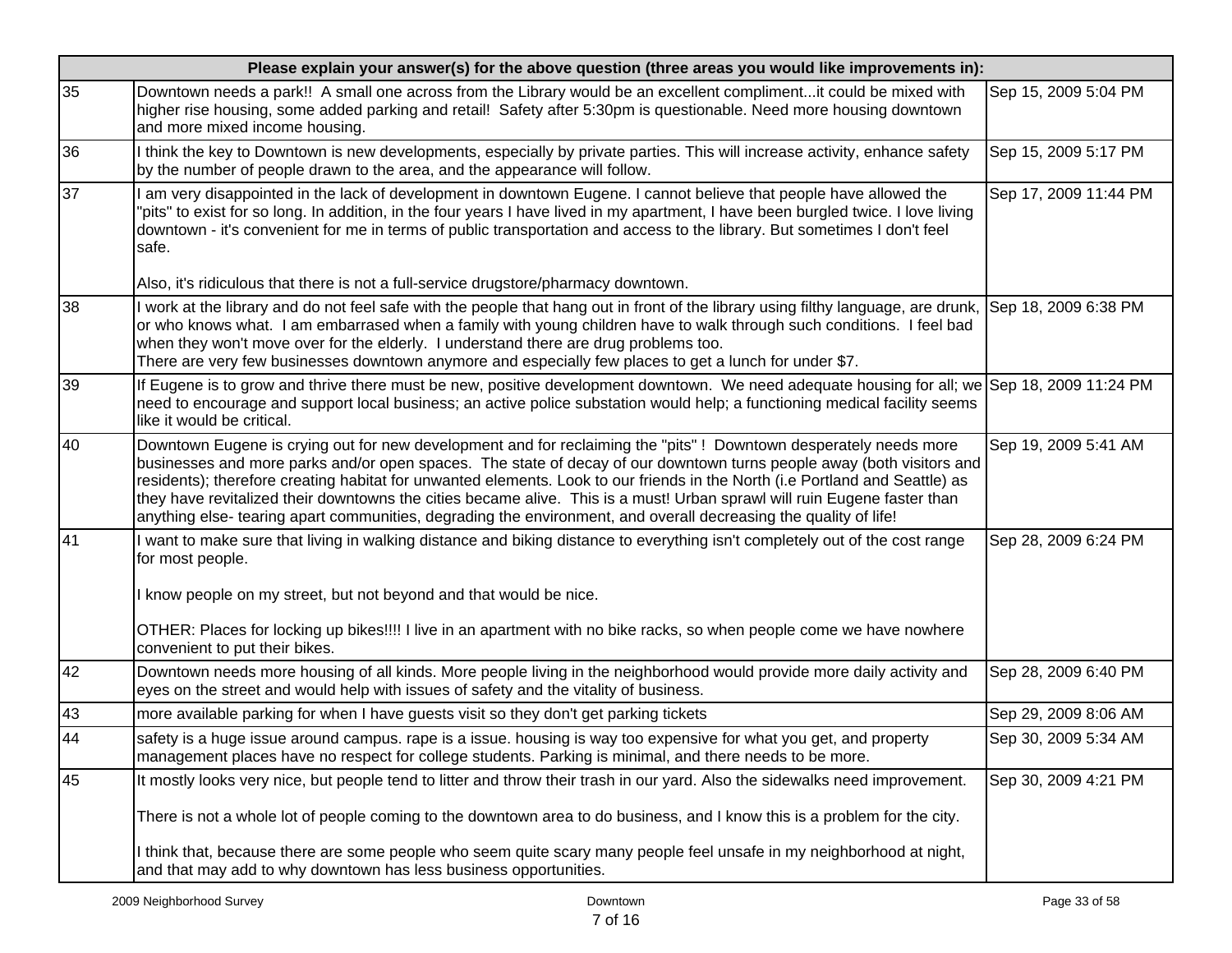|                 | Please explain your answer(s) for the above question (three areas you would like improvements in):                                                                                                                                                                                                                                                                                                                                                                                                                                                                                                                                                                                                                                                                                                                                                                                                                                                                       |                     |  |  |  |  |  |
|-----------------|--------------------------------------------------------------------------------------------------------------------------------------------------------------------------------------------------------------------------------------------------------------------------------------------------------------------------------------------------------------------------------------------------------------------------------------------------------------------------------------------------------------------------------------------------------------------------------------------------------------------------------------------------------------------------------------------------------------------------------------------------------------------------------------------------------------------------------------------------------------------------------------------------------------------------------------------------------------------------|---------------------|--|--|--|--|--|
| 46              | The down town area is littered with transients and street people. Clearly efforts are being made to remedy this situation,<br>however real efforts to fix the problems not the symptoms need to be made. And city hall employees shouldnt have to pay<br>to park during their work shifts!                                                                                                                                                                                                                                                                                                                                                                                                                                                                                                                                                                                                                                                                               | Oct 2, 2009 1:16 AM |  |  |  |  |  |
| 47              | It's unsafe in this area due to the homeless and the open drug use.                                                                                                                                                                                                                                                                                                                                                                                                                                                                                                                                                                                                                                                                                                                                                                                                                                                                                                      | Oct 2, 2009 1:36 PM |  |  |  |  |  |
| $\overline{48}$ | Need more bike and foot patrol by EPD<br>Need more bike and foot patrol by EPD<br>Fill in the pits and find tenants for the vacant buildings (besides druggies and drunks)                                                                                                                                                                                                                                                                                                                                                                                                                                                                                                                                                                                                                                                                                                                                                                                               | Oct 2, 2009 3:02 PM |  |  |  |  |  |
| 49              | Downtown developments including housing would likely lead to greater access to retail such as grocery and drug stores<br>within walking distance of other businesses. Having more medical servioces downtown would be a plus.                                                                                                                                                                                                                                                                                                                                                                                                                                                                                                                                                                                                                                                                                                                                            | Oct 2, 2009 3:50 PM |  |  |  |  |  |
| 50              | many parts of downtown look terrible! empty storefronts and the 2 "pits"; the flower baskets are great but don't completely<br>mask how "failed" some areas look, its a mix of success (w broadway) and failure                                                                                                                                                                                                                                                                                                                                                                                                                                                                                                                                                                                                                                                                                                                                                          | Oct 2, 2009 6:42 PM |  |  |  |  |  |
| 51              | Eugene needs to address safety in downtown. Why would any family want to come here and expose their children to all<br>the bums and flakes hanging out downtown? The city appears to have surrendered the park blocks, Broadway Square,<br>sections of Broadway downtown, LTD transit mall and the space in front of the library to bums, hoodlums, vagrants and<br>teenagers. Have you seen? Would you expose your young children to that?<br>Oh - parking sucks too. To avoid a several dollar fee, I must park 4 to 5 blocks away and walk in. The walk is good for me,                                                                                                                                                                                                                                                                                                                                                                                               | Oct 2, 2009 8:42 PM |  |  |  |  |  |
|                 | but I generally prefer to park close to my destination - like most people.                                                                                                                                                                                                                                                                                                                                                                                                                                                                                                                                                                                                                                                                                                                                                                                                                                                                                               |                     |  |  |  |  |  |
| 52              | Downtown is emblematic of the core areas of Eugene in that the lack of good transportation options and willing landlords,<br>and ugly or no archhitecture has made it a somewhat bleak place to own a business. I appreciate that the City has tried to<br>improve the Downtown through civic buildings and other incentives. It's too bad it keeps getting worked on ugly &<br>dangerous parking structures. I also appreciate that St Vincent de Paul's and other developers have made an attempt to<br>make a vibrant downtown through mixed-use and mixed-income residential developers. I am saddened by LTD's decisions<br>to cut bus service throughout the neighborhood, thereby stranding seniors and folks with disabilities who have chosen to<br>live here because of ease of getting around. Finally, I would love to see a better connection between downtown and the<br>river, which is our most distinctive landscape, recreation, and cultural feature. | Oct 2, 2009 8:49 PM |  |  |  |  |  |
| 53              | cannot get to the south of eugene unless i use 18th. you put speed bumps on Friendly and Polk so i cannot get to 28th st. Oct 2, 2009 9:50 PM<br>must be a neighborhood NIMBY thing. Tax downtown property owners for not having tennants in their storefronts the<br>downtown gohst town.                                                                                                                                                                                                                                                                                                                                                                                                                                                                                                                                                                                                                                                                               |                     |  |  |  |  |  |
| 54              | G and H go hand in hand, but neither will happen without N. It's time to once and for all clean up the streets downtown and Oct 4, 2009 6:34 AM<br>get rid of all the vagrants, panhandlers, druggies, alcoholics and assorted street punks.                                                                                                                                                                                                                                                                                                                                                                                                                                                                                                                                                                                                                                                                                                                             |                     |  |  |  |  |  |
| 55              | Swearing and Panhandling teens and transients make downtown a uncomfortable place for adults and especially young<br>children. These conditions will continue to keep businesses away which add to the abandoned feel and give another<br>reason for citizen not to visit.                                                                                                                                                                                                                                                                                                                                                                                                                                                                                                                                                                                                                                                                                               | Oct 5, 2009 5:10 PM |  |  |  |  |  |
| 56              | We need to think about encouraging our talented people for business purposeslike a Pike Street Market venue. We<br>need to have more free parking to encourage people to use the downtown area. We need to give tickets to those who spit<br>on the sidewalks and in public. It's so nasty that I can't even look down as I walk and often keeps me from going outside<br>my business for lunch. The amount of germs spread by the spit is phenomenal not to mention just simply gross. Why on<br>earth we have allowed this spitting behavior to thrive amongst our population keeps me in awe of our civility and care for<br>each other.                                                                                                                                                                                                                                                                                                                              | Oct 6, 2009 5:06 PM |  |  |  |  |  |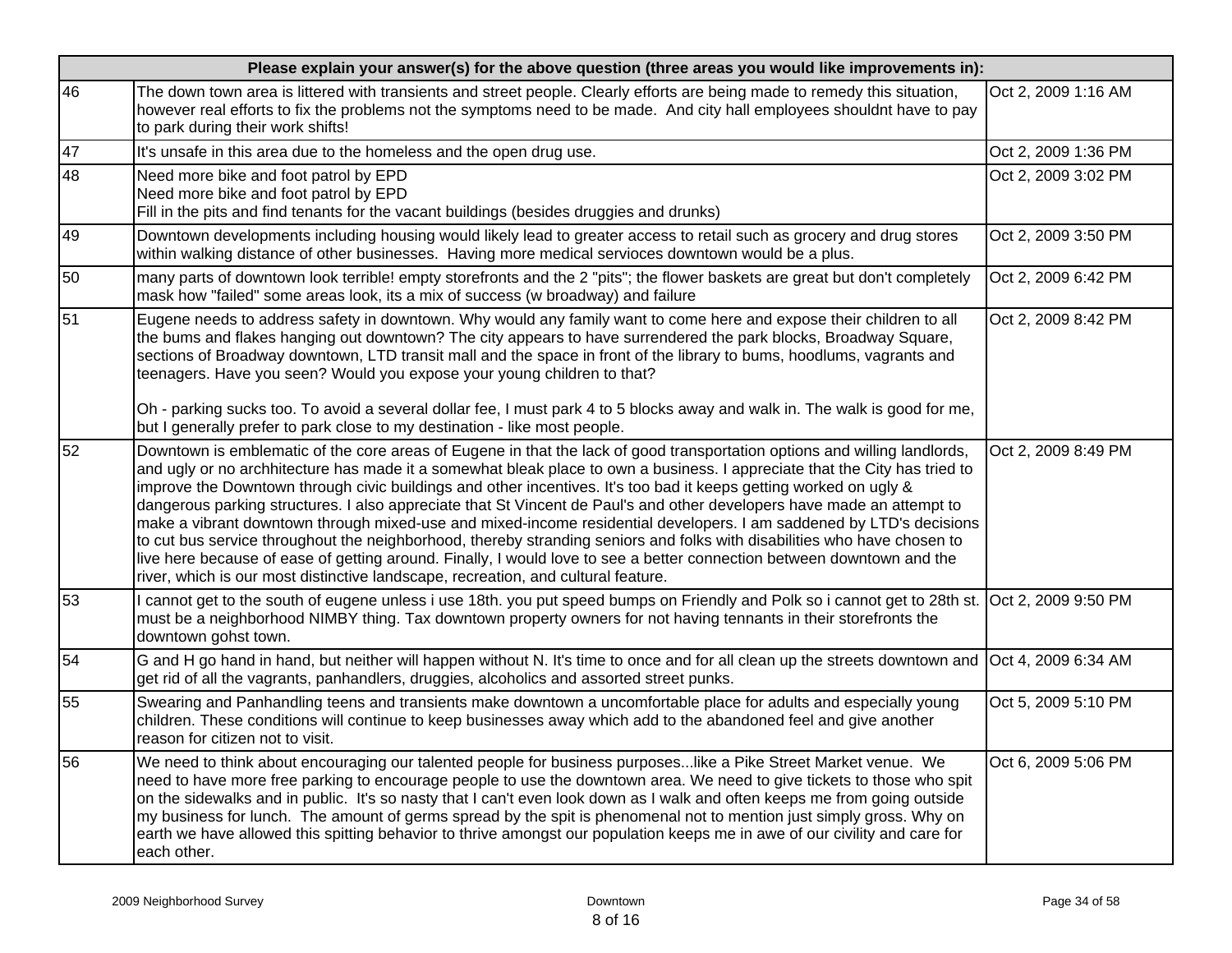|    | Please explain your answer(s) for the above question (three areas you would like improvements in):                                                                                                                                                                                                                                                                                                                                                                                                                                                                                                                                                                                                                                                                                                                                                                                                                                                                                                                                                                                                                                                |                      |
|----|---------------------------------------------------------------------------------------------------------------------------------------------------------------------------------------------------------------------------------------------------------------------------------------------------------------------------------------------------------------------------------------------------------------------------------------------------------------------------------------------------------------------------------------------------------------------------------------------------------------------------------------------------------------------------------------------------------------------------------------------------------------------------------------------------------------------------------------------------------------------------------------------------------------------------------------------------------------------------------------------------------------------------------------------------------------------------------------------------------------------------------------------------|----------------------|
| 57 | For one reason or another, recovery from the decimation of the city in the 1970s is happening at a snail's pace or not<br>happening at all. We are not a cute old city any more, so let's PLAN and attractive and user-friendly new Downtown. If a<br>developer has a good track record in attracting retail (national or local) give them incentives and get them started. Don't<br>depend on the residents in the outlying areas to vote for the funding, they gave up and left because they are tired of<br>waiting for the city to put itself back together again. This approach covers all three of the areas of improvement.                                                                                                                                                                                                                                                                                                                                                                                                                                                                                                                | Oct 7, 2009 1:04 AM  |
| 58 | The downtown area needs new development. Two gaping holes could be used for new business or services. This is<br>simple community development and politics/finances/cooperation seem to be holding you back.                                                                                                                                                                                                                                                                                                                                                                                                                                                                                                                                                                                                                                                                                                                                                                                                                                                                                                                                      | Oct 7, 2009 6:27 PM  |
| 59 | Many of my co-workers do not feel safe in our neighborhood, and we have a security guard that escorts employees just<br>across the street to their cars. Our building has repeatedly been vandalized, and "misunderstood" youth loiter in the alley<br>across the street. Consumer facing businesses do not want to operate where they don't have customers, and relatively few<br>people commute to downtown for shopping at anything other than saturday market. I am a recent transplant to Eugene and<br>I wanted to live downtown, close to work, but I was unable to find suitable housing in my middle-income price range (so<br>now I live in Cal Young). Housing I did find was either too expensive new/loft type developments, or lower priced options<br>that seemed more suitable for students that wouldn't care there was a guy asking cars for money camped out in the front<br>yard. I understand that I probably come off as a little harsh, but it is very frustrating to me how the other neighborhoods in<br>Eugene can flourish, and effectively keep downtown from flourishing through lopsided voting on ballot measures. | Oct 7, 2009 6:30 PM  |
| 60 | It would be great if there were futher restrictions from keeping pan handlers and the like out of the area. When employees<br>leave our facility in the dark or in later hours it feels as though their safety may be in danger when approached by such<br>people. It would be great if more businesses were inspired to move to the downtown area and if they were warmly<br>welcomed.                                                                                                                                                                                                                                                                                                                                                                                                                                                                                                                                                                                                                                                                                                                                                           | Oct 7, 2009 6:50 PM  |
| 61 | The amount of people that just make downtown thier "stomping grounds" is uncomfortable. During the summer people<br>without shirts will walk by the windows of the business I work for, sometimes stopping to shout inside or even rub body<br>parts on the window. I work swing shift, and used to take LTD. It was a scary experience to walk downtown at night alone.<br>The bars downtown have rowdy people out at night. Homeless people often beg money, food, or cigarettes when I am out<br>walking in the neighborhood. The parks are overrun with people that will harrass you to borrow your phone, or ask you for<br>food or money. There isn't a easy, convenient place to buy groceries, stamps or anything you might want to just stop and<br>get quickly. There is only one gas station in the area I normally work in. In general, my biggest concern is safety. Although I<br>walked downtown at night for over a year, from work to the LTD main station and was never harmed, I was often<br>harrassed. Enough so that I have gained other means of transportation.                                                           | Oct 7, 2009 8:26 PM  |
| 62 | We have owned property & operated a business in Eugene for 50 years. Eugene's accommodation of transients, drug<br>dealers and street people has led to it becoming a "destination" as they avoid other cities that have ordinances and<br>enforcment policies to protect the residents and businesses of their downtown areas.<br>Safety has rapidly deteriorated in the last 5 years especially, while the<br>city govenment's response has been to study and set up advisory committees whose suggestions are never acted upon.<br>The police officers commendable job given the staff shortages and the lack of support and resources they have.<br>Unless there is a marked improvement in this current year. We will give up on Eugene dowtown and relocate our<br>business.<br>We have the new bus terminal and public liabrary and restaurants downtown, but I stopped using the library because it                                                                                                                                                                                                                                       | Oct 7, 2009 10:59 PM |
|    | means wading through groups foul talking individuals who congregate there.<br>Until Eugene is cleaned up and safe people will not patronize the businesses in the area.                                                                                                                                                                                                                                                                                                                                                                                                                                                                                                                                                                                                                                                                                                                                                                                                                                                                                                                                                                           |                      |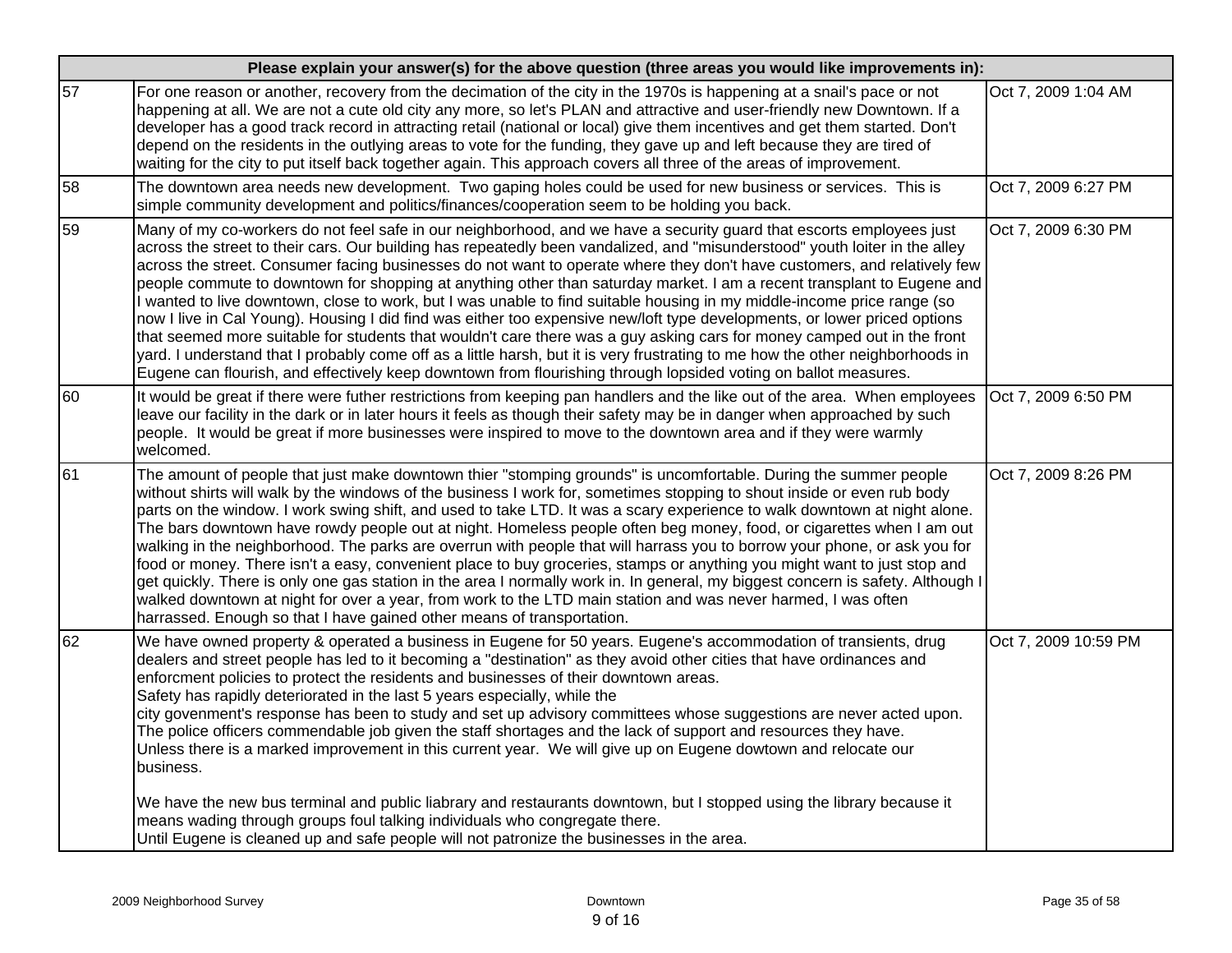|    | Please explain your answer(s) for the above question (three areas you would like improvements in):                                                                                                                                                                                                                                                                                                                                                                                                                                                                                                                                                                                                                                                                                |                      |
|----|-----------------------------------------------------------------------------------------------------------------------------------------------------------------------------------------------------------------------------------------------------------------------------------------------------------------------------------------------------------------------------------------------------------------------------------------------------------------------------------------------------------------------------------------------------------------------------------------------------------------------------------------------------------------------------------------------------------------------------------------------------------------------------------|----------------------|
| 63 | Appearance -- downtown as the potentail to be quaint, eclectic and bustling with people shopping, eatinginstead,<br>buildings are ugly, closed, non existent (the pit and others). Access to services -- I love the Kiva and a couple<br>restaurantsother than that, again, buildings have windows broken, kids loitering -- if there were more services, the area<br>would improve--thrive even. Place I want to stay -- businesses don't/can't move downtown because no one comes here,<br>there seems to be a multitude of red tape, it's ugly, sometimes like a ghost town, other times like a homeless<br>partysomeone (or a couple more) is going to have take a risk and set up shop with something great and improve this<br>area and make people WANT to visit and STAY. | Oct 8, 2009 6:38 PM  |
| 64 | Safety is the biggest problem in my Neighborhood. The issue has received mouth service but inadequate action to follow<br>the talk. Parking in the downtown core should be free! The developments that are planned should have a deadline for<br>completion and if that is extended the building owners should take more responsibility in patrolling/securing the area and<br>making the empty spaces more appealing to passing traffic                                                                                                                                                                                                                                                                                                                                          | Oct 8, 2009 8:00 PM  |
| 65 | We need a mix of housing for adults (not students) who will dilute the gatherings of kids; I resent having to leave downtown Oct 9, 2009 9:28 PM<br>to obtain basic supplies (defeating the reason to move downtown in the first place). Downtown should be a place for<br>workers who do not wish to have to commute and for adults and retirees who want to make it their home. If we had a mix<br>of people living here who care about downtown, many of our problems would go away.                                                                                                                                                                                                                                                                                           |                      |
| 66 | G. We need a grocery store. Try to get Whole Foods to come back. Or Trader Joe's. We also need a hardware store.<br>K. There are several homes and apartment buildings in the E. Skinner Butte area that have not been properly maintained.<br>They are causing the neighborhood to appear blighted. These are historic properties and should not be allowed to sit there<br>and bring down the values of the rest of the neighborhood properties. Most of them are owned by the Hammers.<br>N. I feel safe now but fear that the pressure on cleaning up the Washington/Jefferson area will cause undesirable elements<br>to begin moving to the east side of the hill.                                                                                                          | Oct 9, 2009 10:31 PM |
| 67 | Improve incentive to ride public transit, walk or bicycle in this town. Make a public/park open space in downtown. The<br>former Sears building site is an ideal spot to locate this kind of space. Encourage a multi-use space for the community to<br>meet and gather. Encourage access to use of the Hult Center for all groups through much reduced user fees and ticket<br>costs.                                                                                                                                                                                                                                                                                                                                                                                            | Oct 10, 2009 7:58 PM |
| 68 | Safety:would like less crime, better street lighting, improved sidewalks-- they are dangerously uneven, walking in this town  Oct 11, 2009 1:27 AM<br>is dangerous, especially at night.                                                                                                                                                                                                                                                                                                                                                                                                                                                                                                                                                                                          |                      |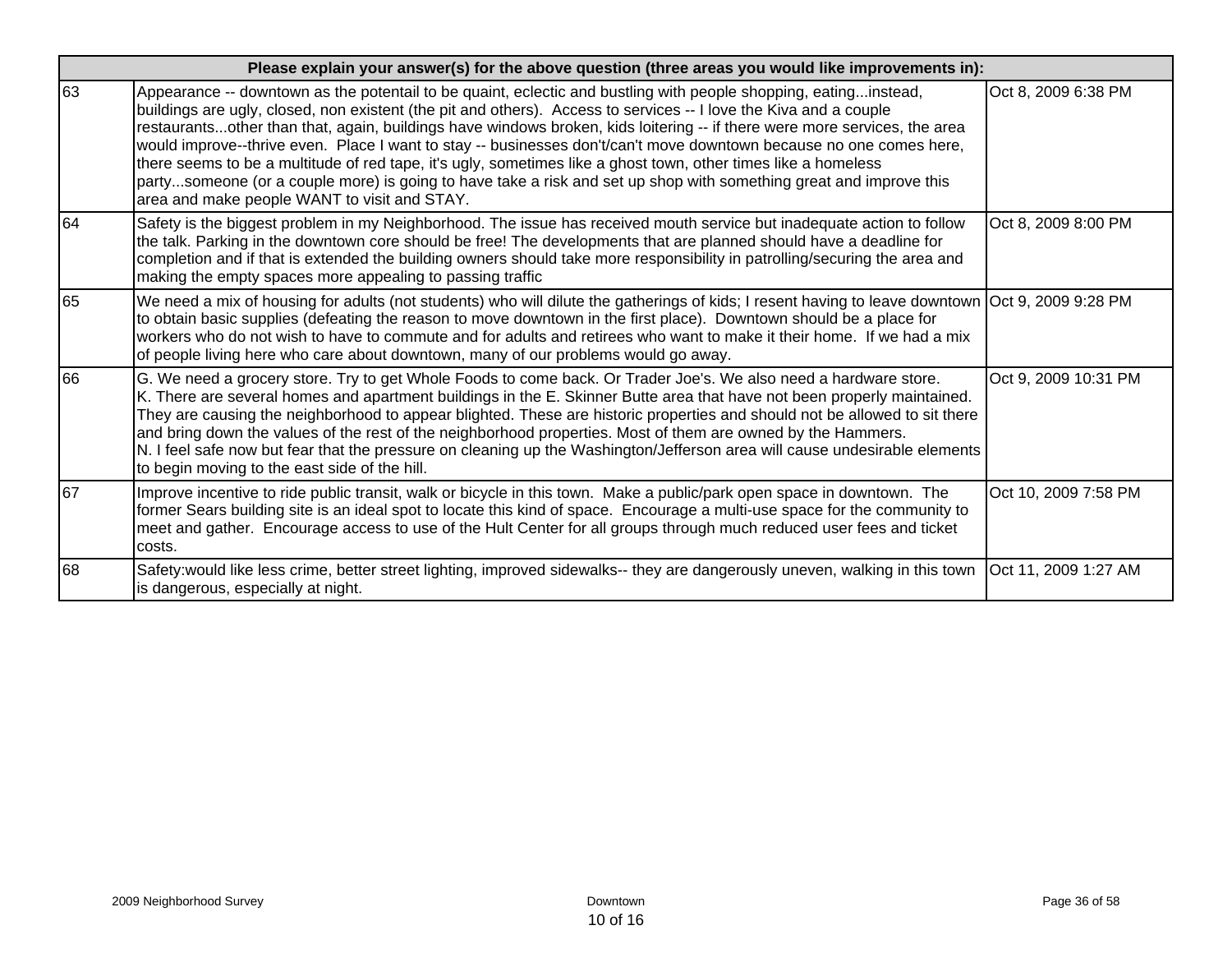|    | Please explain your answer(s) for the above question (three areas you would like improvements in):                                                                                                                                                                                                                                                                                                                                                                                                                                                                                                                                                                                                                                                                                                                                                                                                                                                                                         |                      |  |
|----|--------------------------------------------------------------------------------------------------------------------------------------------------------------------------------------------------------------------------------------------------------------------------------------------------------------------------------------------------------------------------------------------------------------------------------------------------------------------------------------------------------------------------------------------------------------------------------------------------------------------------------------------------------------------------------------------------------------------------------------------------------------------------------------------------------------------------------------------------------------------------------------------------------------------------------------------------------------------------------------------|----------------------|--|
| 69 | 1) Housing: Recently, there has been some rental subsidized low income housing that has been constructed - tastefully I<br>might add. We now need some medium and upper income housing. I consider the Jean Tate complex a little outside the<br>area, plus I was disappointed with what was supposed to be an upper end housing. It looked very much like an apartment<br>complex with no pizzazz. It was bland, bland, bland. Mushroom/beige floors and pastel green/blue looked too washed<br>out. The rooms were very predictable and not at all exciting. Lets get some architects who can design out of the box for a<br>change. We need to get away frm the plywood/particle board construction. This is a time that we can get materials,<br>workers for less. Lets place some extra funds into the aesthetics of these buildings and make a statement. The<br>architecture in this city is one of the sorriest in the country. I have lived in several cities around the country. | Oct 13, 2009 2:45 AM |  |
|    | 2) Other (Retail): Once we address the housing issue, let's start attracting some grocery and hardware stores. Currently,<br>there are three large supermarkets that are about a mile from the downtown area, depending where you live. Safeway on<br>18th, Albertsons on Coburg, Red Apple off of West 6th. True, there is the Kiva next to the bus station, but it is rather small<br>and doesn't always have everything. If we can't get a major supermarket, then it would be helpful to have another market<br>at least the size of the Kiva in another part of downtown.                                                                                                                                                                                                                                                                                                                                                                                                             |                      |  |
|    | 3) On-street Parking: Get rid of the meters. I know that you are experimenting with this in the west side of downtown.<br>Let's get rid of them altogether. It is a bane to many folks. Many folks don't want to come downtown for feeling that you<br>can stay very long without rushing back to feed the meter. It detracts from business and having leisurely outings. This<br>could be done pretty quickly. Perhaps the workers who are currently writing tickets for cars parked at the expired meters<br>could be retrained to do some patrol duty for the police force and have some limited duties as a stepping stone toward<br>becoming police persons. We need more presence downtown, in a positive sense, and not writing tickets for meters.                                                                                                                                                                                                                                 |                      |  |
| 70 | O. The students next door are underage drinking and very loud, keeping us awake even on week nights and waking us up<br>in the wee hours. Perhaps community policing, educating neighbors on when to call for help, educating landlords and<br>property mgmt companies on their responsibilitie (and liabilities).                                                                                                                                                                                                                                                                                                                                                                                                                                                                                                                                                                                                                                                                         | Oct 13, 2009 5:24 AM |  |
|    | N.Our neighborhood is VERY dark. We would like vintage style pedestrian scale street lights to improve this.<br>G. We need a grocery within walking distance. Whole Foods woulda been great.                                                                                                                                                                                                                                                                                                                                                                                                                                                                                                                                                                                                                                                                                                                                                                                               |                      |  |
| 71 | Rampant building of multi-family apartments for student housing is causing smaller homes to be moved out of the area or<br>demolished. Ideally the neighborhood should be a mix of multi-family and smaller homes.                                                                                                                                                                                                                                                                                                                                                                                                                                                                                                                                                                                                                                                                                                                                                                         | Oct 13, 2009 4:20 PM |  |
|    | Safety: the presence of White Bird is a magnet for many homeless and disadvantaged people. Many of these people are<br>vagrants. They sleep on private property where they leave their feces and other litter. They are publicly intoxicated. They<br>have nowhere to go and hang out in the neighborhood. This influx brings more crime to the neighborhood such as<br>breaking into cars, stealing, etc. Police are not enforcing the laws against these people hanging out in the area. Also the<br>neighborhood is perceived as being unsafe by law abiding people. The perception becomes a reality.                                                                                                                                                                                                                                                                                                                                                                                  |                      |  |
|    | appearance. Trash accumulation, especially when students are moving out. Mattresses and furniture left on the sidewalk<br>(vagrants sleep on these when they find them).                                                                                                                                                                                                                                                                                                                                                                                                                                                                                                                                                                                                                                                                                                                                                                                                                   |                      |  |
| 72 | The downtown area does not feel safe and it feels more unsafe in the evenings and on the weekends. The downtown<br>needs new development like the Oakway Center. The downtown's appearance needs to be improved and cleaned up.<br>Many parts of downtown look dirty and are vacant.                                                                                                                                                                                                                                                                                                                                                                                                                                                                                                                                                                                                                                                                                                       | Oct 16, 2009 4:37 PM |  |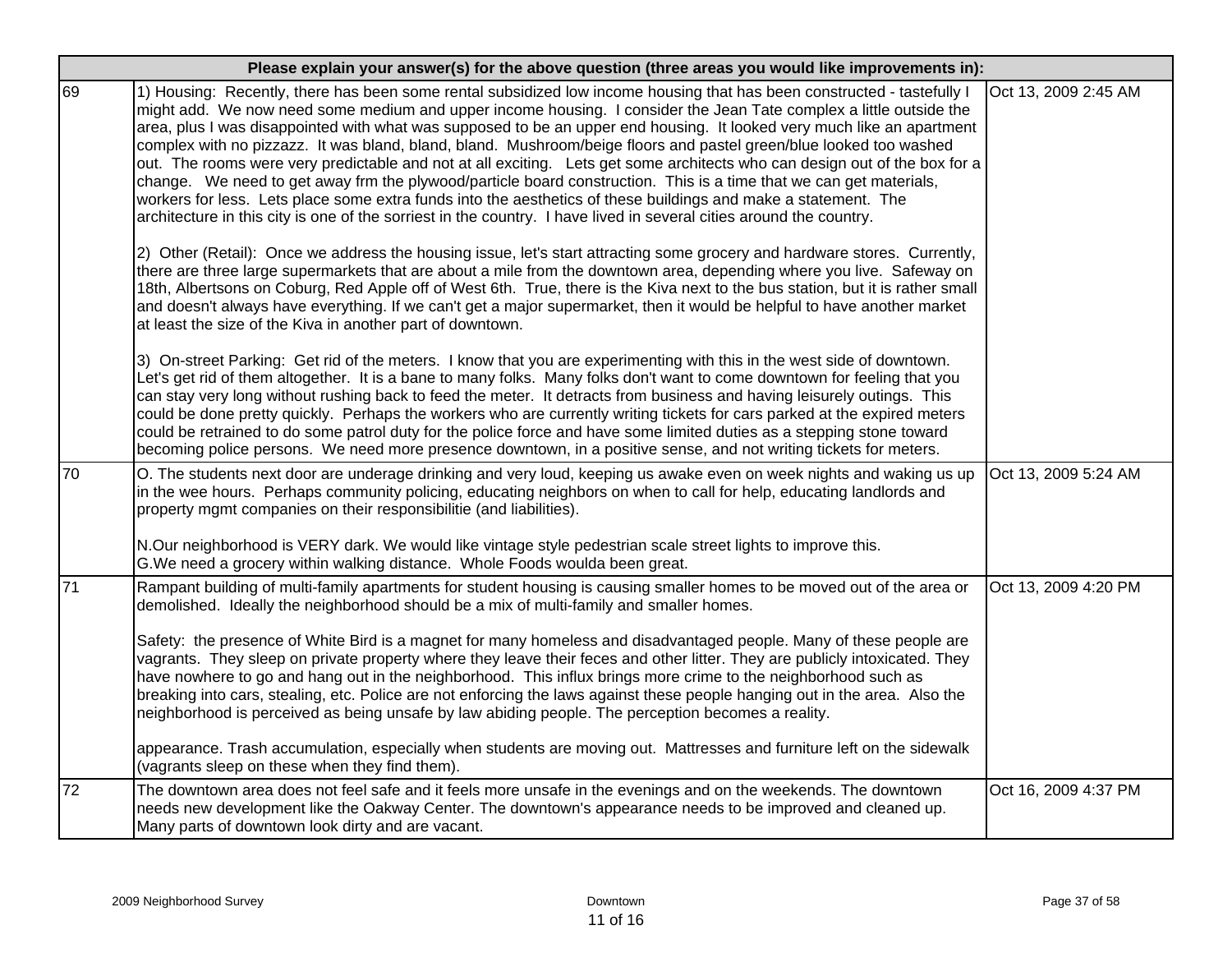|    | Please explain your answer(s) for the above question (three areas you would like improvements in):                                                                                                                                                                                                                                                                                                                                                                                        |                       |  |  |
|----|-------------------------------------------------------------------------------------------------------------------------------------------------------------------------------------------------------------------------------------------------------------------------------------------------------------------------------------------------------------------------------------------------------------------------------------------------------------------------------------------|-----------------------|--|--|
| 73 | I'd like to be safe (have crime addressed properly). I would like to be able to go to a store (other than the uber-expensive<br>Kiva) downtown to get a piece of fruit or groceries. I would also like to have more parking options available downtown.<br>After thinking about it, it's not a lack of parking that is the biggest problem for me, but rather HOW the City monitors the<br>parking we do have that could be changed to be more welcoming to those people coming downtown. | Oct 20, 2009 11:21 PM |  |  |
| 74 | H. Too many undeveloped sites, i.e. open 'pits' of land or deteriorating buildings.<br>J. More relevant businesses, especially around the Broadway corridor. It's a beautiful thoroughfare, but depressing with<br>its vacancy ratio.<br>E. Block Park is nice with the market, but the park on Washington is scary and I don't feel safe there.                                                                                                                                          | Oct 22, 2009 11:36 PM |  |  |
| 75 | homeless beggars empty storefrom                                                                                                                                                                                                                                                                                                                                                                                                                                                          | Oct 24, 2009 5:07 PM  |  |  |
| 76 | Here's my prescription for what ails downtown -<br>1) develop student housing (with UO)<br>2) seek out developer to open movie theater, ice cream parlor<br>3) build a public pool and sports complex downtown<br>4) seek out & develop a year round farmer's market<br>5) charge property owner's whose property is vacant for longer than 18 months a tax that goes into paying someone to<br>work as a recruiter for downtown development                                              | Oct 25, 2009 1:54 AM  |  |  |
| 77 | 1. There's a lot of crime downtown, I'd like to see that addressed.<br>2. Rush hour traffic downtown is miserable.<br>3. With bicyclists who disobey traffic laws without penalty & ride on the sidewalk where there are perfectly good bike lanes,<br>it is very hard to walk in the area without being nearly run over by them - as a pedestrian, I've actually been hit by a<br>bicyclist.                                                                                             | Oct 25, 2009 4:38 AM  |  |  |
| 78 | There isn't enough plant where I work.                                                                                                                                                                                                                                                                                                                                                                                                                                                    | Oct 25, 2009 4:17 PM  |  |  |
| 79 | If safety is improved (more police, emergency call boxes, better lighting), more people would be willing to come<br>downtown to go to shops and restaurants, businesses would want to stay, livability would improve. But the plan needs<br>coheisivethe problem can't be shuffled off to another neighborhood. How have other cities (such as P-land) turned things<br>around?<br>Decisions need to be made to make this a vibrant downtown and city, rather than hemming and hawing     | Oct 26, 2009 8:58 PM  |  |  |
| 80 | I have had to call the police three times in the last 6 months because of transients in the area who would not leave and<br>who were trespassing with open containers. One man had two dogs and they barked and growled at me and I could not<br>enter my home. The police arrived and cited the group. They were back the next morning sitting on my porch again!<br>There is too much trash in the area from transients squatting and leaving behind their beer cans.                   | Oct 30, 2009 2:46 AM  |  |  |
| 81 | Downtown needs park space<br>When skating on 13th was legal there was great foot traffic and higher sales by all local vendors<br>too many poeple getting stabbed downtown                                                                                                                                                                                                                                                                                                                | Nov 6, 2009 12:25 AM  |  |  |
| 82 | Downtown Eugene needs developers to come in and revitalize it.                                                                                                                                                                                                                                                                                                                                                                                                                            | Nov 6, 2009 6:55 AM   |  |  |
| 83 | We need to create a safe downtown. We have left it to the people who are not contributing to our community but whom are Nov 7, 2009 4:07 AM<br>trying to bring it down. In one week, I have caught two people peeing at my back door. I employ 11 people. 9 are women.<br>We do not feel safe downtown. We need to make it less comfortable for those whom are not contributing to the best of our<br>community.                                                                          |                       |  |  |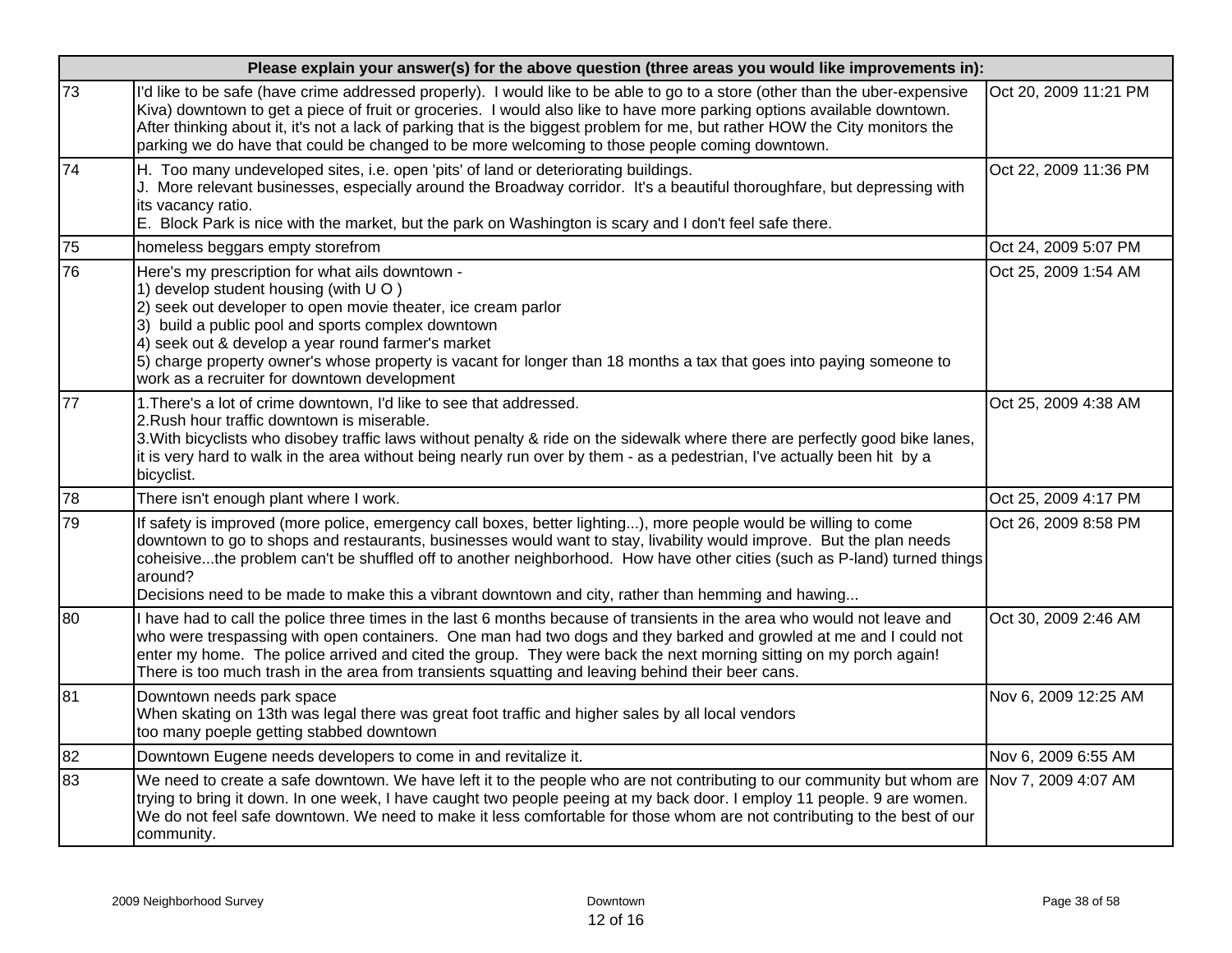|               | Please explain your answer(s) for the above question (three areas you would like improvements in):                                                                                                                                                                                                                                                                                                                                                                                     |                       |  |
|---------------|----------------------------------------------------------------------------------------------------------------------------------------------------------------------------------------------------------------------------------------------------------------------------------------------------------------------------------------------------------------------------------------------------------------------------------------------------------------------------------------|-----------------------|--|
| 84            | The downtown area is riddled with homeless and transient people who are generally intoxicated and disrespectful. I have<br>witnessed numerous acts of public urination, vagrancy, and loitering. I pity those who are old enough to remember when<br>downtown Eugene was a destination rather than what it is today; a waste.                                                                                                                                                          | Nov 9, 2009 4:27 PM   |  |
| 85            | the aear that i live in is not safe i have to walk my girlfreind to the store beacause of all the rapes and stabbings that<br>happen also the area i live in looks scummy bums digging for cans every where and ect you need to also quit cramming<br>people in hames for profit the living sitiuation around where i live is lame 5 or 6 more college kids living in 1 place drinking<br>you guys should serouisly think about this place without a \$ in your eyes<br>and destroying | Nov 14, 2009 9:02 PM  |  |
| 86            | Formerly more foot traffic in area. Needs development encouraging a return to this for business. 5th St. development has<br>not helped High St. biz. Downtown area grocery is important aspect missing.                                                                                                                                                                                                                                                                                | Nov 16, 2009 8:44 PM  |  |
| 87            | Only 1 pack- only grass for older folks- maybe only 2 tables! No tennis courts or anything else available at Charnl Mulligan. Nov 17, 2009 12:43 AM<br>No benches? No other park close.<br>bike thefts and car break ins.                                                                                                                                                                                                                                                              |                       |  |
| 88            | Downtown Eugene could be a more vibrant place w/a diverse population enjoying the existing amenities, but a lack of good Nov 17, 2009 11:46 PM<br>quality businesses, restaurants & overall positive street life is lackingto do this will affect my other 2 areas,<br>meeting/knowing the community & feeling safe within it.                                                                                                                                                         |                       |  |
| 89            | I don't know                                                                                                                                                                                                                                                                                                                                                                                                                                                                           | Nov 18, 2009 5:49 PM  |  |
| 90            | Mostly I would like to see less dealing of drugs and drugged out/drunk people on the streets.                                                                                                                                                                                                                                                                                                                                                                                          | Nov 18, 2009 6:00 PM  |  |
| 91            | Not enough securtiy, police, lighted pathways<br>Need more creative achitecture, too much waste of new materials<br>Not safe to bike or hikepotholes, speeders, stabbings, beating, rapers                                                                                                                                                                                                                                                                                             | Nov 19, 2009 12:21 AM |  |
| 92            | The roads<br>fix signs                                                                                                                                                                                                                                                                                                                                                                                                                                                                 | Nov 19, 2009 6:35 PM  |  |
|               | Some of the roads are eneven, some of the signs are torn down and there are good parks.                                                                                                                                                                                                                                                                                                                                                                                                |                       |  |
| $\frac{1}{2}$ | more street lighting                                                                                                                                                                                                                                                                                                                                                                                                                                                                   | Nov 19, 2009 10:55 PM |  |
|               | lighting is poor on dark, rainy nights. Hard to see pedestrians.                                                                                                                                                                                                                                                                                                                                                                                                                       |                       |  |
| <b>S</b> 4    | Used to be a good place when it had the opportunity to co-op. Now too expensive                                                                                                                                                                                                                                                                                                                                                                                                        | Nov 20, 2009 5:46 PM  |  |
| 95            | Our school needs a building                                                                                                                                                                                                                                                                                                                                                                                                                                                            | Nov 20, 2009 6:46 PM  |  |
| 96            | Need youth "place to be"<br>-shelter?<br>-4 season?<br>-youth 'club'<br>-teen center                                                                                                                                                                                                                                                                                                                                                                                                   | Nov 23, 2009 4:50 PM  |  |
| 97            | F: We could use an arcade<br>H: There are a lot of empty buildings<br>K: I'd like to see some fountains and more plants                                                                                                                                                                                                                                                                                                                                                                | Nov 23, 2009 5:20 PM  |  |
| 98            | A: I would like to feel very safe where I walk<br>F: It would be nice to have more fun where I live<br>I: There is too many homeless people                                                                                                                                                                                                                                                                                                                                            | Nov 23, 2009 5:57 PM  |  |
|               | 2009 Neighborhood Survey<br>Downtown<br>13 of 16                                                                                                                                                                                                                                                                                                                                                                                                                                       | Page 39 of 58         |  |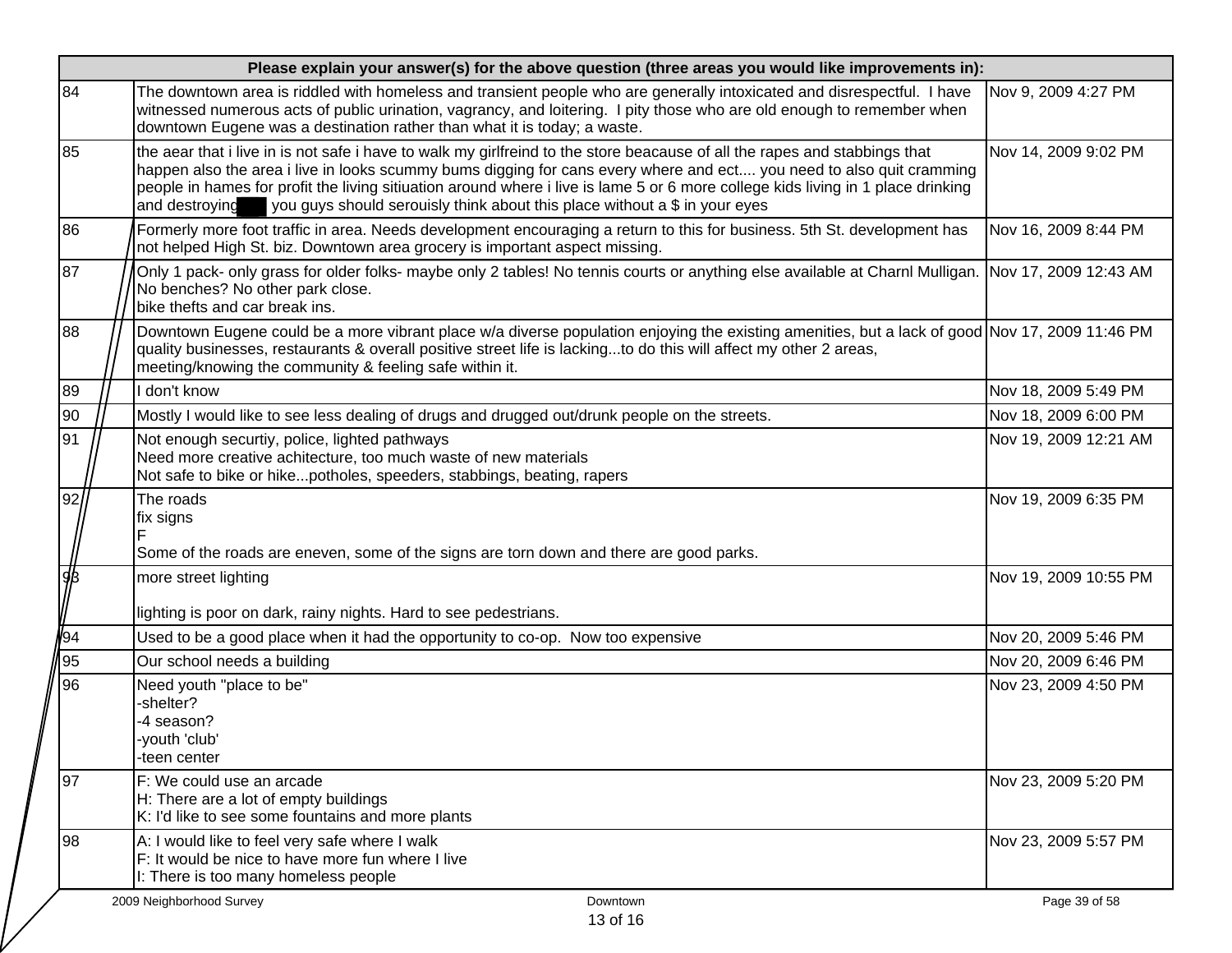|     | Please explain your answer(s) for the above question (three areas you would like improvements in):                                                                                                                                                                                                                         |                       |  |  |
|-----|----------------------------------------------------------------------------------------------------------------------------------------------------------------------------------------------------------------------------------------------------------------------------------------------------------------------------|-----------------------|--|--|
| 99  | B: Seniors around yapoo-ah and Campbell senior center can't afford ride source and really need the buses that were<br>cancelled.<br>G. We need a really good, major grocery market downtown                                                                                                                                | Nov 23, 2009 6:11 PM  |  |  |
| 100 | wish there was more activity downtown.                                                                                                                                                                                                                                                                                     | Nov 24, 2009 7:30 PM  |  |  |
| 101 | H: new development - there are empty buildings (Taco Time, the Sears pit) and spaces that could be turned into useful,<br>active community areas.<br>J: several businesses I liked have closed/shutdown. I wish downtown had worked for them. Palace Bakery, Letterhead<br>I: this should be a goal for any involved city. | Nov 25, 2009 3:31 PM  |  |  |
| 102 | Need free on street customer parking, police patrol because of drug dealing, something for the homeless                                                                                                                                                                                                                    | Nov 25, 2009 7:12 PM  |  |  |
| 103 | N. some improved lighting/improved sidewalks                                                                                                                                                                                                                                                                               | Nov 25, 2009 7:19 PM  |  |  |
| 104 | Doesn't need much, but keep what is there looking nice.                                                                                                                                                                                                                                                                    | Nov 25, 2009 7:20 PM  |  |  |
| 105 | parking requires using a meter, which sucks                                                                                                                                                                                                                                                                                | Nov 25, 2009 7:34 PM  |  |  |
| 106 | D. People get frustrated about parking and don't shop so much                                                                                                                                                                                                                                                              | Nov 25, 2009 7:56 PM  |  |  |
| 107 | D. Parking can be a bit much for our customers. Meters could be free.<br>F. A park with a slide etc. would be nice.<br>I. Low income apartments would also be good.                                                                                                                                                        | Nov 25, 2009 7:59 PM  |  |  |
| 108 | D. all downtown parking should be free!                                                                                                                                                                                                                                                                                    | Nov 25, 2009 8:04 PM  |  |  |
| 109 | N. Around the bus station, often loud, vagrants, homeless, constant problems--much destruction of property.                                                                                                                                                                                                                | Nov 25, 2009 8:07 PM  |  |  |
| 110 | would love to see an improvement in drawing Eugene feeling business to the downtown area. This includes housing &<br>places for people to be. I feel that more activity would improve the feeling of safety. I do feel like this has improved in the<br>last few years.                                                    | Nov 25, 2009 8:22 PM  |  |  |
| 111 | G: The grocery stores vanished in downtown years ago. Even the pharmacies are gone<br>J: no free parking. not much evident, security<br>F: Some nightlife. some arcades, that's it                                                                                                                                         | Nov 25, 2009 9:19 PM  |  |  |
| 112 | Downtown is full of youth that have nothing to do, so they hang out & drink & smoke. There are also criminals & drug<br>addicts.                                                                                                                                                                                           | Nov 25, 2009 11:27 PM |  |  |
| 113 | More housing in the downtown neighborhood would result in more shoppers @ the Farmers Market & Eugene Saturday<br>Market where I work. Free parking may be less of an issue.                                                                                                                                               | Nov 26, 2009 12:12 AM |  |  |
| 114 | another small downtown grocery store<br>too many empty storefronts                                                                                                                                                                                                                                                         | Nov 26, 2009 12:40 AM |  |  |
| 115 | We need more art Downtown                                                                                                                                                                                                                                                                                                  | Dec 1, 2009 7:19 PM   |  |  |
| 116 | A: For a bike friendly town there are a lot of dangerous situations for both cyclists and drivers encountering bikes.<br>G: I hate the loss of downtown shopping for simple necessities (nail, screw, sewing thread, etc).<br>I: In current economy housing for poor and homeless is worrisome.                            | Dec 1, 2009 8:48 PM   |  |  |
| 117 | The Eugene Downtown is Dead. Not enough business or people living there. So many empty storefronts and too many<br>places for street kids to hang out. Also not enough parking.                                                                                                                                            | Dec 1, 2009 8:52 PM   |  |  |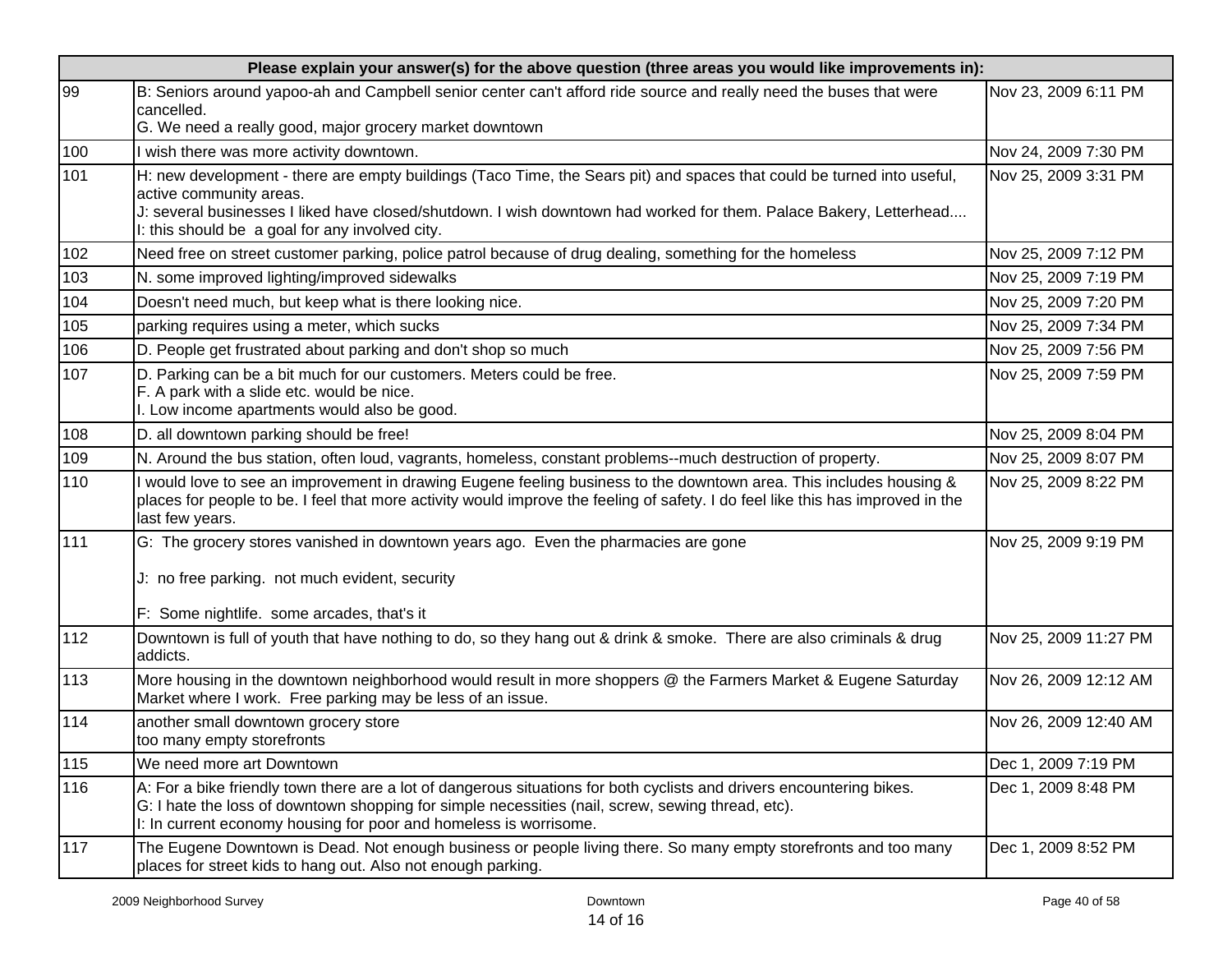|     | Please explain your answer(s) for the above question (three areas you would like improvements in):                                                                                                                                                                                                                                                                |                       |  |  |
|-----|-------------------------------------------------------------------------------------------------------------------------------------------------------------------------------------------------------------------------------------------------------------------------------------------------------------------------------------------------------------------|-----------------------|--|--|
| 118 | D: free parking on street<br>G: needs grocery                                                                                                                                                                                                                                                                                                                     | Dec 1, 2009 8:56 PM   |  |  |
| 119 | Eugene Satuday Market is fine. Hard to do much about parking. Would like to live in Eugene though!                                                                                                                                                                                                                                                                | Dec 1, 2009 11:42 PM  |  |  |
| 120 | disappointed that W. Eugene Parkway wasn't built                                                                                                                                                                                                                                                                                                                  | Dec 2, 2009 12:09 AM  |  |  |
| 121 | A=Not so so safe for pedestrians-cars don't watch for soft humans before the drive into the crosswalk!<br>C=I love that we have such a good bus system, but they're so loud and smelly the can make downtown unpleasant.<br>N=Too many crazy people and stee kids. We need social services for them. Arresting them doesn't work and it is not cost<br>effective. | Dec 2, 2009 5:34 PM   |  |  |
| 122 | Bums, restuarants, people shopping                                                                                                                                                                                                                                                                                                                                | Dec 2, 2009 6:33 PM   |  |  |
| 123 | G. Shopping                                                                                                                                                                                                                                                                                                                                                       | Dec 8, 2009 8:51 PM   |  |  |
| 124 | "they" chop down trees, remove benches, turn off water fountains and lock bathrooms                                                                                                                                                                                                                                                                               | Dec 8, 2009 11:29 PM  |  |  |
| 125 | less noise from the people at the bars at night. It is difficult for the ppl in the apartment building to sleep b/c of the noise<br>from the bars.                                                                                                                                                                                                                | Dec 8, 2009 11:35 PM  |  |  |
| 126 | I have been repeatedly made to suffer intolerance/hatred/bigotry + prejudice based on race + economic status + marital<br>status at ands of "liberal" tolerant people                                                                                                                                                                                             | Dec 8, 2009 11:55 PM  |  |  |
| 127 | G. There are great restaurants but no grocery store.<br>H. New architectural design is very modern in opposition to the historical architecture.<br>J. I would hope that family owner/non-chain business would succeed.                                                                                                                                           | Dec 9, 2009 7:38 PM   |  |  |
| 128 | doentown needs development to attract new business where people want to go and feel safe.                                                                                                                                                                                                                                                                         | Dec 15, 2009 12:36 AM |  |  |
| 129 | I'd like to see free 1 hour on street parking, more retail to create a good destination mix, affordable rent for small/smaller<br>businesses & studios.                                                                                                                                                                                                           | Dec 15, 2009 6:40 PM  |  |  |
| 130 | N: Police are the criminals<br>D: Needs more parking<br>F: Not enough recreation for people my age                                                                                                                                                                                                                                                                | Dec 15, 2009 9:55 PM  |  |  |
| 131 | No grocery downtown (or little); parking always an issue; would like to see more affordable housing & "neighborhood" feel<br>downtown.                                                                                                                                                                                                                            | Dec 17, 2009 7:34 PM  |  |  |
| 132 | There is just little aside from 5th st market                                                                                                                                                                                                                                                                                                                     | Dec 17, 2009 8:49 PM  |  |  |
| 133 | O. Wish there was more intervention to disperse groups that sound unruly--even if they're not unruly--it causes concern<br>due volume & vulgar language, recent violence.                                                                                                                                                                                         | Dec 21, 2009 6:44 PM  |  |  |
| 134 | E. Downtown needs a small urban park that would attract people of all ages.                                                                                                                                                                                                                                                                                       | Dec 30, 2009 9:16 PM  |  |  |
|     | I. New developments should include more housing for lower incomes.                                                                                                                                                                                                                                                                                                |                       |  |  |
|     | N. Downtown feels safe during the day, but as soon as workers leave (around 6-6:30pm) it feels very unsafe. This has<br>improved a little with some of the restaurants and bars that are doing better now on Broadwaywe need more things that<br>would attract night life = more people = safer feeling.                                                          |                       |  |  |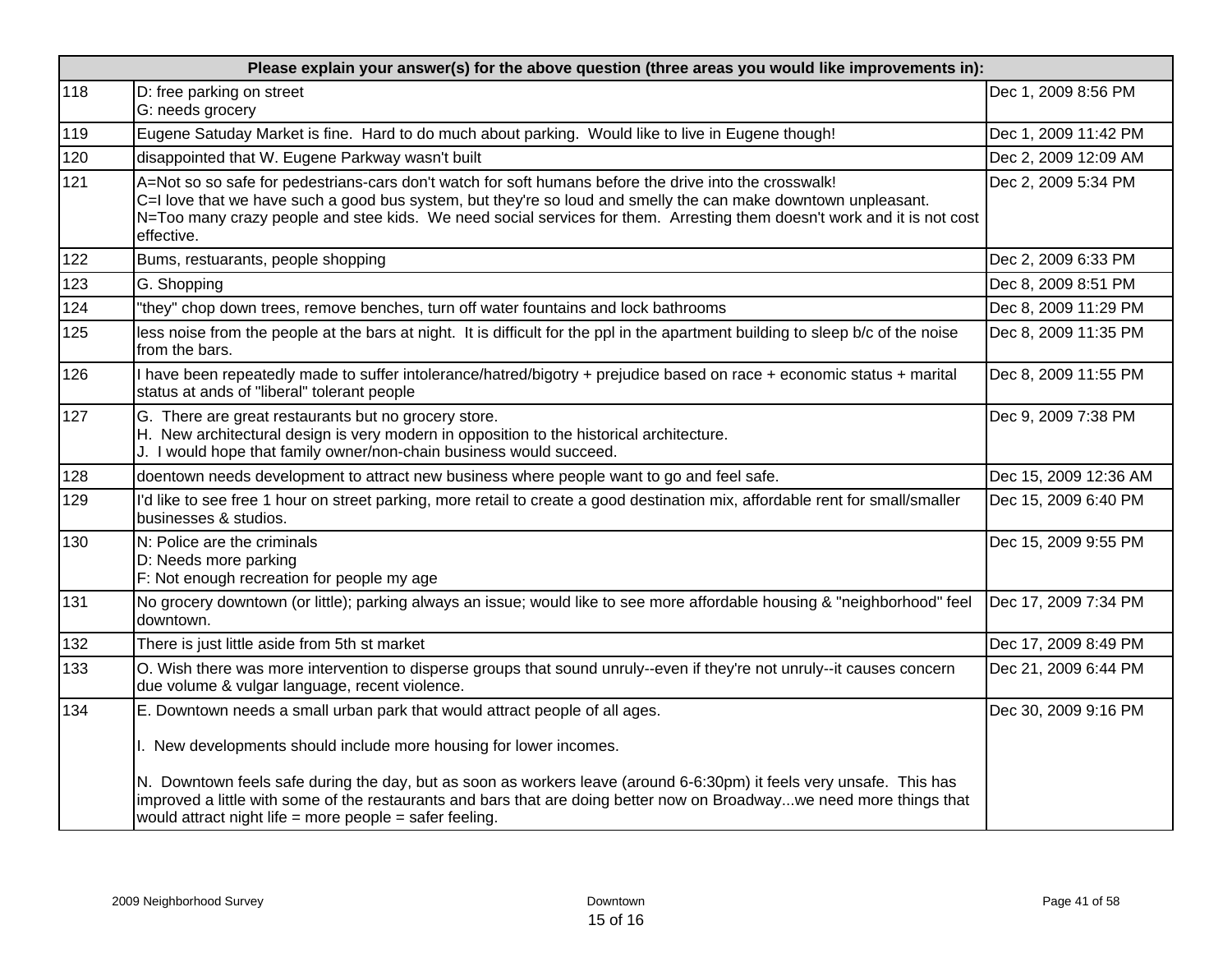|     | Please explain your answer(s) for the above question (three areas you would like improvements in):                                                                                                                               |                     |  |  |
|-----|----------------------------------------------------------------------------------------------------------------------------------------------------------------------------------------------------------------------------------|---------------------|--|--|
| 135 | 1: Other: bike paths<br>2: Security<br>3. Living inexpensively by bicycle<br>There needs to be more security living inexpensively and better paths for cyclists. There have been various accidents and<br>this shouldn't happen. | Jan 8, 2010 4:34 AM |  |  |
| 136 | that they detain the thieves and that the police come when someone calls and that they stop being racists.                                                                                                                       | Jan 8, 2010 3:41 PM |  |  |
| 137 | I think there should be more bus stops<br>I think it should be more attractive to visit<br>I think it should have more places to visit with the entire family                                                                    | Jan 8, 2010 3:44 PM |  |  |
| 138 | I would like that they improve it more like having a store closer                                                                                                                                                                | Jan 8, 2010 3:47 PM |  |  |
| 139 | 1st choice: work<br>l think                                                                                                                                                                                                      | Jan 8, 2010 3:56 PM |  |  |
| 140 | don't know because I don't live in Eugene                                                                                                                                                                                        | Jan 8, 2010 4:10 PM |  |  |
| 141 | parking                                                                                                                                                                                                                          | Jan 8, 2010 4:12 PM |  |  |
| 142 | don't live here                                                                                                                                                                                                                  | Jan 8, 2010 4:12 PM |  |  |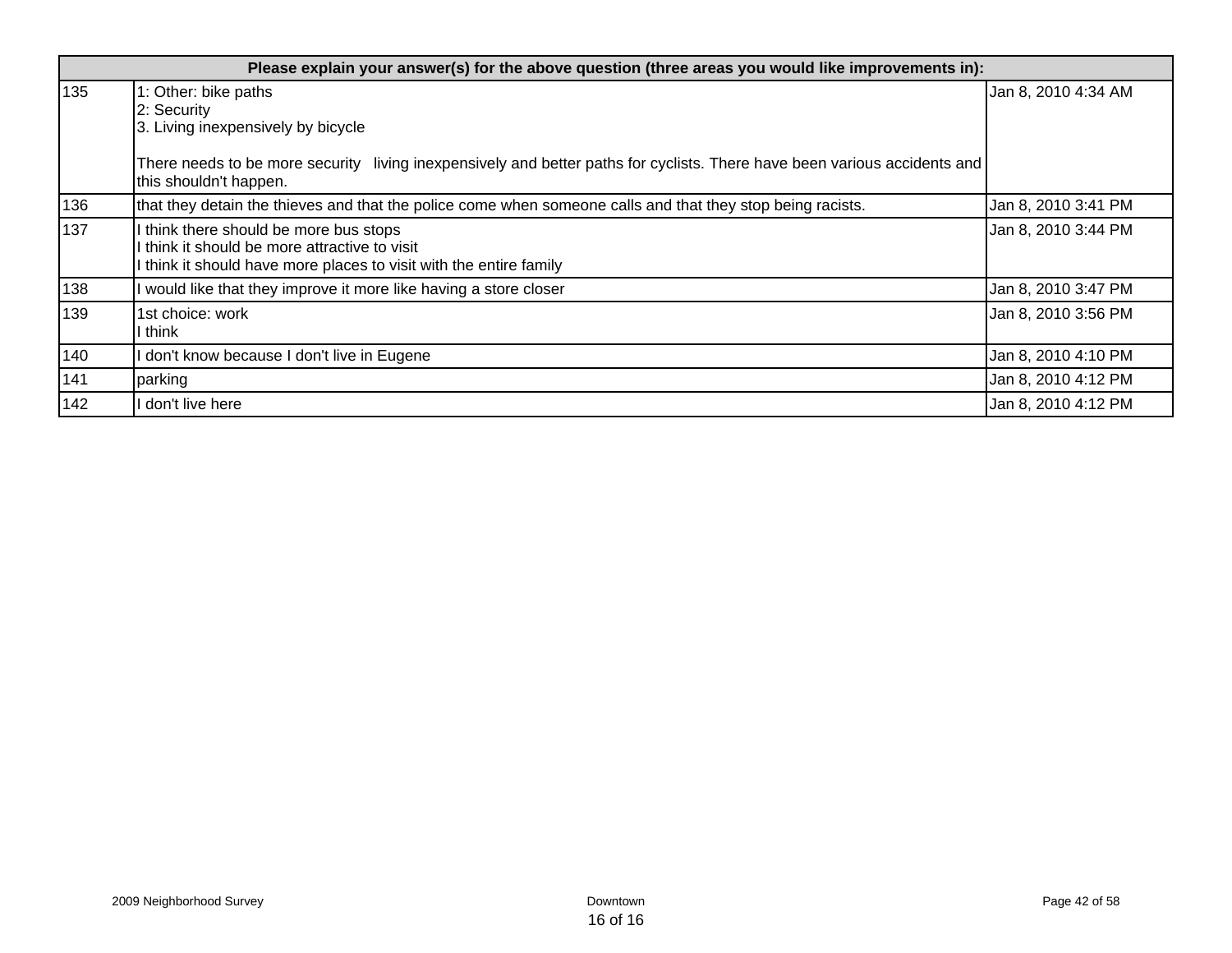| Have you participated in your neighborhood association? |  |  |                     |                          |
|---------------------------------------------------------|--|--|---------------------|--------------------------|
|                                                         |  |  | Response<br>Percent | <b>Response</b><br>Count |
| Yes                                                     |  |  | 16.8%               | 30                       |
| <b>No</b>                                               |  |  | 61.5%               | 110                      |
| I'm not aware of one                                    |  |  | 21.8%               | 39                       |
|                                                         |  |  | answered question   | 179                      |
|                                                         |  |  | skipped question    | 25                       |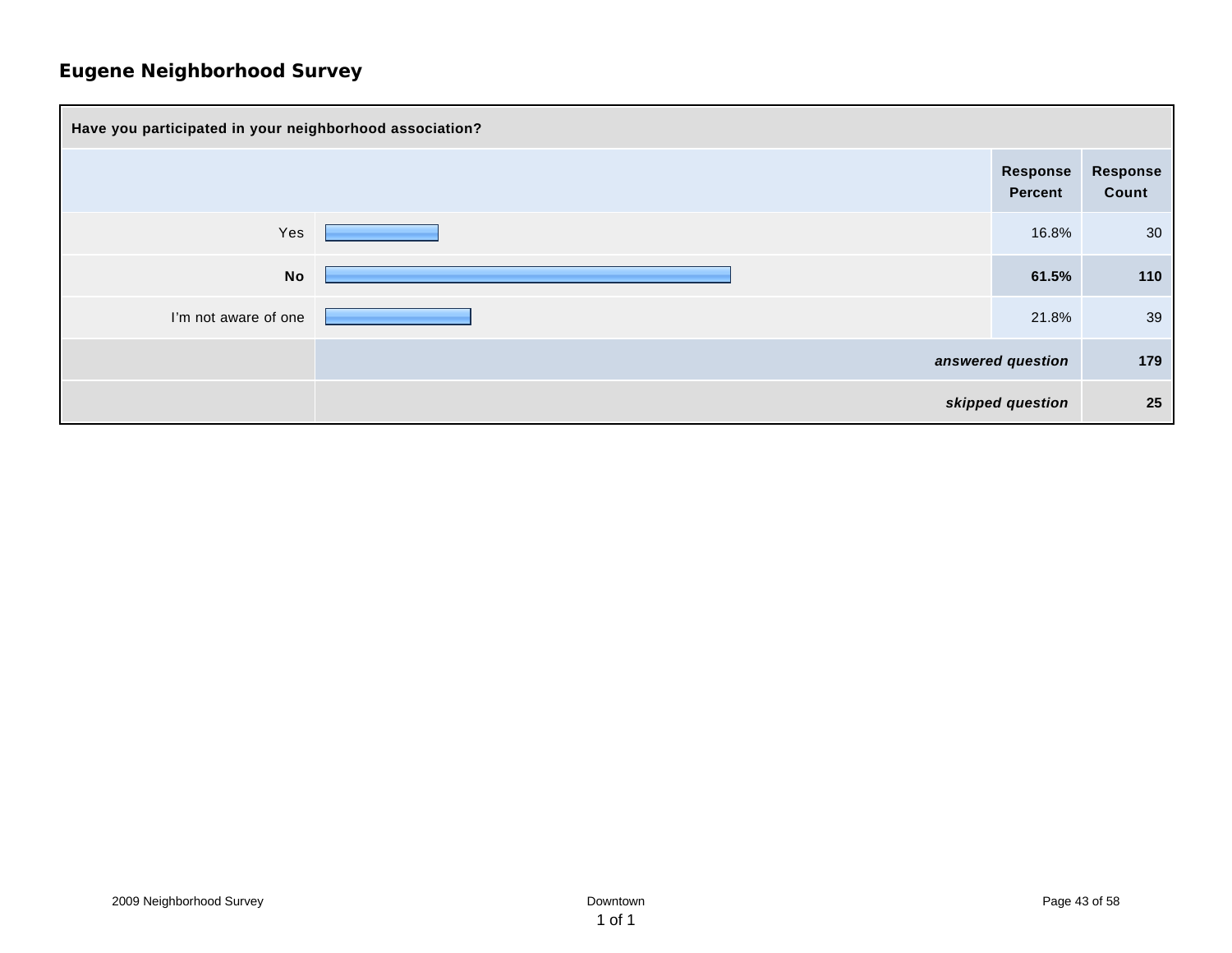| Do you read the neighborhood association newsletter or postcard that is delivered to your house? |  |                            |                   |
|--------------------------------------------------------------------------------------------------|--|----------------------------|-------------------|
|                                                                                                  |  | Response<br><b>Percent</b> | Response<br>Count |
| Yes                                                                                              |  | 38.8%                      | 66                |
| No:                                                                                              |  | 61.2%                      | 104               |
|                                                                                                  |  | If no, why not?            | 88                |
|                                                                                                  |  | answered question          | 170               |
|                                                                                                  |  | skipped question           | 34                |

| If no, why not? |                                                                                                                                                                                    |                       |  |
|-----------------|------------------------------------------------------------------------------------------------------------------------------------------------------------------------------------|-----------------------|--|
|                 | Actually, I read the one delivered to my house, but I am commenting on the neighborhood where I work & do not receive<br>information about it & the online info seemed out of date | Aug 3, 2009 11:22 PM  |  |
| $\overline{2}$  | not available at work                                                                                                                                                              | Aug 4, 2009 4:13 PM   |  |
| 3               | do not receive the NL because I work in this neighborhood (my home is outside the city limits)                                                                                     | Aug 5, 2009 4:41 PM   |  |
| 4               | get the one for my home neighborhood at home, not the downtown one.                                                                                                                | Aug 5, 2009 9:11 PM   |  |
| 5               | I have not seen one.                                                                                                                                                               | Aug 6, 2009 10:05 PM  |  |
| 6               | work downtown and do not receive neighborhood materials.                                                                                                                           | Aug 7, 2009 8:30 PM   |  |
| $\overline{7}$  | Real briefly.                                                                                                                                                                      | Aug 7, 2009 8:53 PM   |  |
| 8               | don't get it at my workplace.                                                                                                                                                      | Aug 7, 2009 11:52 PM  |  |
| 9               | haven't received one since we moved here. They sent one out that first week and after that, nothing.                                                                               | Aug 11, 2009 2:03 AM  |  |
| 10              | don't see it at my business.                                                                                                                                                       | Aug 14, 2009 5:48 PM  |  |
| 11              | Beats me.                                                                                                                                                                          | Aug 20, 2009 6:30 PM  |  |
| 12              | I haven't received one in a long time; I have a P.O. Box and am just a renter.                                                                                                     | Aug 24, 2009 3:02 AM  |  |
| 13              | It looks like junk mail - so it usually ends up (not on purpose) in the junk mail pile.                                                                                            | Aug 24, 2009 11:48 PM |  |
| 14              | don't get one and I'm really not interested.                                                                                                                                       | Aug 26, 2009 3:17 PM  |  |
| 15              | Work in Eugene, live in Crow                                                                                                                                                       | Aug 26, 2009 6:05 PM  |  |
| 16              | This is where I work so I don't see it.                                                                                                                                            | Aug 26, 2009 7:52 PM  |  |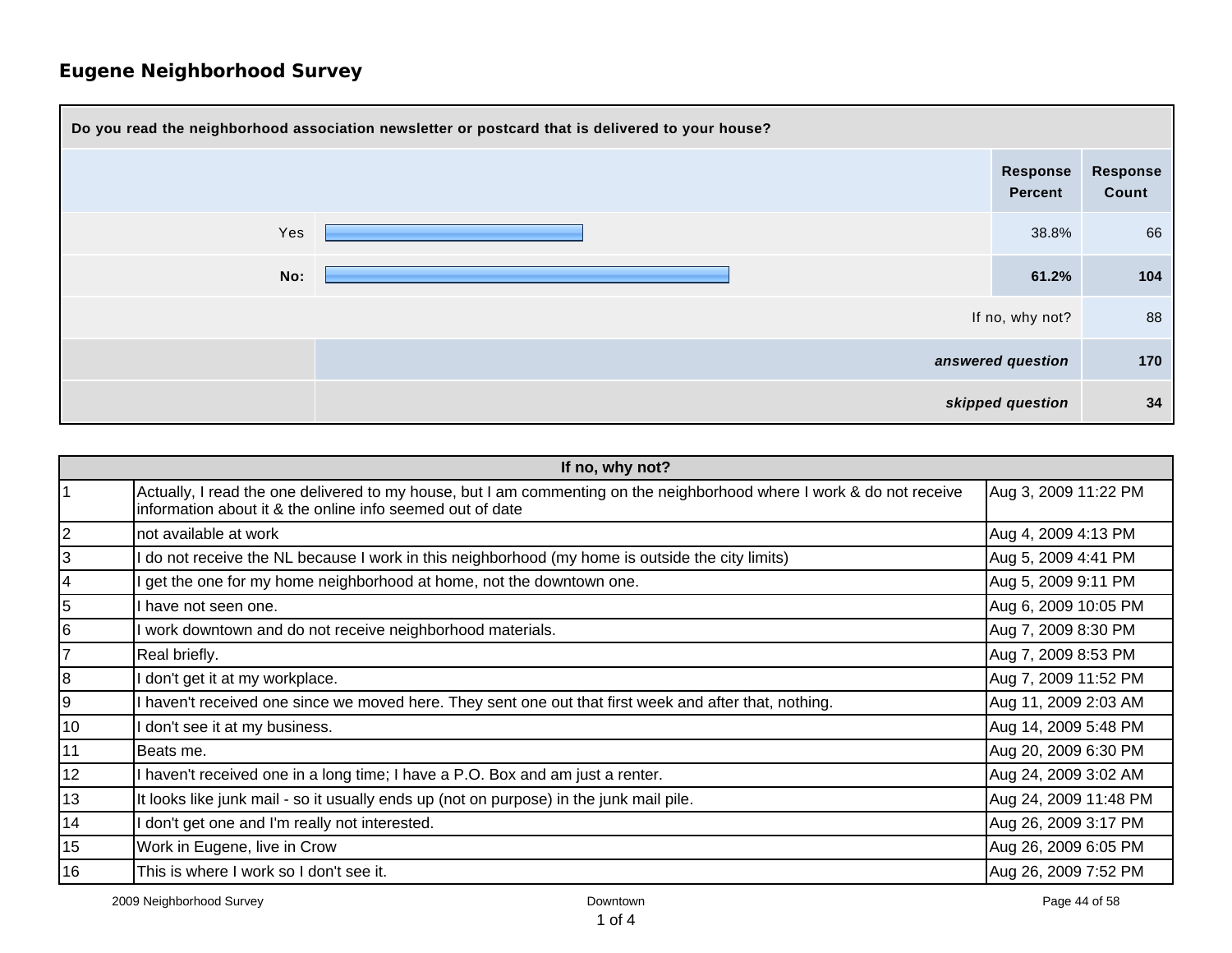| If no, why not? |                                                                                                                                                                                        |                       |  |
|-----------------|----------------------------------------------------------------------------------------------------------------------------------------------------------------------------------------|-----------------------|--|
| 17              | I live in the Friendly area, and they do great things and communicate well. My responses here are about downtown, where<br>I work. Is there a group for people who work/live downtown? | Aug 27, 2009 1:29 AM  |  |
| 18              | Not applicable to my work location.                                                                                                                                                    | Aug 27, 2009 5:58 PM  |  |
| 19              | This is my place of business.                                                                                                                                                          | Aug 28, 2009 5:59 PM  |  |
| 20              | It is my place of work.                                                                                                                                                                | Aug 29, 2009 6:42 PM  |  |
| 21              | don't recall getting any.                                                                                                                                                              | Aug 31, 2009 9:48 PM  |  |
| 22              | Do not receive it as far as I know.                                                                                                                                                    | Sep 1, 2009 9:28 PM   |  |
| 23              | It may come to our office and the owner would read it.                                                                                                                                 | Sep 14, 2009 4:04 PM  |  |
| 24              | As someone who works downtown, I don't get it.                                                                                                                                         | Sep 15, 2009 5:05 PM  |  |
| 25              | I work in Eugen, I do not live in EUgene. I guess I could find it on the Internet                                                                                                      | Sep 18, 2009 6:39 PM  |  |
| 26              | Haven't recieved one                                                                                                                                                                   | Sep 21, 2009 10:50 PM |  |
| 27              | Too busy with other things                                                                                                                                                             | Sep 28, 2009 6:25 PM  |  |
| 28              | I never knew it existed.                                                                                                                                                               | Sep 30, 2009 4:23 PM  |  |
| 29              | Don't live in Eugene any more                                                                                                                                                          | Oct 2, 2009 1:53 AM   |  |
| 30              | haven't recieved one                                                                                                                                                                   | Oct 2, 2009 1:37 PM   |  |
| 31              | Only work in downtown - do not reside in Eugene, not aware of any newsletter delivered to business.                                                                                    | Oct 2, 2009 3:54 PM   |  |
| 32              | I don't think I've seen one delivered to our office.                                                                                                                                   | Oct 2, 2009 8:53 PM   |  |
| 33              | NIMBY propaganda                                                                                                                                                                       | Oct 2, 2009 10:04 PM  |  |
| 34              | It's generally worthless.                                                                                                                                                              | Oct 4, 2009 6:36 AM   |  |
| 35              | Do not receive. Only work, do not live in neighborhood                                                                                                                                 | Oct 5, 2009 5:12 PM   |  |
| 36              | Don't get one                                                                                                                                                                          | Oct 7, 2009 3:12 PM   |  |
| 37              | such associations are powerless until the city<br>government decides to actjust more endless discussion that leads to no change                                                        | Oct 7, 2009 11:02 PM  |  |
| 38              | get one for where I live (Crest Neighborhood), but I don't get one for West University where I am writing about. I do get e-<br>mails from them however.                               | Oct 13, 2009 4:22 PM  |  |
| 39              | I work downtown, but I live in the County, so both of the questions above don't really relate to me and my situation very<br>well.                                                     | Oct 20, 2009 11:24 PM |  |
| 40              | We've not received one yet. We are interested in attending a meeting in the near future.                                                                                               | Oct 22, 2009 11:38 PM |  |
| 41              | new                                                                                                                                                                                    | Oct 24, 2009 5:08 PM  |  |
| 42              | don't get one.                                                                                                                                                                         | Oct 25, 2009 4:40 AM  |  |
| 43              | Don't get them.                                                                                                                                                                        | Oct 25, 2009 4:19 PM  |  |
| 44              | Filling this out for my work neighborhoodbut I realize I can see if it's online                                                                                                        | Oct 26, 2009 9:47 PM  |  |
| 45              | Haven't seen one come through my workplace.                                                                                                                                            | Oct 29, 2009 11:29 PM |  |
| 46              | Do not recieve any                                                                                                                                                                     | Nov 6, 2009 12:18 AM  |  |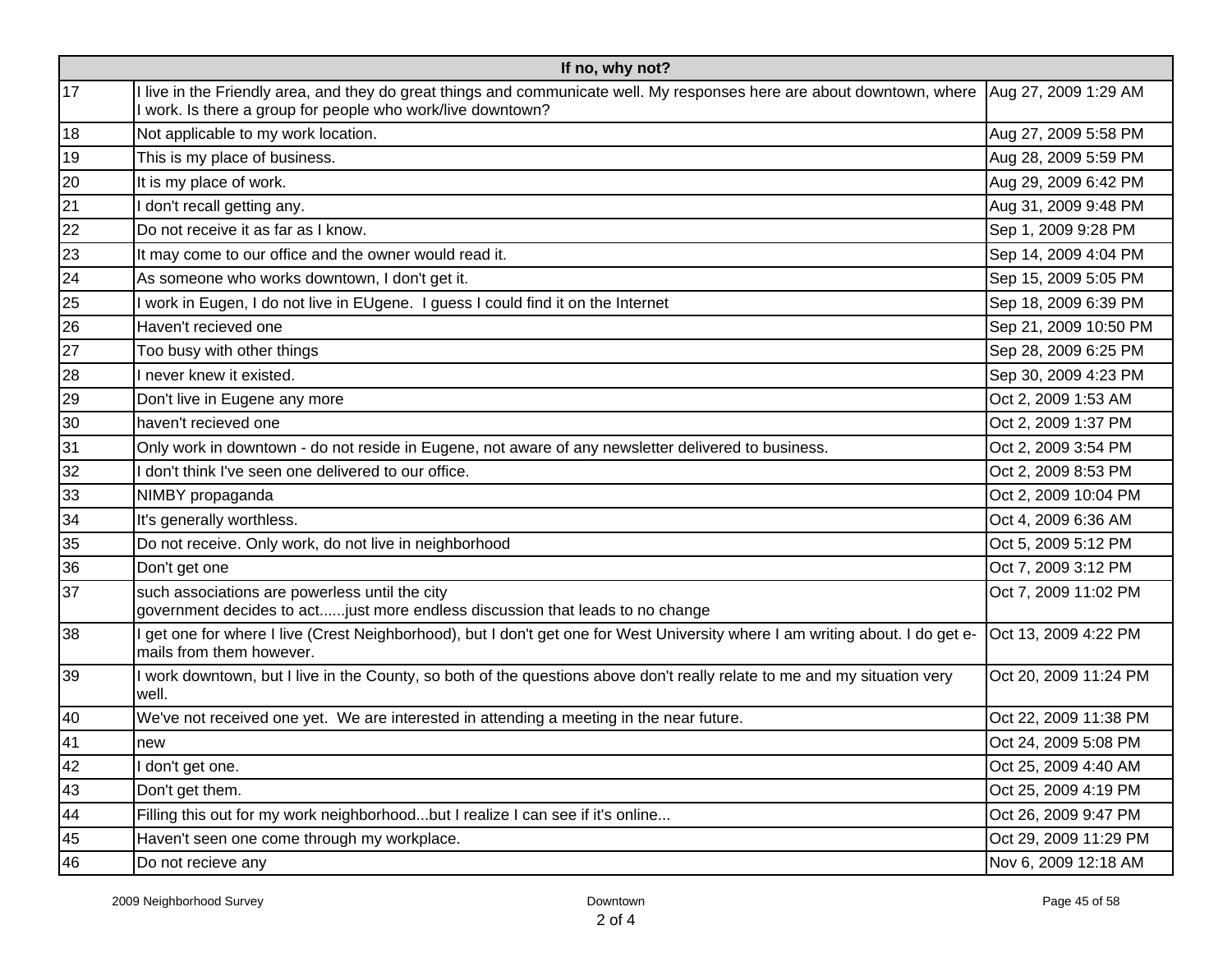|    | If no, why not?                                     |                       |  |  |
|----|-----------------------------------------------------|-----------------------|--|--|
| 47 | didn't know of its existence.                       | Nov 9, 2009 4:33 PM   |  |  |
| 48 | dont got one                                        | Nov 14, 2009 9:03 PM  |  |  |
| 49 | commuting on business / home is out of city limits. | Nov 16, 2009 8:44 PM  |  |  |
| 50 | haven't got one                                     | Nov 18, 2009 6:02 PM  |  |  |
| 51 | too political                                       | Nov 19, 2009 12:22 AM |  |  |
| 52 | don't ever see one                                  | Nov 19, 2009 6:36 PM  |  |  |
| 53 | don't know about it                                 | Nov 20, 2009 6:47 PM  |  |  |
| 54 | not at a house                                      | Nov 23, 2009 4:39 PM  |  |  |
| 55 | I just dont                                         | Nov 23, 2009 5:21 PM  |  |  |
| 56 | I'm just here for the senior center                 | Nov 23, 2009 6:12 PM  |  |  |
| 57 |                                                     | Nov 24, 2009 1:31 AM  |  |  |
| 58 | don't know what that is                             | Nov 24, 2009 6:54 PM  |  |  |
| 59 | don't know if I get one.                            | Nov 24, 2009 7:30 PM  |  |  |
| 60 | Dont have much free time                            | Nov 24, 2009 8:49 PM  |  |  |
| 61 | want to participate.                                | Nov 25, 2009 3:35 PM  |  |  |
| 62 | don't get one                                       | Nov 25, 2009 7:12 PM  |  |  |
| 63 | haven't seen it because I work there don't get mail | Nov 25, 2009 7:19 PM  |  |  |
| 64 | not interested                                      | Nov 25, 2009 8:00 PM  |  |  |
| 65 | not aware of one                                    | Nov 25, 2009 8:08 PM  |  |  |
| 66 | don't get one                                       | Nov 25, 2009 11:28 PM |  |  |
| 67 | n/a                                                 | Nov 26, 2009 12:40 AM |  |  |
| 68 | didn't know there was one                           | Nov 30, 2009 4:54 AM  |  |  |
| 69 | don't get one                                       | Dec 1, 2009 7:20 PM   |  |  |
| 70 | I participate in Sat Market activities              | Dec 1, 2009 7:57 PM   |  |  |
| 71 | not seen any for the downtown                       | Dec 1, 2009 8:53 PM   |  |  |
| 72 | Don't live here, only work                          | Dec 1, 2009 8:57 PM   |  |  |
| 73 | we live in Keizer, do the Saturday Market in Eugene | Dec 1, 2009 11:42 PM  |  |  |
| 74 | live in linn county                                 | Dec 2, 2009 12:09 AM  |  |  |
| 75 | mostly talks about stuff I already know.            | Dec 2, 2009 5:35 PM   |  |  |
| 76 | I live in springfield                               | Dec 2, 2009 6:02 PM   |  |  |
| 77 | N/A                                                 | Dec 2, 2009 7:35 PM   |  |  |
| 78 | moving soon                                         | Dec 8, 2009 8:52 PM   |  |  |
| 79 | my "house" has wheels-no post box.                  | Dec 8, 2009 11:31 PM  |  |  |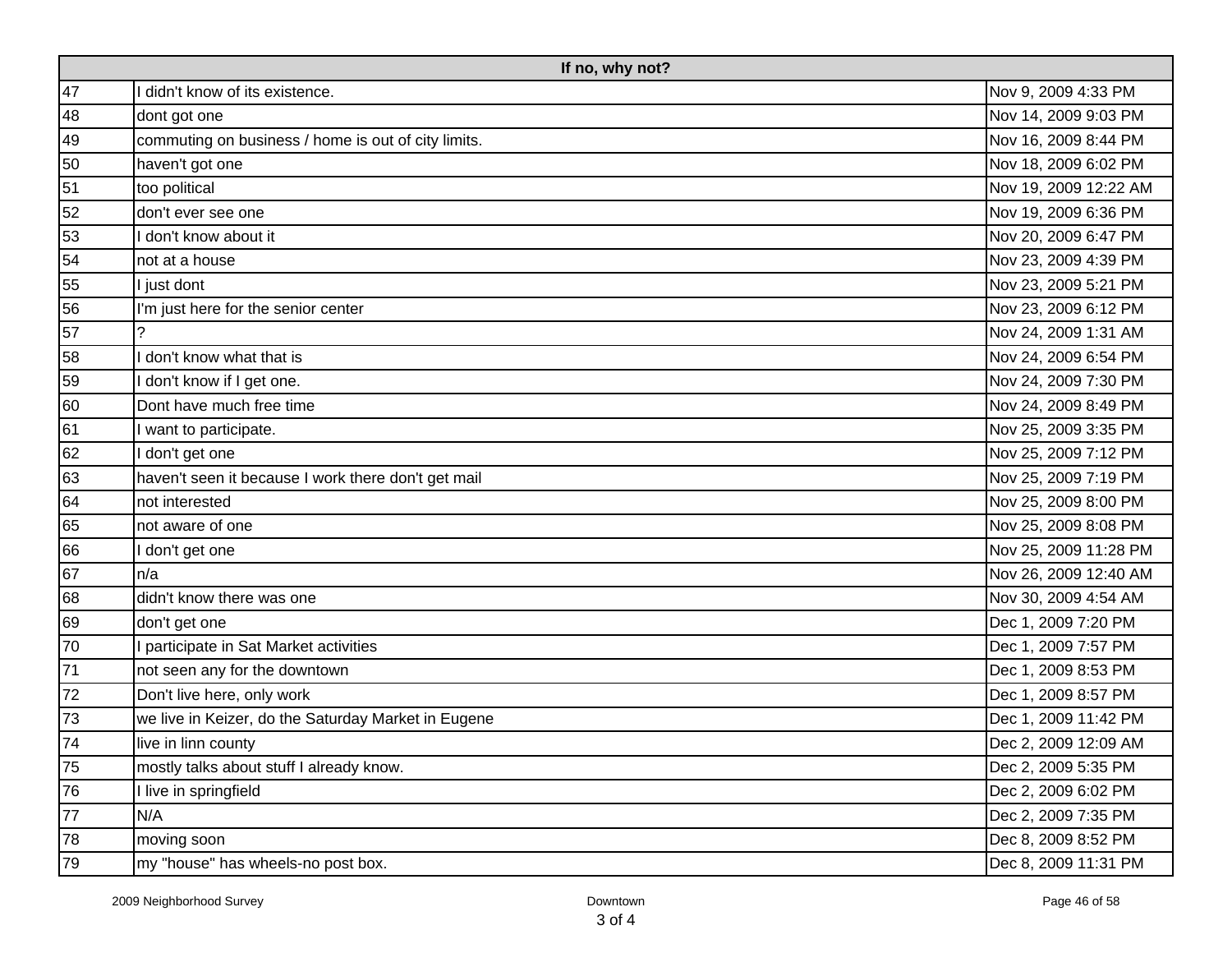| If no, why not? |                                                |                      |
|-----------------|------------------------------------------------|----------------------|
| 80              | B/c I get too much junk mail.                  | Dec 8, 2009 11:37 PM |
| 81              | don't recieve one                              | Dec 8, 2009 11:58 PM |
| 82              | don't know about                               | Dec 9, 2009 7:33 PM  |
| 83              | Don't get one                                  | Dec 15, 2009 9:56 PM |
| 84              | not delivered to me                            | Dec 17, 2009 8:49 PM |
| 85              | None has come to my work                       | Dec 21, 2009 6:45 PM |
| 86              | I don't get it because I don't live here.      | Dec 30, 2009 9:17 PM |
| 87              | it doesn't come                                | Jan 8, 2010 3:41 PM  |
| 88              | Because I don't know how long I will live here | Jan 8, 2010 3:48 PM  |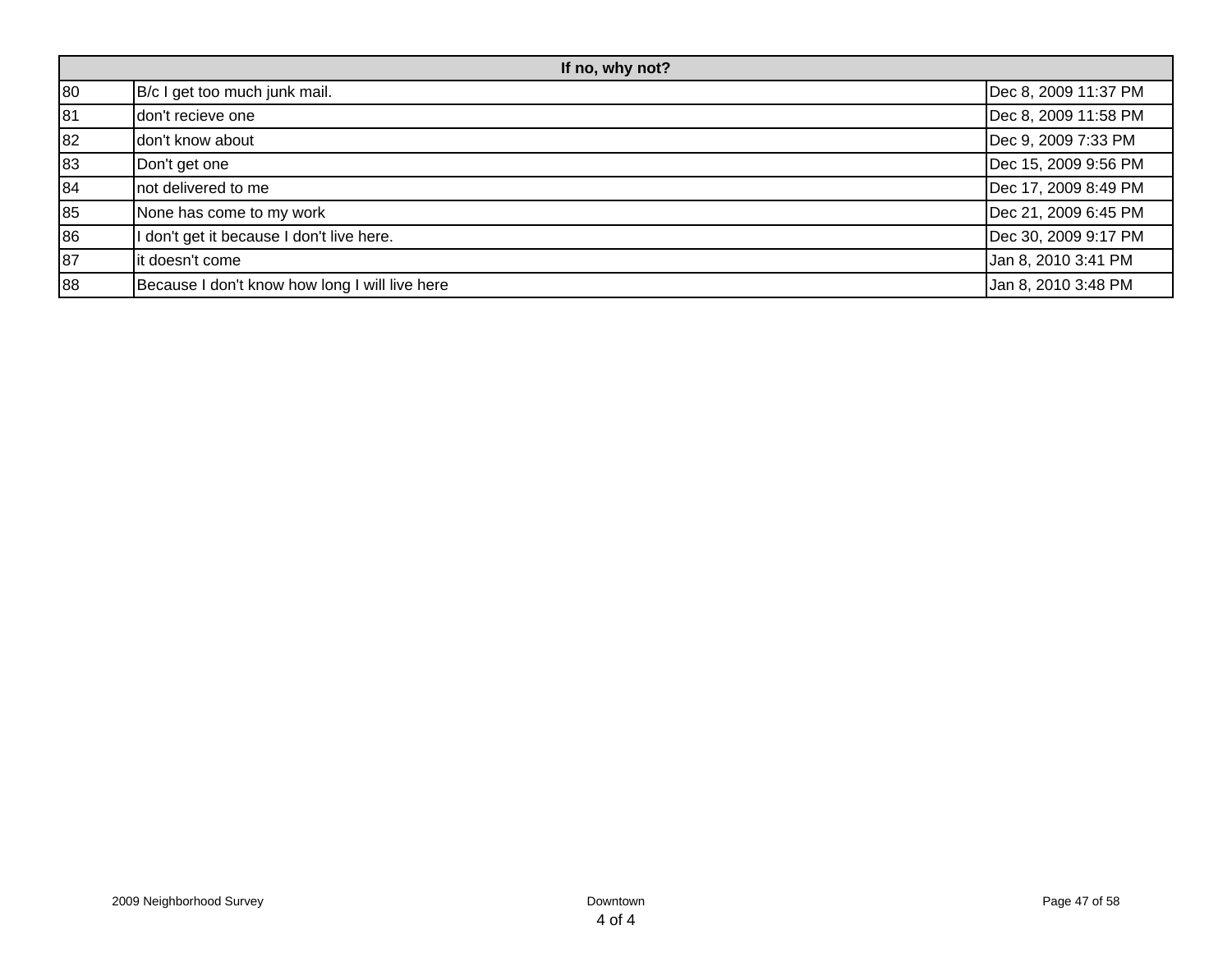| What would encourage you to be involved (or more involved) in your neighborhood association? (Check all that apply)     |                        |                                   |                          |
|-------------------------------------------------------------------------------------------------------------------------|------------------------|-----------------------------------|--------------------------|
|                                                                                                                         |                        | <b>Response</b><br><b>Percent</b> | <b>Response</b><br>Count |
| More information about the<br><b>Neighborhood Association (what</b><br>it is and what it does)                          |                        | 41.9%                             | 67                       |
| Meeting topics or events which are<br>important to me (please provide<br>suggestions below)                             |                        | 23.8%                             | 38                       |
| A different day/time/location for<br>the meetings (please provide<br>suggestions below)                                 |                        | 6.3%                              | 10                       |
| Child care offered at the<br>meetings/events                                                                            |                        | 4.4%                              | $\overline{7}$           |
| Knowing other people who attend<br>the meetings/events                                                                  |                        | 29.4%                             | 47                       |
| A meaningful opportunity to<br>influence decisions that affect my<br>neighborhood (please provide<br>suggestions below) |                        | 30.0%                             | 48                       |
| Language translation (please<br>provide suggestions below)                                                              | $\Box$                 | 2.5%                              | $\overline{4}$           |
| A different way to participate<br>(please provide suggestions below)                                                    |                        | 12.5%                             | 20                       |
| I am not interested in becoming<br>involved in my neighborhood                                                          |                        | 23.8%                             | 38                       |
| 2009 Neighborhood Survey                                                                                                | Downtown<br>$1$ of $5$ | Page 48 of 58                     |                          |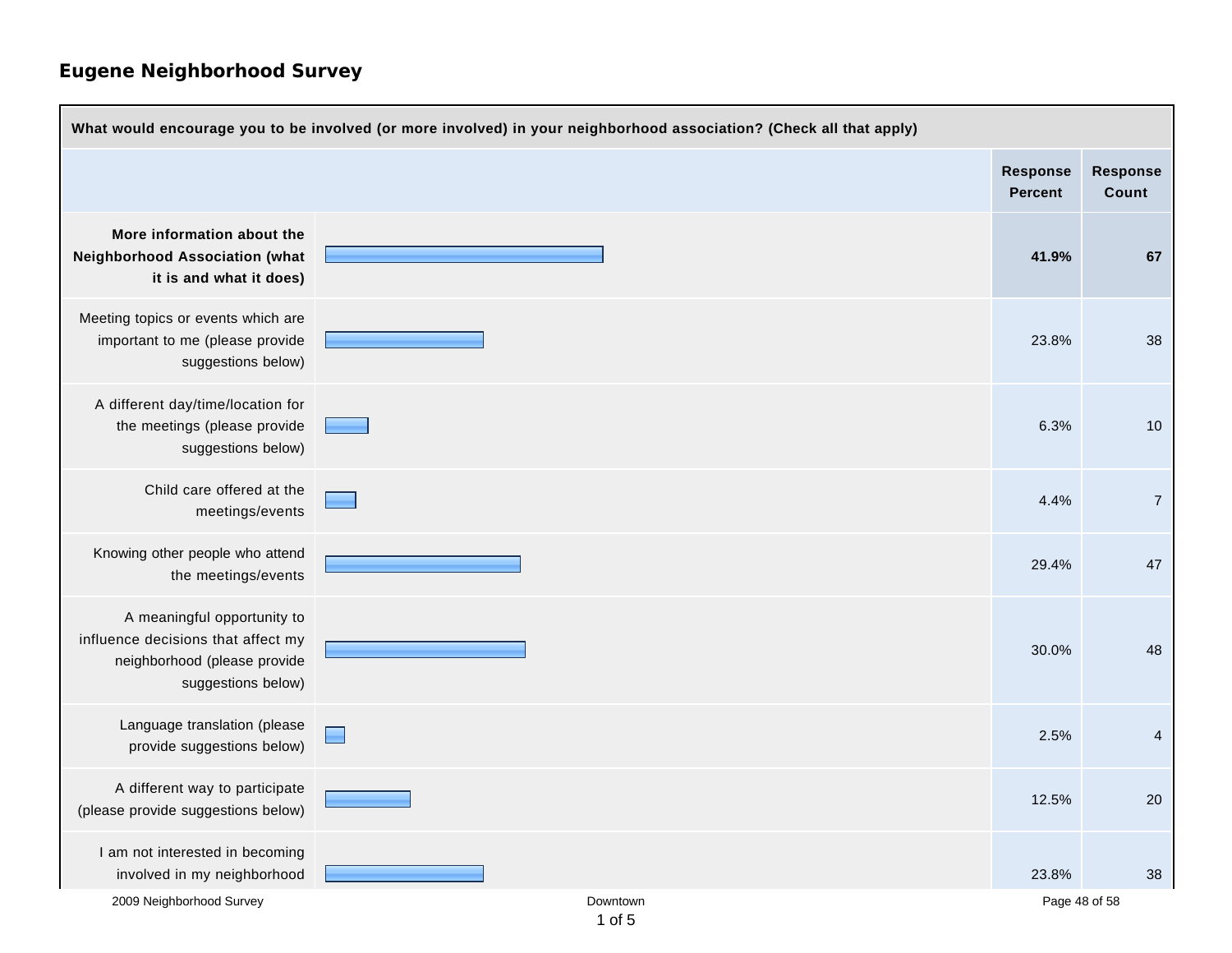|     |                   | association                                                          |
|-----|-------------------|----------------------------------------------------------------------|
| 17  | 10.6%             | Other (please specify below)                                         |
| 63  |                   | Please provide other information and suggestions in the space below: |
| 160 | answered question |                                                                      |
| 44  | skipped question  |                                                                      |

| Please provide other information and suggestions in the space below: |                                                                                                                                                                                                                                                                                                                                                                                                                                                                                                                                                                                                                                                                                                                                                                                                  |                       |  |
|----------------------------------------------------------------------|--------------------------------------------------------------------------------------------------------------------------------------------------------------------------------------------------------------------------------------------------------------------------------------------------------------------------------------------------------------------------------------------------------------------------------------------------------------------------------------------------------------------------------------------------------------------------------------------------------------------------------------------------------------------------------------------------------------------------------------------------------------------------------------------------|-----------------------|--|
| $\overline{1}$                                                       | more available information about when/where meetings, that is current & online                                                                                                                                                                                                                                                                                                                                                                                                                                                                                                                                                                                                                                                                                                                   | Aug 3, 2009 11:22 PM  |  |
| 2                                                                    | am not aware of a meaningful way to participate when I am not a Eugene resident/voter. I just work here.                                                                                                                                                                                                                                                                                                                                                                                                                                                                                                                                                                                                                                                                                         | Aug 4, 2009 7:31 PM   |  |
| 3                                                                    | Is there an email list that updates interested parties about activities and issues related to specific neighborhood<br>associations?                                                                                                                                                                                                                                                                                                                                                                                                                                                                                                                                                                                                                                                             | Aug 5, 2009 4:41 PM   |  |
| 4                                                                    | I never hear about Downtown Neighborhood stuff, since I don't live here. Is there a way for people to work her to get<br>involved? I don't know. My time is also valuable, and most likely I wouldn't sacrifice it unless something important to me<br>were on the agenda.                                                                                                                                                                                                                                                                                                                                                                                                                                                                                                                       | Aug 5, 2009 9:11 PM   |  |
| 5                                                                    | don't feel that the neighborhood association program in Eugene is very democratic or representative of most people that<br>live in Eugene neighborhoods. I have no idea what to do about this - sorry.                                                                                                                                                                                                                                                                                                                                                                                                                                                                                                                                                                                           | Aug 7, 2009 8:30 PM   |  |
| 6                                                                    | An online forum or surveys like these.                                                                                                                                                                                                                                                                                                                                                                                                                                                                                                                                                                                                                                                                                                                                                           | Aug 7, 2009 8:53 PM   |  |
| 7                                                                    | Reaching out to families, making the meeting times conducive to people with young children                                                                                                                                                                                                                                                                                                                                                                                                                                                                                                                                                                                                                                                                                                       | Aug 11, 2009 2:03 AM  |  |
| 8                                                                    | Food and music. If you want to pull in people beyond the usual meeting-goers, that's what tends to draw them.                                                                                                                                                                                                                                                                                                                                                                                                                                                                                                                                                                                                                                                                                    | Aug 12, 2009 10:47 PM |  |
| l9                                                                   | I'm not an owner so I don't feel as much as an investment.                                                                                                                                                                                                                                                                                                                                                                                                                                                                                                                                                                                                                                                                                                                                       | Aug 14, 2009 5:48 PM  |  |
| 10                                                                   | The point of neighborhood associations is to provide power to those who reside in an area, power which can easily be<br>usurped by businesses and developers who casually buy large swaths of land and develop them to their likings regardless<br>of what the opinions of the residents and neighbors are. That said, these associations need to be run in an un-hierarchical<br>fashion, devoid of committees and boards that get to make the final decisions. No body wants to go to a meeting if they are<br>just going to be told what is what, people will only participate if their participation truly is important. Committees can and<br>often do make decisions entirely on their own, and if that is the way these associations choose to work then why would<br>anyone participate? | Aug 20, 2009 6:30 PM  |  |
| 11                                                                   | Online methods - like surveys to input your thoughts on a weekly/monthly basis.                                                                                                                                                                                                                                                                                                                                                                                                                                                                                                                                                                                                                                                                                                                  | Aug 24, 2009 11:48 PM |  |
| 12                                                                   | Online surveys like this.                                                                                                                                                                                                                                                                                                                                                                                                                                                                                                                                                                                                                                                                                                                                                                        | Aug 26, 2009 7:52 PM  |  |
| 13                                                                   | increasing general services available downtown - pharmacy, additional grocery options, park in the core of downtown                                                                                                                                                                                                                                                                                                                                                                                                                                                                                                                                                                                                                                                                              | Aug 27, 2009 5:03 AM  |  |
| 14                                                                   | I have a chance to voice some opinions at work at times but until very lately the problems have<br>been dismissed or downplayed. The city needs to know it matters to the public and take action not ask and then not do or<br>say it is not a problem.                                                                                                                                                                                                                                                                                                                                                                                                                                                                                                                                          | Aug 29, 2009 6:42 PM  |  |
| 15                                                                   | Surveys like this one asking folks opinions. Money to implement things.                                                                                                                                                                                                                                                                                                                                                                                                                                                                                                                                                                                                                                                                                                                          | Sep 15, 2009 5:05 PM  |  |
|                                                                      | 2009 Neighborhood Survey<br>Downtown                                                                                                                                                                                                                                                                                                                                                                                                                                                                                                                                                                                                                                                                                                                                                             | Page 49 of 58         |  |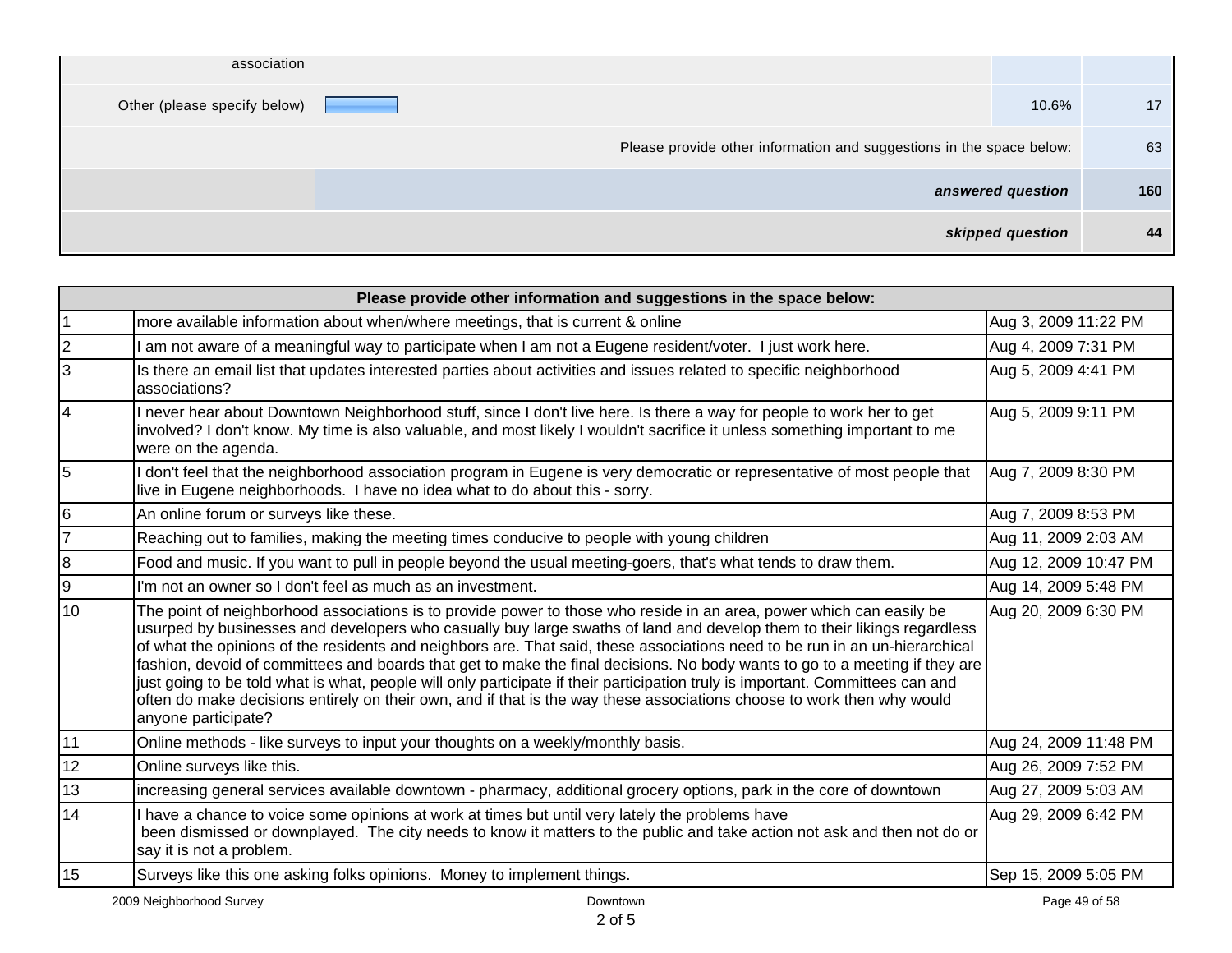|    | Please provide other information and suggestions in the space below:                                                                                                                                                                                                                                                                                                                                                                                                             |                       |  |  |
|----|----------------------------------------------------------------------------------------------------------------------------------------------------------------------------------------------------------------------------------------------------------------------------------------------------------------------------------------------------------------------------------------------------------------------------------------------------------------------------------|-----------------------|--|--|
| 16 | I think that participation in the current downtown neighborhood association as it currently exists would be a complete waste Sep 17, 2009 11:46 PM<br>of time.                                                                                                                                                                                                                                                                                                                   |                       |  |  |
| 17 | am on the DNA Steering Committee; that feels pretty involved to me!                                                                                                                                                                                                                                                                                                                                                                                                              | Sep 18, 2009 11:26 PM |  |  |
| 18 | more ways to provide input online                                                                                                                                                                                                                                                                                                                                                                                                                                                | Sep 19, 2009 5:42 AM  |  |  |
| 19 | Show how the group's activities have contributed to meaningful influence/change.                                                                                                                                                                                                                                                                                                                                                                                                 | Sep 28, 2009 6:43 PM  |  |  |
| 20 | Events/topics pertinent to college students                                                                                                                                                                                                                                                                                                                                                                                                                                      | Sep 29, 2009 8:07 AM  |  |  |
| 21 | I would like to be able to provide:<br>Input on bus routes that impacts LTD decisions.<br>Input that affects how the City develops the waterfront, including the EWEB site.<br>Input that gets acted on to encourage sustainable job growth downtown.                                                                                                                                                                                                                            | Oct 2, 2009 8:53 PM   |  |  |
| 22 | A fundimental change in Eugene's values. Eugene obviously values the bums, teenagers and vagrants more than hard-<br>working, tax-paying citizens. They seem to be given priority over those of us who were raised to be good citizens.<br>Someone dressed in rags, peeing in a bush and asking me for handouts is not an asset. Someone who obeys crosswalk<br>signals, all the laws, works hard and pays their taxes is an asset - though you wouldn't know that in this town. | Oct 2, 2009 8:54 PM   |  |  |
| 23 | the city should act more like the county seat not the count's ars.                                                                                                                                                                                                                                                                                                                                                                                                               | Oct 2, 2009 10:04 PM  |  |  |
| 24 | E-mail, Facebook page                                                                                                                                                                                                                                                                                                                                                                                                                                                            | Oct 4, 2009 6:37 PM   |  |  |
| 25 | The Downtown Neighborhood Association is a little different in that it is dominated by businesses. There should be a better Oct 7, 2009 1:08 AM<br>link between DNA and DEI, City Council, etc.                                                                                                                                                                                                                                                                                  |                       |  |  |
| 26 | Better leadership, focused agendas, a solid game plan of our goals for the upcoming months/year.                                                                                                                                                                                                                                                                                                                                                                                 | Oct 7, 2009 6:08 PM   |  |  |
| 27 | The DNA likes to weigh in on issues, usually in the form of writing a letter to the City Council, but the letters are not binding Oct 7, 2009 7:48 PM<br>in any way, nor have they ever seemed to completely and accurately represent the wishes of all of the downtown<br>stakeholders. I like the DNA, and I appreciate that it exists, and the hard work that the leaders of the group do, but I don't<br>feel like it really accomplishes much.                              |                       |  |  |
| 28 | Topical issues and having a city representative available for addressing these topics                                                                                                                                                                                                                                                                                                                                                                                            | Oct 9, 2009 12:18 AM  |  |  |
| 29 | The current DNA leadership shows potential for being effective.                                                                                                                                                                                                                                                                                                                                                                                                                  | Oct 9, 2009 9:35 PM   |  |  |
| 30 | Less of a focus on what is financially good for business and more of an emphasis on what is sustainable and realistic in<br>forming an economy that serves all social levels.                                                                                                                                                                                                                                                                                                    | Oct 10, 2009 8:02 PM  |  |  |
| 31 | all around safety, i.e. from better street lighting to crime prevention                                                                                                                                                                                                                                                                                                                                                                                                          | Oct 11, 2009 1:29 AM  |  |  |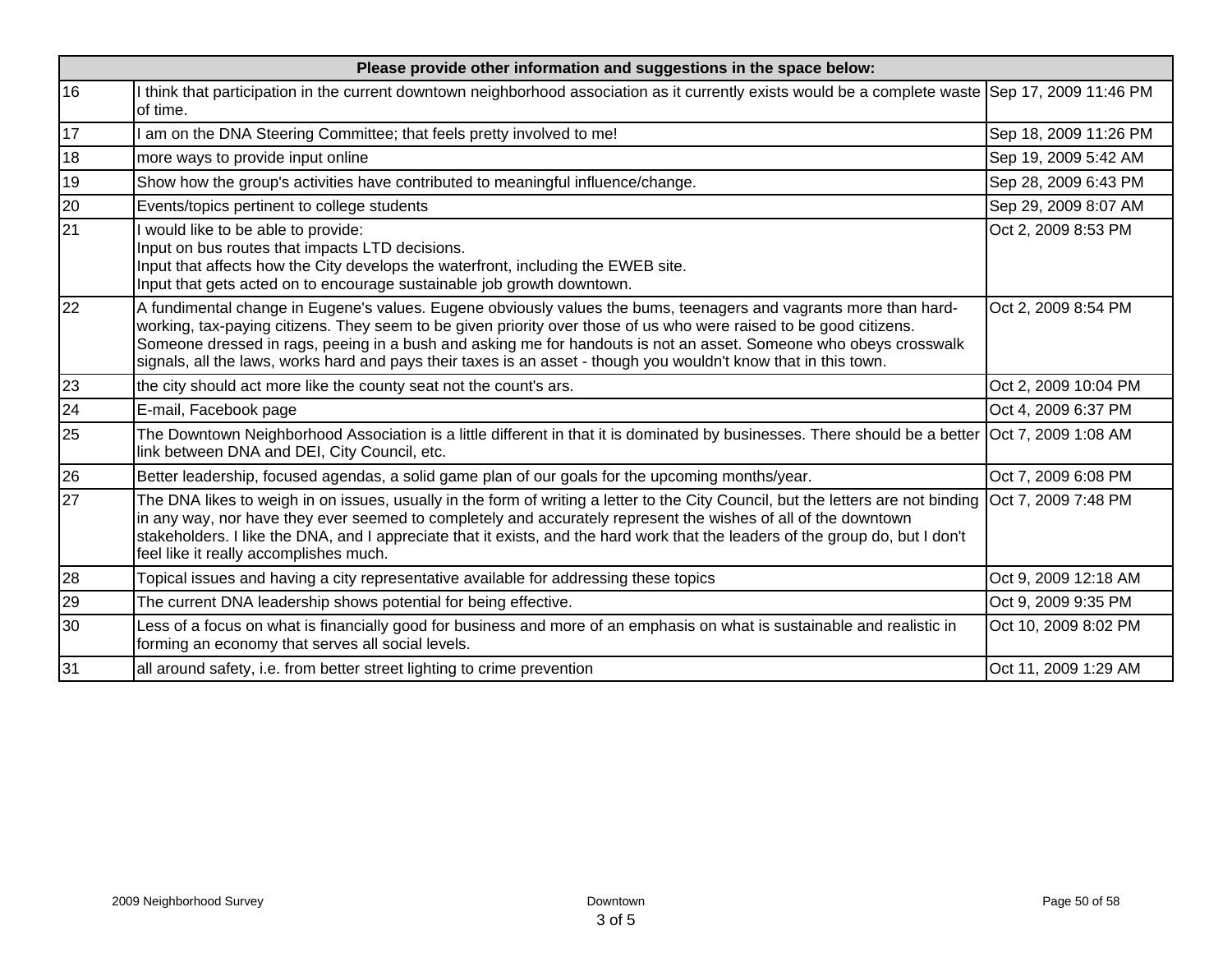|    | Please provide other information and suggestions in the space below:                                                                                                                                                                                                                                                                                                                                                                                          |                       |  |  |
|----|---------------------------------------------------------------------------------------------------------------------------------------------------------------------------------------------------------------------------------------------------------------------------------------------------------------------------------------------------------------------------------------------------------------------------------------------------------------|-----------------------|--|--|
| 32 | was more active in the former neighborhood association. It was strictly residential and we didn't meet so often. It was<br>also very small and better defined. Having a neighborhood association that has both residential and businesses makes<br>this a totally different association. I am not able to devote the amount of time to be "active" in this type of environment,<br>plus it feels very overwhelming trying to address the multitude of issues. | Oct 13, 2009 2:54 AM  |  |  |
|    | Would it make sense to split it somehow, so that there is one association for the residential and one for the businesses.<br>Then have them meet jointly quarterly. This way each side could be addressing issues that pertain to both groups.                                                                                                                                                                                                                |                       |  |  |
|    | For instance, I would like to see official dues. Would like for the neighborhood association to have some say to<br>homeowners and landlords that are not keeping their properties, yards, etc. up to standards. There are a few slum lords<br>that are bringing down some of our properties, by allowing their substandard housing to continue to go downhill. Course<br>the same could be said of some of the business owners downtown, too.                |                       |  |  |
| 33 | We both have jobs that sometimes have night meetings. We also have school-aged children. So, it is a just a matter of<br>time conflicts that we are not more active now. We will be again in the future, as we have been in the past (pre-kids).                                                                                                                                                                                                              | Oct 13, 2009 5:27 AM  |  |  |
| 34 | What to do about the problems I wrote about.                                                                                                                                                                                                                                                                                                                                                                                                                  | Oct 13, 2009 4:22 PM  |  |  |
| 35 | N/A - I don't live in the City, I work here.                                                                                                                                                                                                                                                                                                                                                                                                                  | Oct 20, 2009 11:24 PM |  |  |
| 36 | This survey is for my work area. Maybe if I knew folks who work in the neighborhood could attend, I would go.                                                                                                                                                                                                                                                                                                                                                 | Oct 26, 2009 9:47 PM  |  |  |
| 37 | work in the evenings and am not able to attend the meetings.                                                                                                                                                                                                                                                                                                                                                                                                  | Oct 30, 2009 2:47 AM  |  |  |
| 38 | Meeting topics: DOwntown renewel<br>A meaningful opportunity: Transients                                                                                                                                                                                                                                                                                                                                                                                      | Nov 6, 2009 12:18 AM  |  |  |
| 39 | A different way to participate: mail/email<br>Other: Posting in local media as to opportunities of change                                                                                                                                                                                                                                                                                                                                                     | Nov 6, 2009 12:26 AM  |  |  |
| 40 | Safety and how to influence government to help.                                                                                                                                                                                                                                                                                                                                                                                                               | Nov 7, 2009 4:08 AM   |  |  |
| 41 | It's difficult to get involved in my neighborhood association when a majority of the city council (mayor included) has lost<br>focus on the core functions as public servants (e.g. medical marijuana awareness week versus providing the basic tenants<br>of safety to the community)                                                                                                                                                                        | Nov 9, 2009 4:33 PM   |  |  |
| 42 | different way - on-line forums, etc.                                                                                                                                                                                                                                                                                                                                                                                                                          | Nov 16, 2009 8:44 PM  |  |  |
| 43 | Different: phoning                                                                                                                                                                                                                                                                                                                                                                                                                                            | Nov 17, 2009 12:44 AM |  |  |
| 44 | topics; public get togethers                                                                                                                                                                                                                                                                                                                                                                                                                                  | Nov 18, 2009 6:02 PM  |  |  |
| 45 | topics; community                                                                                                                                                                                                                                                                                                                                                                                                                                             | Nov 19, 2009 6:36 PM  |  |  |
| 46 | Meeting: Anything interesting                                                                                                                                                                                                                                                                                                                                                                                                                                 | Nov 23, 2009 5:37 PM  |  |  |
| 47 | meeting: local law, economy, history, available opportunity.<br>meaningful opportunity: new developments, legal changes<br>language: spanish, asl (whatever anyone might need)<br>Other: more events focusing on getting to know DNA members - I know these events exist, but more.                                                                                                                                                                           | Nov 25, 2009 3:35 PM  |  |  |
| 48 | meaningful: help kids of meth houses                                                                                                                                                                                                                                                                                                                                                                                                                          | Nov 25, 2009 8:00 PM  |  |  |
| 49 | don't recall hearing of meetings                                                                                                                                                                                                                                                                                                                                                                                                                              | Nov 25, 2009 8:05 PM  |  |  |
| 50 | topics: keeping drug-free                                                                                                                                                                                                                                                                                                                                                                                                                                     | Nov 25, 2009 11:28 PM |  |  |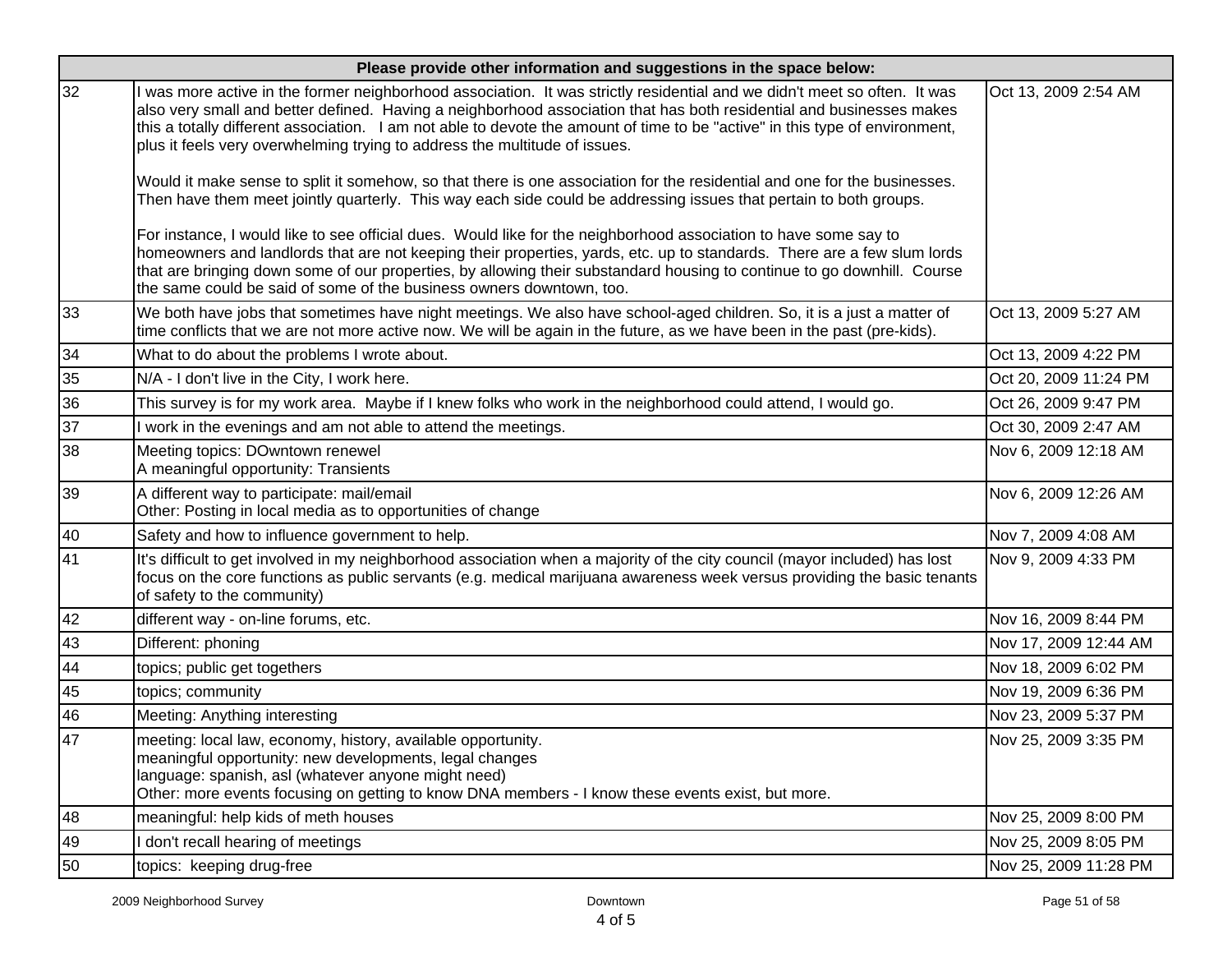|    | Please provide other information and suggestions in the space below:                                                |                       |  |  |
|----|---------------------------------------------------------------------------------------------------------------------|-----------------------|--|--|
| 51 | topics: combining crafters /marketing resources to put Walmart out of business.<br>opportunity: poverty alleviation | Nov 26, 2009 12:18 AM |  |  |
| 52 | If I felt like there was real possibility to change it                                                              | Dec 1, 2009 8:53 PM   |  |  |
| 53 | topics: crime                                                                                                       | Dec 8, 2009 8:52 PM   |  |  |
| 54 | alternative energy discussion, cooperative development.                                                             | Dec 8, 2009 11:31 PM  |  |  |
| 55 | it's difficult to be involved when you are handicapped.                                                             | Dec 8, 2009 11:37 PM  |  |  |
| 56 | topics; advocacy                                                                                                    | Dec 8, 2009 11:58 PM  |  |  |
| 57 | not certain how long I can stay.                                                                                    | Dec 9, 2009 12:18 AM  |  |  |
| 58 | Decisions: such as drug dealing<br>Other: I'm in a wheelchair & I am often sick so I can't participate              | Dec 10, 2009 10:17 PM |  |  |
| 59 | business association/4x year for retail, restaurants, etc.                                                          | Dec 15, 2009 6:42 PM  |  |  |
| 60 | different day: last bus leaves & 6 p.m. I do not drive.<br>different way: conference call etc.                      | Dec 21, 2009 6:45 PM  |  |  |
| 61 | A different way: more surveys like this one                                                                         | Dec 30, 2009 9:17 PM  |  |  |
| 62 | Language: Spanish                                                                                                   | Jan 8, 2010 4:35 AM   |  |  |
| 63 | Language: Spanish                                                                                                   | Jan 8, 2010 3:49 PM   |  |  |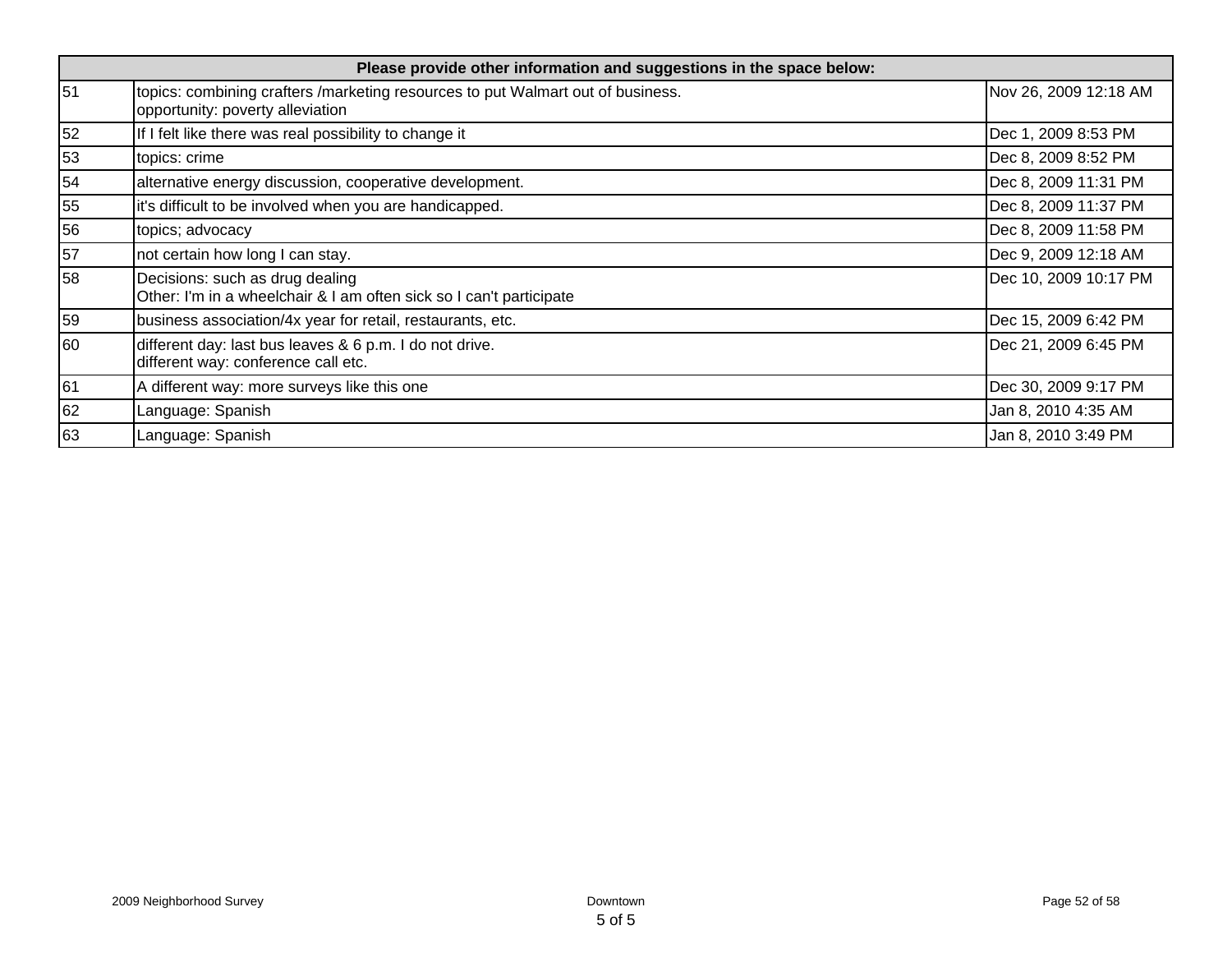| What role would you like a neighborhood association to have in your neighborhood? (Check all that apply) |  |                                                                      |                                   |                   |
|----------------------------------------------------------------------------------------------------------|--|----------------------------------------------------------------------|-----------------------------------|-------------------|
|                                                                                                          |  |                                                                      | <b>Response</b><br><b>Percent</b> | Response<br>Count |
| Inform neighbors about topics<br>related to the neighborhood<br>(please provide suggestions<br>below)    |  |                                                                      | 54.9%                             | 78                |
| Sponsor social activities in the<br>neighborhood (please provide<br>suggestions below)                   |  |                                                                      | 40.1%                             | 57                |
| Hold educational workshops (please<br>provide suggestions below)                                         |  |                                                                      | 21.1%                             | 30                |
| Sponsor neighborhood projects<br>(please provide suggestions below)                                      |  |                                                                      | 36.6%                             | 52                |
| Represent neighborhood interests<br>(please provide suggestions below)                                   |  |                                                                      | 40.8%                             | 58                |
| Organize neighbors to address<br>neighborhood issues (please<br>provide suggestions below)               |  |                                                                      | 40.8%                             | 58                |
| Other (please specify below)                                                                             |  |                                                                      | 10.6%                             | 15                |
|                                                                                                          |  | Please provide other information and suggestions in the space below: |                                   | 71                |
| answered question                                                                                        |  |                                                                      | 142                               |                   |
|                                                                                                          |  |                                                                      | skipped question                  | 62                |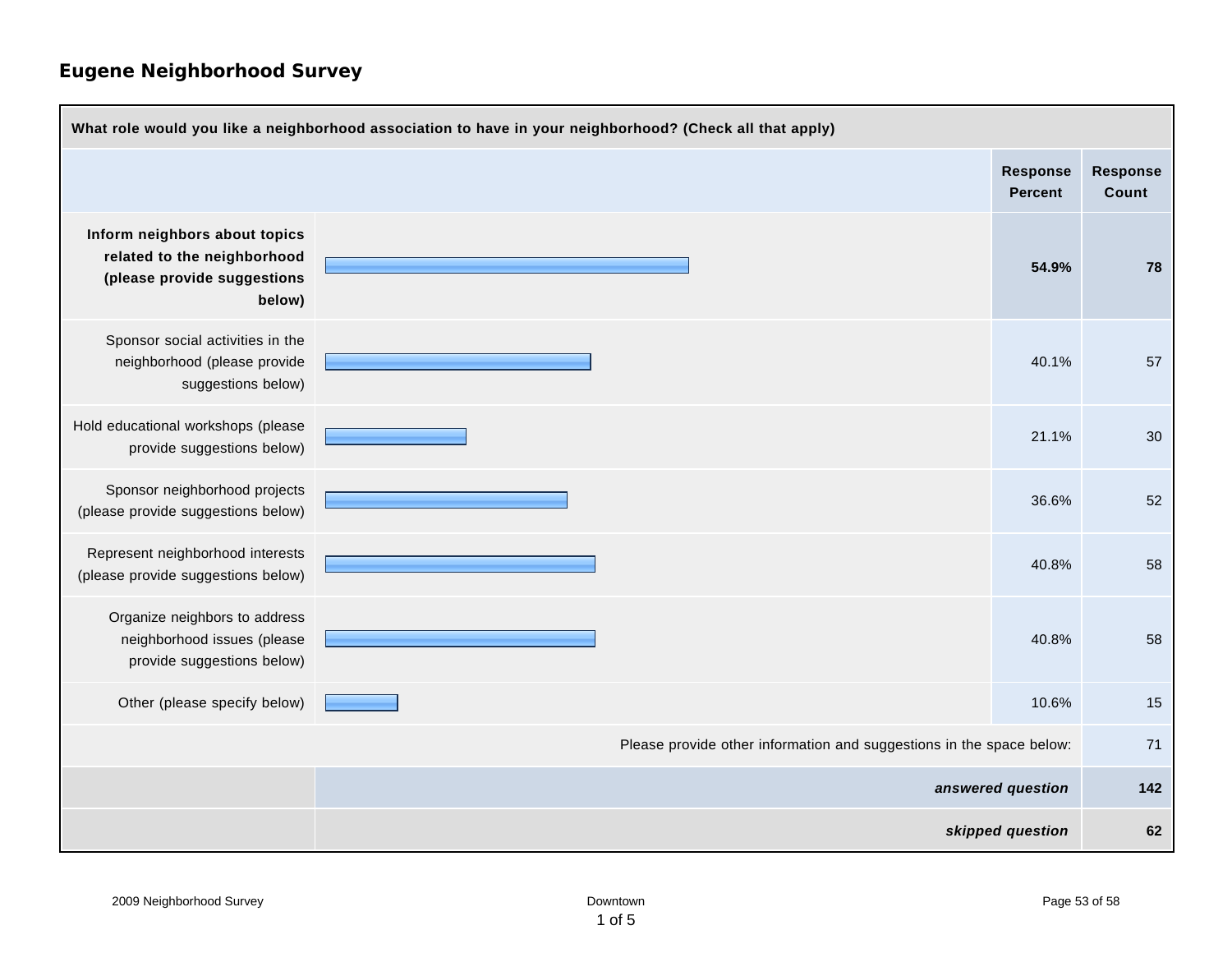|                | Please provide other information and suggestions in the space below:                                                                                                                                                                                                                                                                                                                                                                                                                                                                                                                                                                                                                                                                                                                                                                                                                                                                                                                                                                                                                                                                                    |                       |  |  |
|----------------|---------------------------------------------------------------------------------------------------------------------------------------------------------------------------------------------------------------------------------------------------------------------------------------------------------------------------------------------------------------------------------------------------------------------------------------------------------------------------------------------------------------------------------------------------------------------------------------------------------------------------------------------------------------------------------------------------------------------------------------------------------------------------------------------------------------------------------------------------------------------------------------------------------------------------------------------------------------------------------------------------------------------------------------------------------------------------------------------------------------------------------------------------------|-----------------------|--|--|
|                | clarify that people who work in the neighborhood are welcome, not just those that live there (assuming that's the case)                                                                                                                                                                                                                                                                                                                                                                                                                                                                                                                                                                                                                                                                                                                                                                                                                                                                                                                                                                                                                                 | Aug 3, 2009 11:22 PM  |  |  |
| $\overline{2}$ | City officials should give more importance to the opinions of the people who live and work in Eugene.                                                                                                                                                                                                                                                                                                                                                                                                                                                                                                                                                                                                                                                                                                                                                                                                                                                                                                                                                                                                                                                   | Aug 4, 2009 4:13 PM   |  |  |
| $\vert$ 3      | protest more                                                                                                                                                                                                                                                                                                                                                                                                                                                                                                                                                                                                                                                                                                                                                                                                                                                                                                                                                                                                                                                                                                                                            | Aug 6, 2009 3:13 PM   |  |  |
| $\overline{4}$ | Need more proactive, positive and collaborative behavior from N.A.'s and less obstructionist, anti-change attitudes. (I'm<br>generalizing from what I see - I'm sure there are some well-intentioned NA folks out there)                                                                                                                                                                                                                                                                                                                                                                                                                                                                                                                                                                                                                                                                                                                                                                                                                                                                                                                                | Aug 7, 2009 8:30 PM   |  |  |
| 5              | Deal meaningfully with issues of safety - although this would require the city to act responsibly.                                                                                                                                                                                                                                                                                                                                                                                                                                                                                                                                                                                                                                                                                                                                                                                                                                                                                                                                                                                                                                                      | Aug 7, 2009 11:52 PM  |  |  |
| 6              | l'd like to have some neighborhood socials, maybe a weekend potluck somewhere? I'd like to learn more about the "pits"<br>and all the business that are closing. I'd like to feel connected to where we choose to live.                                                                                                                                                                                                                                                                                                                                                                                                                                                                                                                                                                                                                                                                                                                                                                                                                                                                                                                                 | Aug 11, 2009 2:03 AM  |  |  |
| 7              | Would like to see a community garden downtown (e.g. at Monroe Park). Tried to get a plot at the Skinner Butte garden - no Aug 11, 2009 6:47 AM<br>luck (did not win the lottery). Maybe the city should raise the annual fee and/or offer more plots.                                                                                                                                                                                                                                                                                                                                                                                                                                                                                                                                                                                                                                                                                                                                                                                                                                                                                                   |                       |  |  |
|                | Also, would like to see a downtown crime watch/ citizen patrol, have more community-oriented policing.                                                                                                                                                                                                                                                                                                                                                                                                                                                                                                                                                                                                                                                                                                                                                                                                                                                                                                                                                                                                                                                  |                       |  |  |
| 8              | Perhaps have apartment building management/residents meet together to discuss common issues.                                                                                                                                                                                                                                                                                                                                                                                                                                                                                                                                                                                                                                                                                                                                                                                                                                                                                                                                                                                                                                                            | Aug 11, 2009 5:33 PM  |  |  |
| 9              | The Bite of Downtown was awesome. I wish it was every month! Neighborhoods could organize nature hikes, picnics, etc.<br>They could also get together to clean up a neighborhood.                                                                                                                                                                                                                                                                                                                                                                                                                                                                                                                                                                                                                                                                                                                                                                                                                                                                                                                                                                       | Aug 16, 2009 5:54 AM  |  |  |
| 10             | Many people have taken to landscaping the 4 foot zone between sidewalk and street in these neighborhoods, but in many<br>areas it remains neglected and (frankly) ugly. Such efforts to improve this zone and thus improve the quality and character<br>of the neighborhood have been undertaken in name of Arbor Day with tree plantings being donated by a city organization,<br>but more could and should be done. These are efforts that would improve each resident's and each business' perceptions<br>of their neighborhood and should be used as examples and precedents for other neighborhoods and future developments.<br>In a similar vain, there is almost a total absence of public art in Eugene, and complexes such as the aforementioned<br>church and apartments should be encouraged to provide mural space and to commission work from local artists. A<br>neighborhood association would be eminently qualified to influence these business' and property owners to consider their<br>buildings within the context of the neighborhoods that they exist and to refrain from proudly displaying blank, non-descript,<br>ugly walls. | Aug 20, 2009 6:30 PM  |  |  |
| 11             | I particularly would want to know about development in the area, mostly to keep abreast. I also enjoy seeing the<br>neighborhood gardens around town. I'm not sure if the downtown n.a. has one, but I think they're great. I also think that<br>tool libraries are a great service that the neighborhood associations can provide. I would want my n.a. to represent our<br>area for road improvements and other neighborhood interests to the larger area.                                                                                                                                                                                                                                                                                                                                                                                                                                                                                                                                                                                                                                                                                            | Aug 24, 2009 3:02 AM  |  |  |
| 12             | Inform neighbors about what is going on/what neighbors can change - and allow them to voice in via surveys or online<br>methods instead of meetings. Do everything online - it saves money/time/environment.                                                                                                                                                                                                                                                                                                                                                                                                                                                                                                                                                                                                                                                                                                                                                                                                                                                                                                                                            | Aug 24, 2009 11:48 PM |  |  |
| 13             | Downtown has special issues that affect the whole city, not just the residents and businesses. The neighbothood<br>association has a big responsibility to represent all of that. Hard to do. I think they might concentrate on the issues of the<br>people who live here and let other entities address the concerns of the rest of us.                                                                                                                                                                                                                                                                                                                                                                                                                                                                                                                                                                                                                                                                                                                                                                                                                | Aug 26, 2009 7:52 PM  |  |  |
| 14             | any thoughtful effort to deal with homelessness                                                                                                                                                                                                                                                                                                                                                                                                                                                                                                                                                                                                                                                                                                                                                                                                                                                                                                                                                                                                                                                                                                         | Aug 27, 2009 1:29 AM  |  |  |
| 15             | please see suggestions above                                                                                                                                                                                                                                                                                                                                                                                                                                                                                                                                                                                                                                                                                                                                                                                                                                                                                                                                                                                                                                                                                                                            | Aug 27, 2009 5:03 AM  |  |  |
| 16             | Address the safety concerns of those attempting to access the Downtown Library.                                                                                                                                                                                                                                                                                                                                                                                                                                                                                                                                                                                                                                                                                                                                                                                                                                                                                                                                                                                                                                                                         | Aug 28, 2009 5:59 PM  |  |  |
| 17             | make sure downtown is safe and have open lines of communications about what is happening at what business's and on<br>the streets available to all people working downtown so we can effectiviely evaluate our environment.                                                                                                                                                                                                                                                                                                                                                                                                                                                                                                                                                                                                                                                                                                                                                                                                                                                                                                                             | Aug 29, 2009 6:42 PM  |  |  |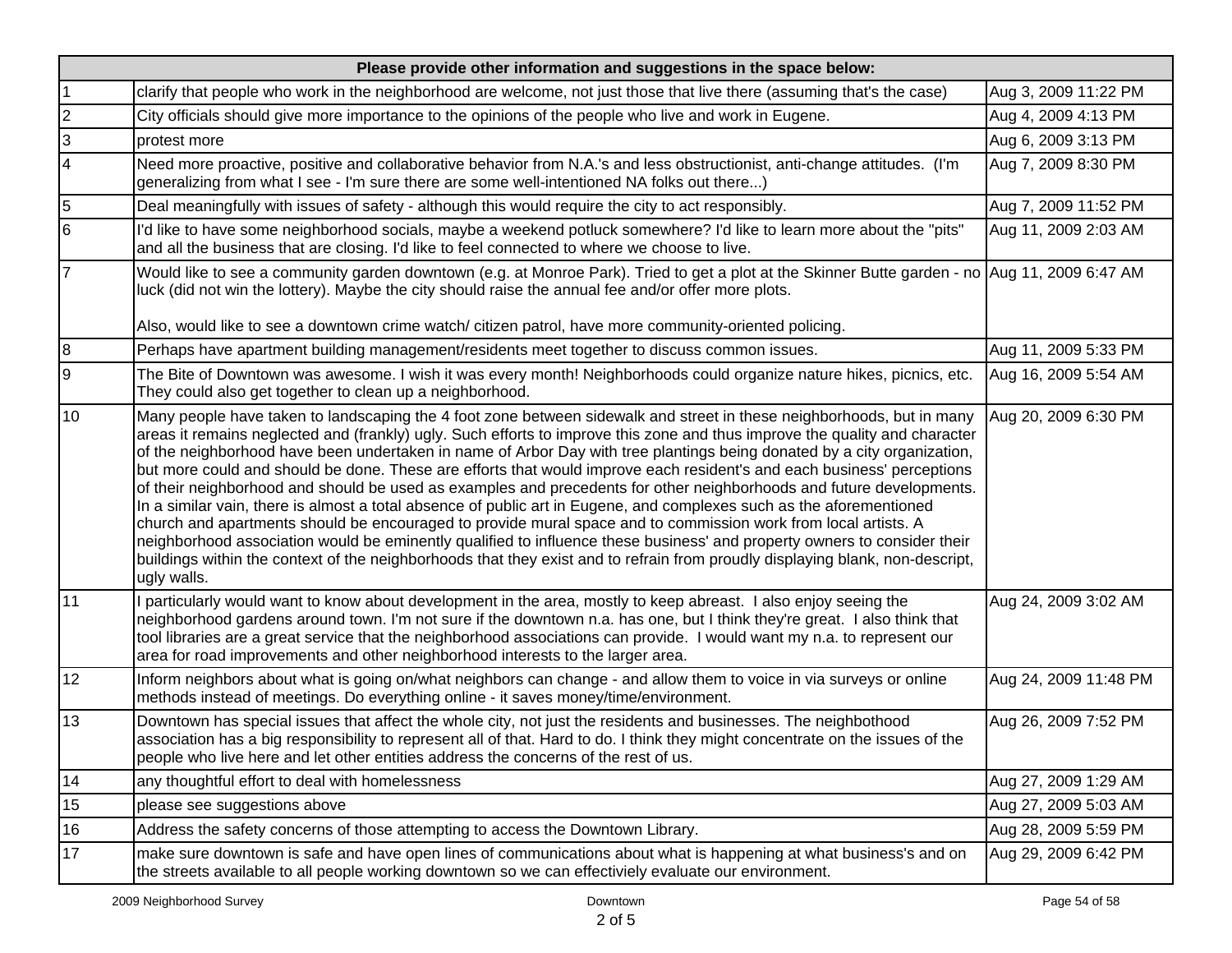| Please provide other information and suggestions in the space below: |                                                                                                                                                                                                                                                                                                                            |                       |  |
|----------------------------------------------------------------------|----------------------------------------------------------------------------------------------------------------------------------------------------------------------------------------------------------------------------------------------------------------------------------------------------------------------------|-----------------------|--|
| 18                                                                   | Neighborhood Watch                                                                                                                                                                                                                                                                                                         | Sep 1, 2009 9:28 PM   |  |
| 19                                                                   | Volunteer opportunities?                                                                                                                                                                                                                                                                                                   | Sep 7, 2009 8:11 PM   |  |
| 20                                                                   | A weekly or bi-weekly online news update on matters of community community interest.                                                                                                                                                                                                                                       | Sep 18, 2009 11:26 PM |  |
| 21                                                                   | Gardening concerns, safety concerns, feral cat, oppusum and racoons.                                                                                                                                                                                                                                                       | Sep 18, 2009 11:34 PM |  |
| 22                                                                   | Block parties, meet and greet                                                                                                                                                                                                                                                                                              | Sep 28, 2009 6:25 PM  |  |
| 23                                                                   | All of the above are meaningful activities for neighborhood associations.                                                                                                                                                                                                                                                  | Sep 28, 2009 6:43 PM  |  |
| 24                                                                   | It would be nice if there were events so that I could meet my neighbors                                                                                                                                                                                                                                                    | Sep 29, 2009 8:07 AM  |  |
| 25                                                                   | A newsletter seems like a good idea, just make sure people know about it, because I had no idea my neighborhood had<br>one.                                                                                                                                                                                                | Sep 30, 2009 4:23 PM  |  |
|                                                                      | Neighborhood projects could be fun, such as people working together to clean and improve our neighborhood.                                                                                                                                                                                                                 |                       |  |
| 26                                                                   | Downtown development, safety, crime, homelessness                                                                                                                                                                                                                                                                          | Oct 1, 2009 10:19 PM  |  |
| 27                                                                   | <b>Gun Ownership</b>                                                                                                                                                                                                                                                                                                       | Oct 2, 2009 1:37 PM   |  |
| 28                                                                   | Street fairs and block parties                                                                                                                                                                                                                                                                                             | Oct 2, 2009 3:05 PM   |  |
| 29                                                                   | How about a Downtown Neighborhood Watch?                                                                                                                                                                                                                                                                                   | Oct 2, 2009 3:54 PM   |  |
| 30                                                                   | the people of the city of eugene should stay in their city. they add untold amounts pollution to the rivers and lakes of the<br>area, along with their garbage. the lane county has to pick up their litter.                                                                                                               | Oct 2, 2009 10:04 PM  |  |
| 31                                                                   | Bring in a venue like Pike Place Market. Have the downtown businesses brainstorm on what that might look like. We are<br>not even close to tapping into our talented artists and creative geniuses here How can we be considered an artistic<br>community if we don't showcase our crafters and cottage industries better? | Oct 6, 2009 5:07 PM   |  |
| 32                                                                   | The association should be informed of Downtown events so they can post them in the newsletter.                                                                                                                                                                                                                             | Oct 7, 2009 1:08 AM   |  |
| 33                                                                   | Anything to improve appearance, forge a bond amongst neighbors and business partners, set goals and priorities, and<br>plan events which bring people downtown and keep those working downtown here after work.                                                                                                            | Oct 7, 2009 6:08 PM   |  |
| 34                                                                   | What long term plans are in the neighborhood - how issues are going to be resolved<br>Working with neighborhood non-profit or educational organizations to promote a supportive infrastructure                                                                                                                             | Oct 9, 2009 12:18 AM  |  |
| 35                                                                   | Too often good ideas and plans for downtown development have been shot down by marginal businesses which do not<br>attract people to come downtown. We lose more businesses every year.                                                                                                                                    | Oct 9, 2009 9:35 PM   |  |
| 36                                                                   | Get an organization going to work on bringing in a full service grocery store.<br>Step up the pressure to clear the downtown area of people who are up to no good.                                                                                                                                                         | Oct 9, 2009 10:33 PM  |  |
| 37                                                                   | Any low cost activities that encourge all social classes to intermingle and interact on a peaceful level of communication.                                                                                                                                                                                                 | Oct 10, 2009 8:02 PM  |  |
| 38                                                                   | May want to look at some of the issues addressed already. But, the idea of having smaller block units, would allow more<br>people who know each other to possibly participate better.                                                                                                                                      | Oct 13, 2009 2:54 AM  |  |
| 39                                                                   | We could team up on the noisy neighbors issue, perhaps have a presentation from the cops. We could take on the issue<br>of ped scale street lights.                                                                                                                                                                        | Oct 13, 2009 5:27 AM  |  |
| 40                                                                   | Neighborhood cleanup projects. And get the landlords and management companies involved                                                                                                                                                                                                                                     | Oct 13, 2009 4:22 PM  |  |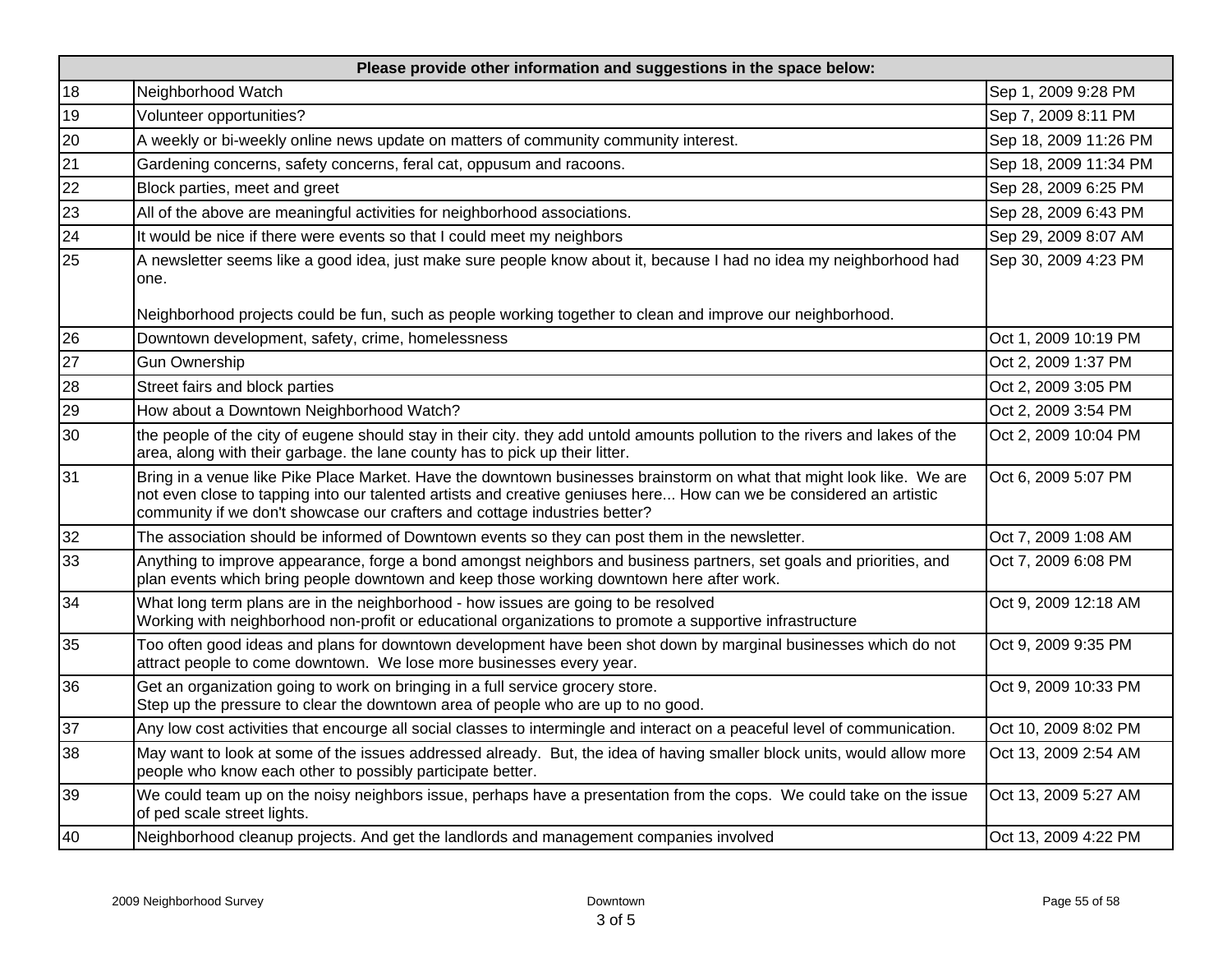|    | Please provide other information and suggestions in the space below:                                                                                                                                                                                                                                                  |                       |  |  |
|----|-----------------------------------------------------------------------------------------------------------------------------------------------------------------------------------------------------------------------------------------------------------------------------------------------------------------------|-----------------------|--|--|
| 41 | Help people become involved in ways that promote neighbor-to-neighbor communication and trust-building. We've lost the Oct 20, 2009 11:24 PM<br>focus of where we live, where our kids grow up, how important safety is and we rely on local government to fix all of our<br>problemsso help people become empowered. |                       |  |  |
| 42 | Educate & inform area residents about crime & safety issues & ways to protect themselves.                                                                                                                                                                                                                             | Oct 25, 2009 4:40 AM  |  |  |
| 43 | Test the people who live in the area about its history.                                                                                                                                                                                                                                                               | Oct 25, 2009 4:19 PM  |  |  |
| 44 | Block parties, safety, safety tips, chance to speak to mayor and council to express concerns and ideas for solutions, tree<br>plantings, garden plantings                                                                                                                                                             | Oct 26, 2009 9:47 PM  |  |  |
| 45 | Perhaps we could start a neighborhood watch to somehow convince the transient group to move on from here.                                                                                                                                                                                                             | Oct 30, 2009 2:47 AM  |  |  |
| 46 | Represent neighborhood interests: CLeaning up downtown<br>Organize neighbors: Ditto                                                                                                                                                                                                                                   | Nov 6, 2009 12:18 AM  |  |  |
| 47 | Safety and decrease in crime.                                                                                                                                                                                                                                                                                         | Nov 7, 2009 4:08 AM   |  |  |
| 48 | represent - business promotions-inclusive of all<br>organize - traffic, parking, safety                                                                                                                                                                                                                               | Nov 16, 2009 8:44 PM  |  |  |
| 49 | Represent: bus routes/ sidewalk repair<br>Organize: bus routes/ sidewalk repair                                                                                                                                                                                                                                       | Nov 17, 2009 12:44 AM |  |  |
| 50 | sponsor neighborhood projects; small built improvements                                                                                                                                                                                                                                                               | Nov 17, 2009 11:48 PM |  |  |
| 51 | activities; block parties, park activities<br>projects; block parties, murals                                                                                                                                                                                                                                         | Nov 18, 2009 6:02 PM  |  |  |
| 52 | Just be courtesy neighbors and respect peoples privacy                                                                                                                                                                                                                                                                | Nov 19, 2009 12:22 AM |  |  |
| 53 | supporting small business                                                                                                                                                                                                                                                                                             | Nov 20, 2009 5:46 PM  |  |  |
| 54 | "social activities" was circled, no comments]                                                                                                                                                                                                                                                                         | Nov 23, 2009 4:51 PM  |  |  |
| 55 | Other: Anything                                                                                                                                                                                                                                                                                                       | Nov 23, 2009 5:37 PM  |  |  |
| 56 | Represent: Bus service, good streets<br>Other: Taxes should be used for specific things. honesty ont he city councel                                                                                                                                                                                                  | Nov 23, 2009 6:12 PM  |  |  |
| 57 | Inform: new developments, this already happens<br>Sponsor: potlucks, cultural events<br>Hold: food related (canning?), rights awareness, information<br>Sponsor: re- working dead spaces into green gardens, etc.<br>Represent: unemployment, eviction (workers) rights.<br>Organize: same as represent               | Nov 25, 2009 3:35 PM  |  |  |
| 58 | keeping kids safe                                                                                                                                                                                                                                                                                                     | Nov 25, 2009 8:00 PM  |  |  |
| 59 | workshops: rainbarrels and other green education.<br>represent: crime watch                                                                                                                                                                                                                                           | Nov 25, 2009 8:05 PM  |  |  |
| 60 | Inform: safety issues<br>Organize: safety-cleanliness                                                                                                                                                                                                                                                                 | Nov 25, 2009 8:08 PM  |  |  |
| 61 | marketing, business development, consumer education, creation of a permanent indoor market for small business owners<br>such as Pike's in Seattle, need for more markets for small business owners                                                                                                                    | Nov 26, 2009 12:18 AM |  |  |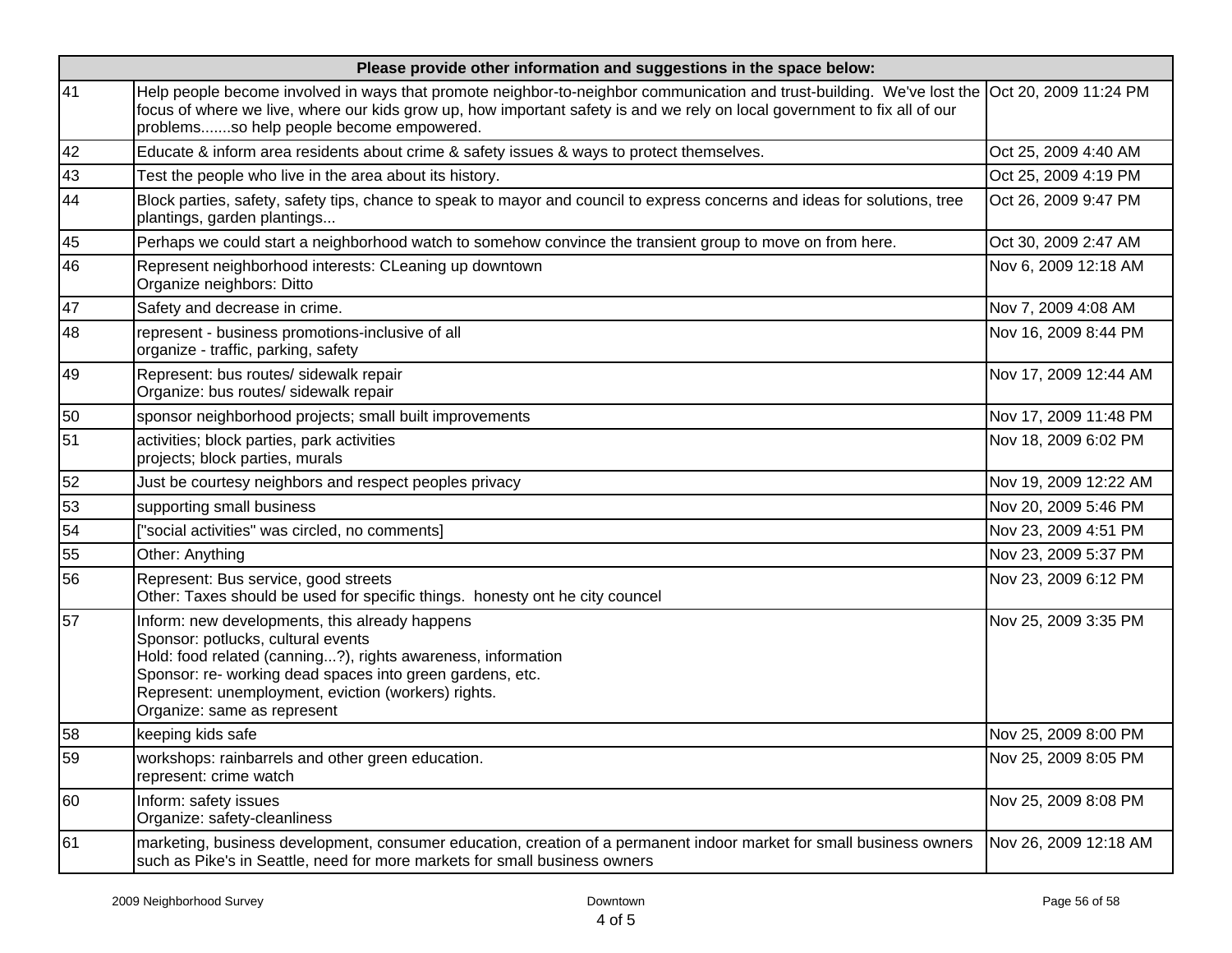| Please provide other information and suggestions in the space below: |                                                                                              |                       |  |
|----------------------------------------------------------------------|----------------------------------------------------------------------------------------------|-----------------------|--|
| 62                                                                   | Put events that conservative people can relate to in the spaces the street kids hang out in. | Dec 1, 2009 8:53 PM   |  |
| 63                                                                   | workshops: gardening beautification                                                          | Dec 1, 2009 8:57 PM   |  |
| 64                                                                   | development                                                                                  | Dec 1, 2009 11:42 PM  |  |
| 65                                                                   | info on what is new                                                                          | Dec 2, 2009 7:35 PM   |  |
| 66                                                                   | helping folks kow each other                                                                 | Dec 8, 2009 11:31 PM  |  |
| 67                                                                   | ppl at the bars making noise                                                                 | Dec 8, 2009 11:37 PM  |  |
| 68                                                                   | inform; racial tolerance income status discrimination                                        | Dec 8, 2009 11:58 PM  |  |
| 69                                                                   | Projects: places for wheelchair bound gardens                                                | Dec 10, 2009 10:17 PM |  |
| 70                                                                   | construction lease or rentals available, etc.                                                | Dec 15, 2009 6:42 PM  |  |
| 71                                                                   | Sponsor: street clean up                                                                     | Dec 17, 2009 8:49 PM  |  |